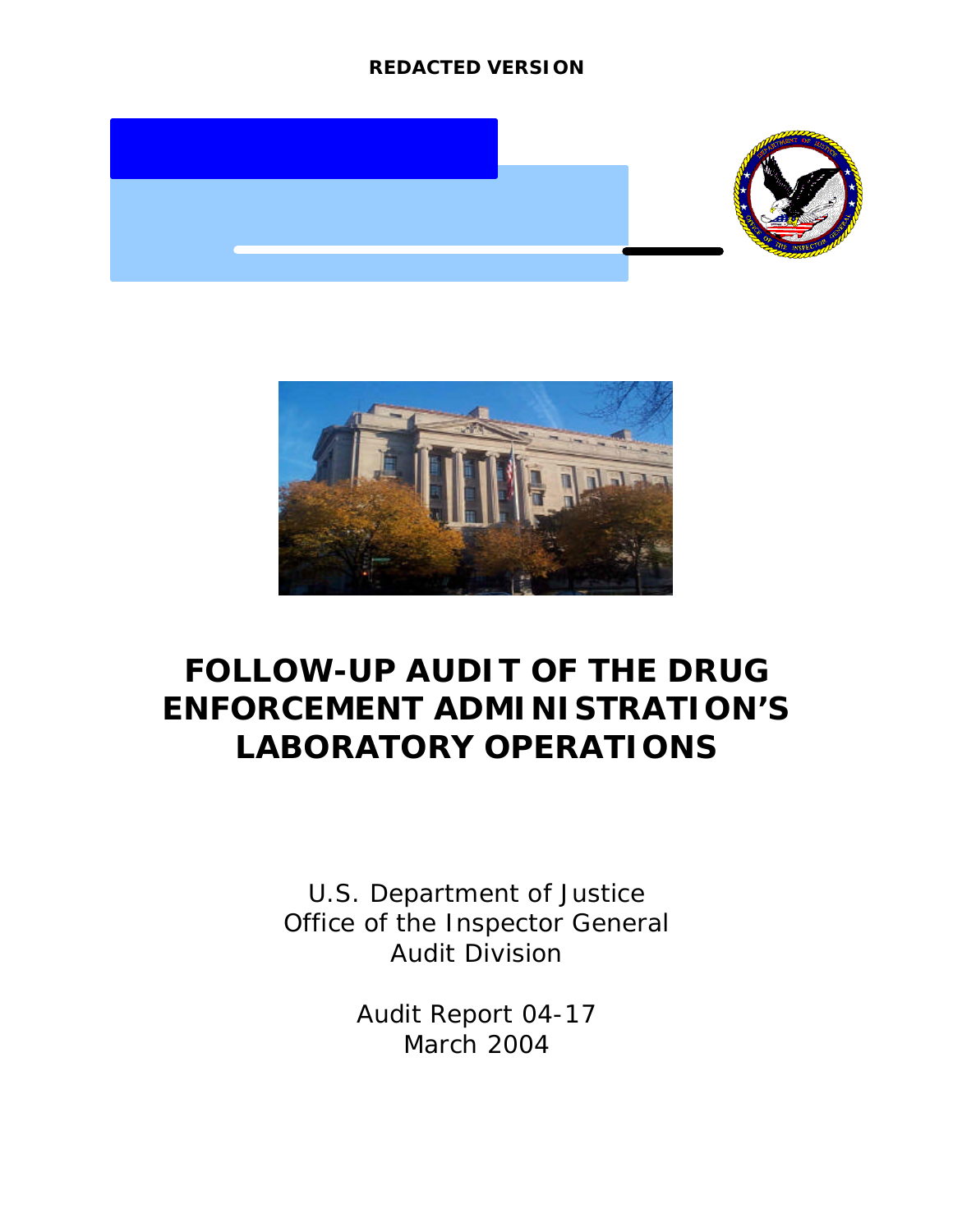### **FOLLOW-UP AUDIT OF THE DRUG ENFORCEMENT ADMINISTRATION'S LABORATORY OPERATIONS\***

### **EXECUTIVE SUMMARY**

The Drug Enforcement Administration's (DEA) forensic laboratories analyze evidence to support the investigation and prosecution of drugrelated crimes and the development of intelligence related to drug trafficking. They also perform research pertaining to the analysis of controlled substances. The DEA's Office of Forensic Sciences operates seven regional and two specialized laboratories. Three sub-regional laboratories, one of which is mobile, supplement the seven regional laboratories.<sup>1</sup>

Most exhibits received by DEA laboratories come from DEA investigations and joint investigations between the DEA and other agencies, but laboratory customers include other federal, state, local, and international law enforcement agencies. The DEA laboratories performed more than 240,000 analyses on evidence exhibits during fiscal years (FY) 2000 through 2002, with a staff ceiling of 422 laboratory positions for FY 2002. (The ceiling for FY 2003 is virtually the same.) The cost of operating the Office of Forensic Sciences and all the laboratories for FY 2002 was about \$51 million, and was nearly \$60 million for FY 2003.

The specialized laboratories focus on research, the development of information for intelligence purposes, and computer and other digital exhibits. The Special Testing and Research Laboratory (STRL) performs research related to the analysis of controlled substances, analyzes evidence exhibits from international sources, and analyzes samples of seized drugs to determine the sources of substances for intelligence purposes. In addition to analyzing exhibits for controlled substances, the STRL also performs toolmark and logo analyses of seized evidence.<sup>2</sup> The Digital Evidence Laboratory (DEL) retrieves digital information from electronic devices for investigative and intelligence purposes.

 $\overline{a}$ 

<sup>&</sup>lt;sup>1</sup> Regional laboratories are located in New York City; Largo, MD; Miami, FL; Chicago, IL; Dallas, TX; San Francisco, CA; and San Diego, CA. The specialized laboratories are in Sterling and Lorton, VA, both part of the metropolitan Washington, D.C. area. The subregional laboratories are in Kansas City, MO, and San Juan, PR, with the mobile laboratory currently stationed at El Paso, TX.

<sup>&</sup>lt;sup>2</sup> Toolmark analysis is the analysis of tablets for machine and other tool markings, similar to ballistics analysis. The tracking of "designer" or "proprietary" logos on packaging helps identify sources of substances.

**<sup>\*</sup>Because this report contained information designated as "Law Enforcement Sensitive" by the Drug Enforcement Administration, we redacted (whited out) that information from the version of the report that is being publicly released. Where such information was redacted is noted in the report**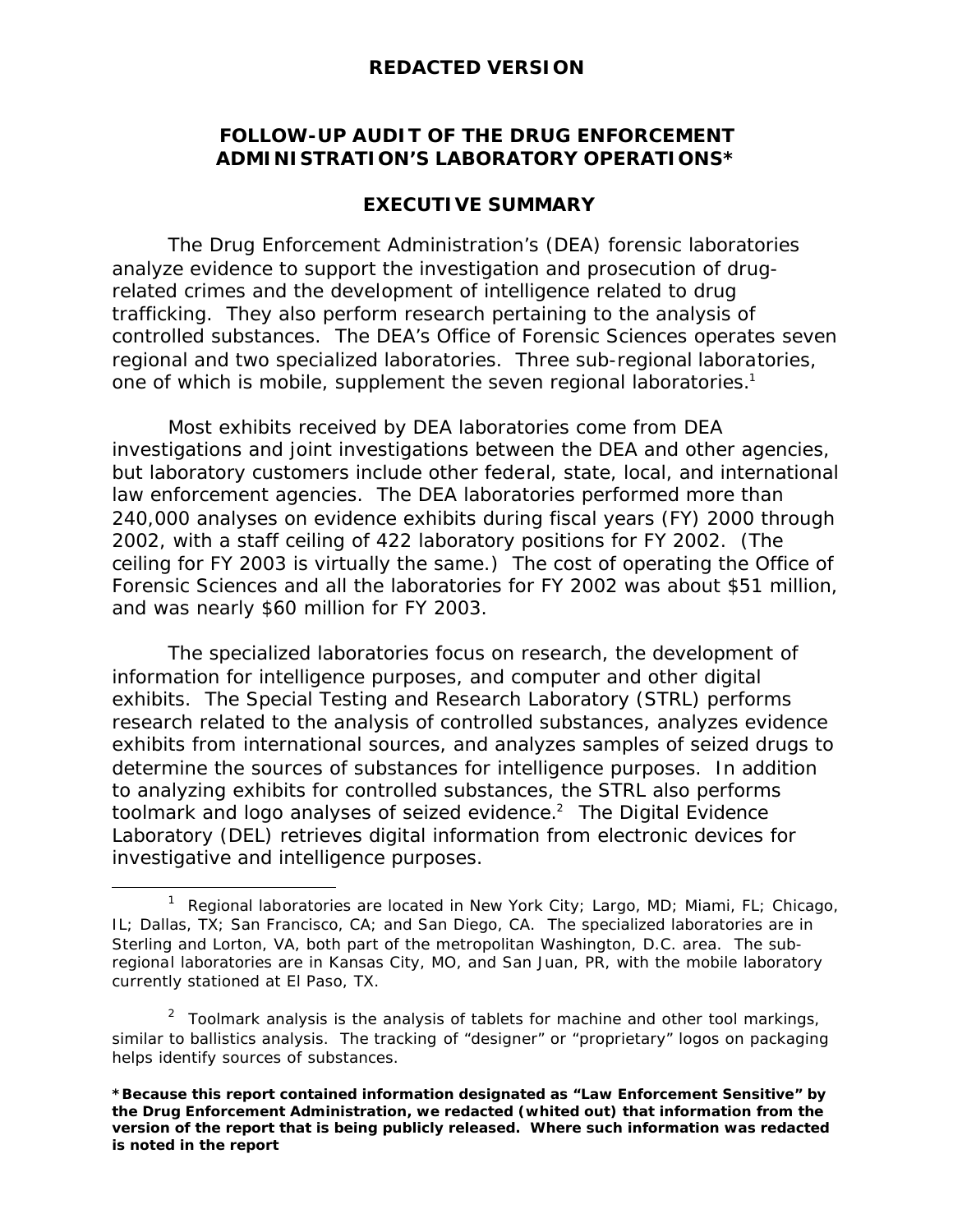The regional laboratories analyze domestic law enforcement exhibits to identify controlled substances and latent prints. Laboratory personnel provide expert testimony in court, and technical advice and support to law enforcement at seized clandestine laboratories and other crime scenes. The regional laboratories maintain custody of most controlled substances seized by DEA field offices until the substances are no longer needed to support a case, and then they are destroyed.

 The DEA laboratory system has expanded the types of services provided since the agency was created in 1973. The laboratories have always analyzed evidence to identify controlled substances. The DEA's latent print program began later with four positions spread over three laboratories to supplement services that were provided by the Federal Bureau of Investigation (FBI). The DEA expanded the latent print program in 1991 to six laboratories to improve the timeliness and responsiveness of latent print services to its field offices. The DEL began as a unit of the STRL in 1994 and was created as a separate laboratory in March 2003.

### **Scope of OIG Audit**

This audit was performed as a follow-up to Office of the Inspector General (OIG) Report 95-18, *Drug Enforcement Administration's Laboratory Operations,* issued in May 1995. The prior audit identified weaknesses in laboratory facilities but found DEA laboratory operations and management controls to be satisfactory, with customer satisfaction ranging from favorable to excellent. The OIG recommended that the DEA consider consolidating the regional laboratories if adequate funding for replacing the facilities was not provided, and enhance certain management controls, including procedures to reduce the time between completing analyses and returning exhibits to evidence vaults. We evaluated problems identified in the previous report, including specific recommendations related to facilities.

Our objectives for this audit were to evaluate how effectively DEA forensic services support the investigation and prosecution of drug cases and the gathering of drug information for intelligence purposes, and how effectively DEA laboratories manage evidence and other controlled substances to prevent loss or compromise.

We focused our work on the regional laboratories that analyze and maintain custody of evidence submitted by domestic law enforcement agencies. We visited DEA Headquarters in Arlington, Virginia; the STRL in Sterling, Virginia; and the Southeast, North Central, South Central, and Western Laboratories in Miami, Chicago, Dallas, and San Francisco, respectively.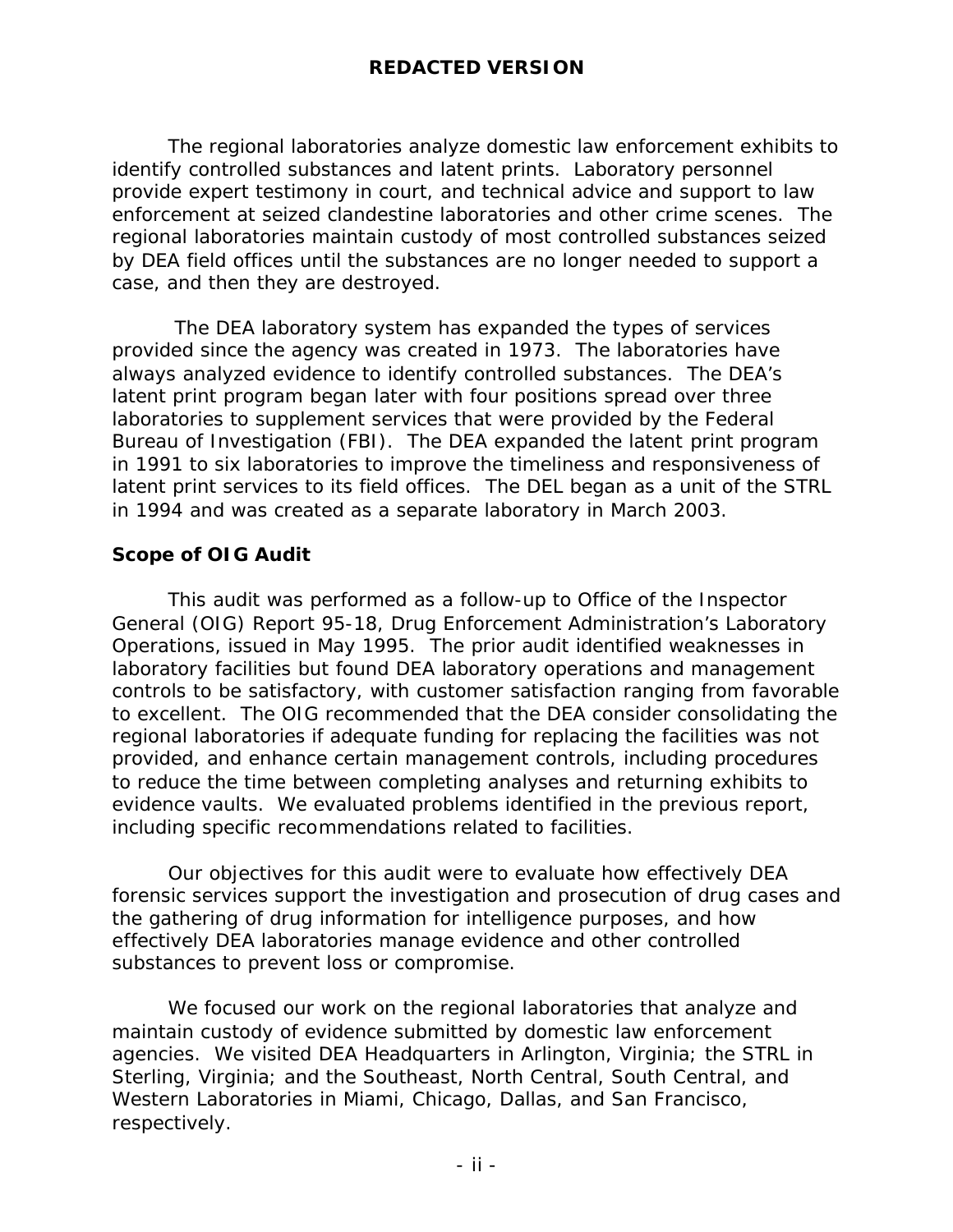### **Effectiveness of Services**

 $\overline{a}$ 

We found that DEA laboratory services were very effective overall and the quality of work was well managed. The laboratory customers we surveyed about the outcomes and timeliness of laboratory services on 635 specific exhibits reported overwhelmingly that DEA services contributed to the investigation and prosecution of cases. Customers also reported that no laboratory evidence had been successfully challenged through prosecution. The DEA had established standards and procedures to ensure the validity of results, reviewed laboratories to ensure compliance with the standards, and tested its analysts through proficiency testing programs. The laboratories have been accredited by the American Society of Crime Laboratory Directors / Laboratory Accreditation Board. This accreditation means that the laboratories and their analysts meet standards the Laboratory Accreditation Board has determined are appropriate to support valid forensic results.

We found that DEA laboratory services were generally performed in time to be useful to customers; however, turnaround time could be improved, especially for latent print and digital evidence services. Customers reported that 99 percent of drug services, 93 percent of latent print services, and 82 percent of digital services were provided in time to be useful to the case. The average number of days from receipt of exhibits in the laboratories to completion of analysis during FY 2002 varied significantly, from 41 days for drug analysis to 331 days for digital analysis. The average number of days for latent print analysis for those exhibits and laboratories we were able to assess ranged from 72 to 258 days. $3$ 

The longer turnaround times for latent print and digital services appeared to be caused by a lack of resources. Although laboratory customers indicated the longer turnaround times did not ultimately affect most case outcomes, they expressed a desire for faster analyses. One DEA customer believed the lack of timeliness on a digital evidence exhibit had diminished the outcome in one case. This Special Agent believed that a conviction for a more serious crime might have resulted from a plea agreement in the case had the analysis of digital evidence been completed in time to be considered in the agreement.

Latent print services performed during FY 2002 resulted in the identification of suspects in less than 5 percent of all exhibits analyzed by the DEA laboratories. Latent prints suitable for comparison were frequently

 $3$  This assessment included some, but not all, exhibits analyzed for latent prints due to data system limitations described in this report.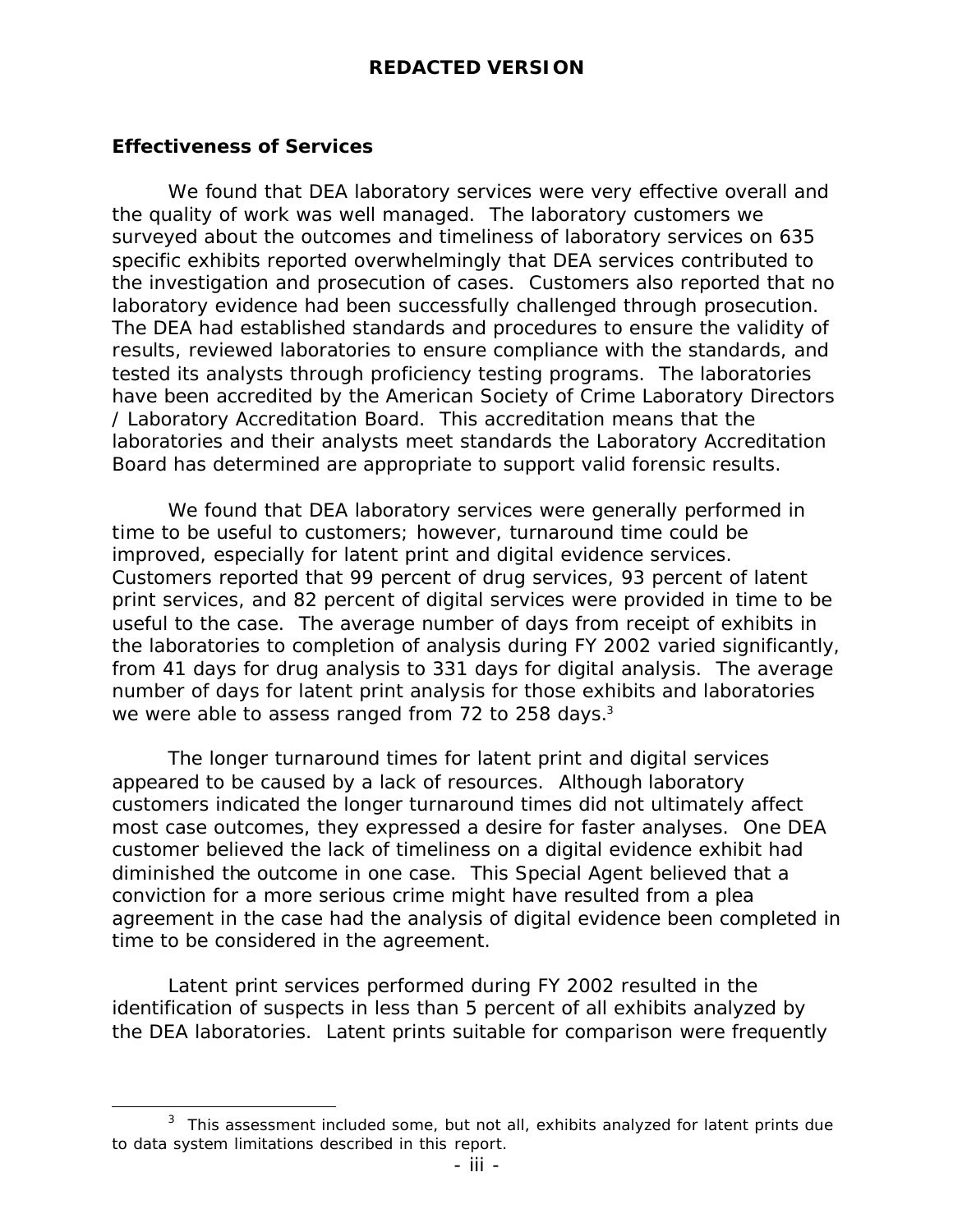not developed because of the nature of the materials being examined and because procedures allowed many people to handle exhibits prior to examination. The number of identifications may also be limited because fingerprint specialists did not have direct access to all the automated databases that might be useful for matching prints. Moreover, supervisors of fingerprint specialists were not trained in latent print examinations.

Our recommendations focus on maximizing the results of latent print examinations and improving the timeliness of latent print and digital evidence services. They include increasing the expertise of supervisors of fingerprint specialists in the discipline of latent prints.

### **Management Controls Over Evidence and Other Controlled Substances**

To evaluate management controls over evidence and other controlled substances, we interviewed staff, observed procedures, and tested various specific controls. Among the tests of controls, we: 1) verified the existence, labeling, and weights of 370 exhibits from evidence inventories; 2) reviewed case file documentation accounting for the receipt, analysis, and disposition of 218 exhibits; and 3) determined the length of time that 631 exhibits had been out of the vault for analysis.

We found that DEA laboratories generally maintained effective control and accountability over evidence and other controlled substances. The DEA established procedures for laboratories to control and account for the receipt, storage, transfer, and disposition of evidence exhibits, and laboratories complied substantially with the requirements. The DEA had identified and corrected procedural weaknesses that had caused a small number of inventory discrepancies prior to 2002. Our testing at the regional laboratories indicated that the controls in place had resulted in only minor instances of non-compliance that did not constitute material control weaknesses. The DEA standard we found most frequently unmet was the policy that exhibits be destroyed within 90 days after laboratories received authorization for the destruction. We found that more than 10 percent of sampled exhibits were out of compliance with this DEA requirement.

The laboratories use two automated information systems to record and retrieve information about exhibits. The System to Retrieve Information on Drug Evidence (STRIDE) is used as a central repository of inventory and analytical information about exhibits. The other, the Laboratory Evidence Management System (LEMS), is used to track the receipt, movement, and ultimate disposition of exhibits within individual laboratories. There is no automated interface between the systems, and laboratory personnel enter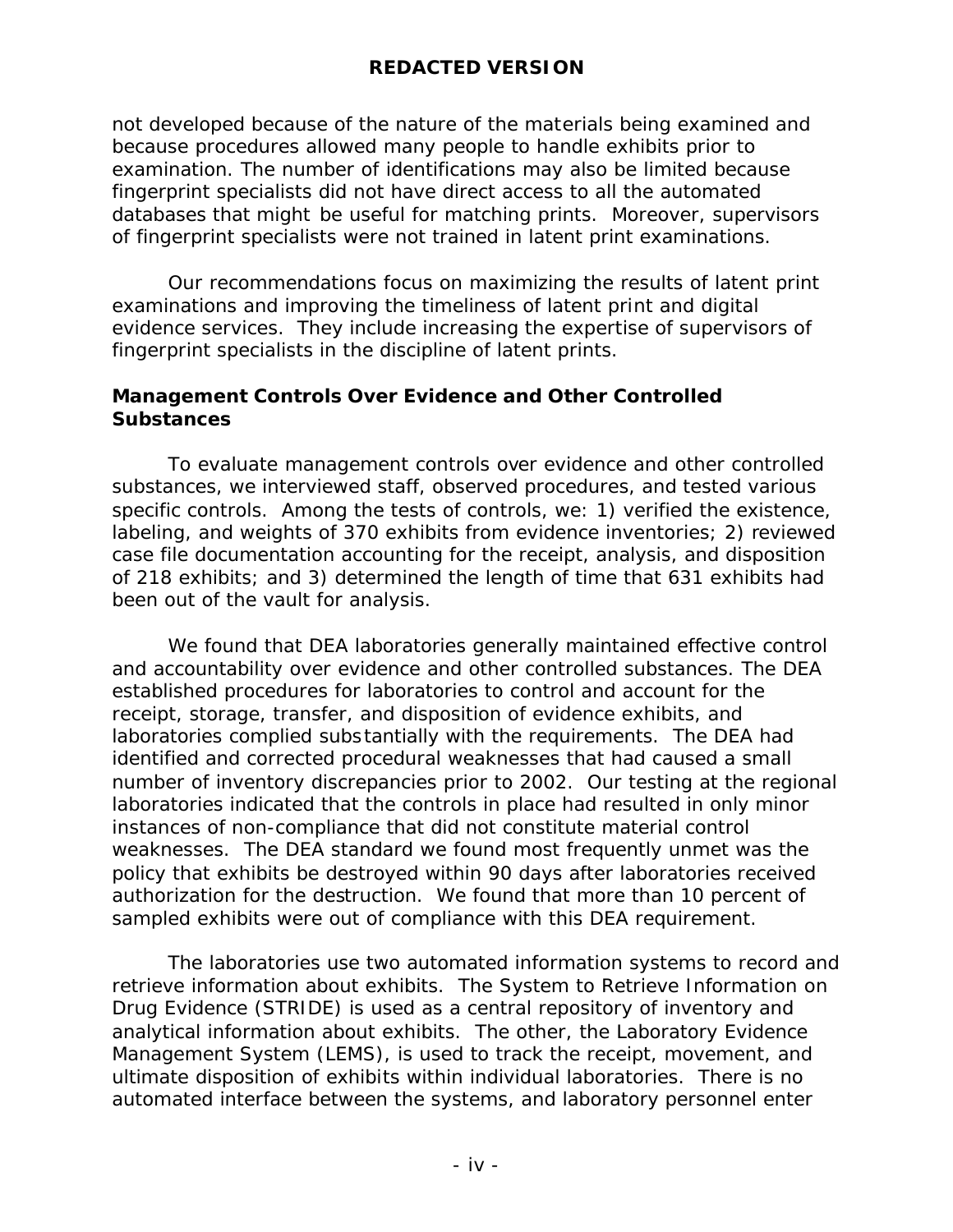duplicate data into both systems, in addition to maintaining various hard copy logbooks and forms, to maintain accountability over evidence and other controlled substances in their custody. The combination of systems is extremely inefficient.

The DEA has begun a project to integrate its information management systems for tracking exhibits. The new Laboratory Information Management System will use radio frequency identification tags and scanners to track the movement of exhibits into, exiting, and throughout the laboratory. This capability should ensure that the location of any exhibit at any time can be determined, and that no exhibit in a laboratory is lost or destroyed inadvertently. If designed and implemented properly, the integrated system should greatly improve the efficiency of control and accountability.

Our recommendation is that DEA ensure that all exhibits are destroyed within the 90-day standard.

### **Facilities**

Our 1995 audit found that DEA laboratories were generally housed in aging facilities, five of which needed to be replaced. The DEA planned to replace these five laboratories with new facilities. Our approach for this audit was to: 1) determine if the DEA had completed its replacement project and 2) assess conditions at the laboratories we visited.

DEA laboratories are located throughout the United States. The STRL is located in a new stand-alone building in the Washington, D.C. metropolitan area. (The locations of the regional laboratory facilities are listed in footnote 1.) The facilities in New York City, Miami, Chicago, and San Francisco occupy space in office buildings. The Mid-Atlantic, South Central, and Southwest Laboratories are housed in new stand-alone buildings. The DEL resides in a new building that also houses the DEA's Office of Investigative Technology.

We found that since 1995 the DEA has replaced the STRL, Mid-Atlantic, South Central, and Southwest Laboratories with new stand-alone buildings and relocated the North Central Laboratory to modified space since the prior audit. These laboratories were designed to meet current standards for laboratory design, safety, security, and health. We visited the new facilities for the STRL, North Central, and South Central Laboratories. We found in these locations adequate to excellent conditions to support the work of the laboratories.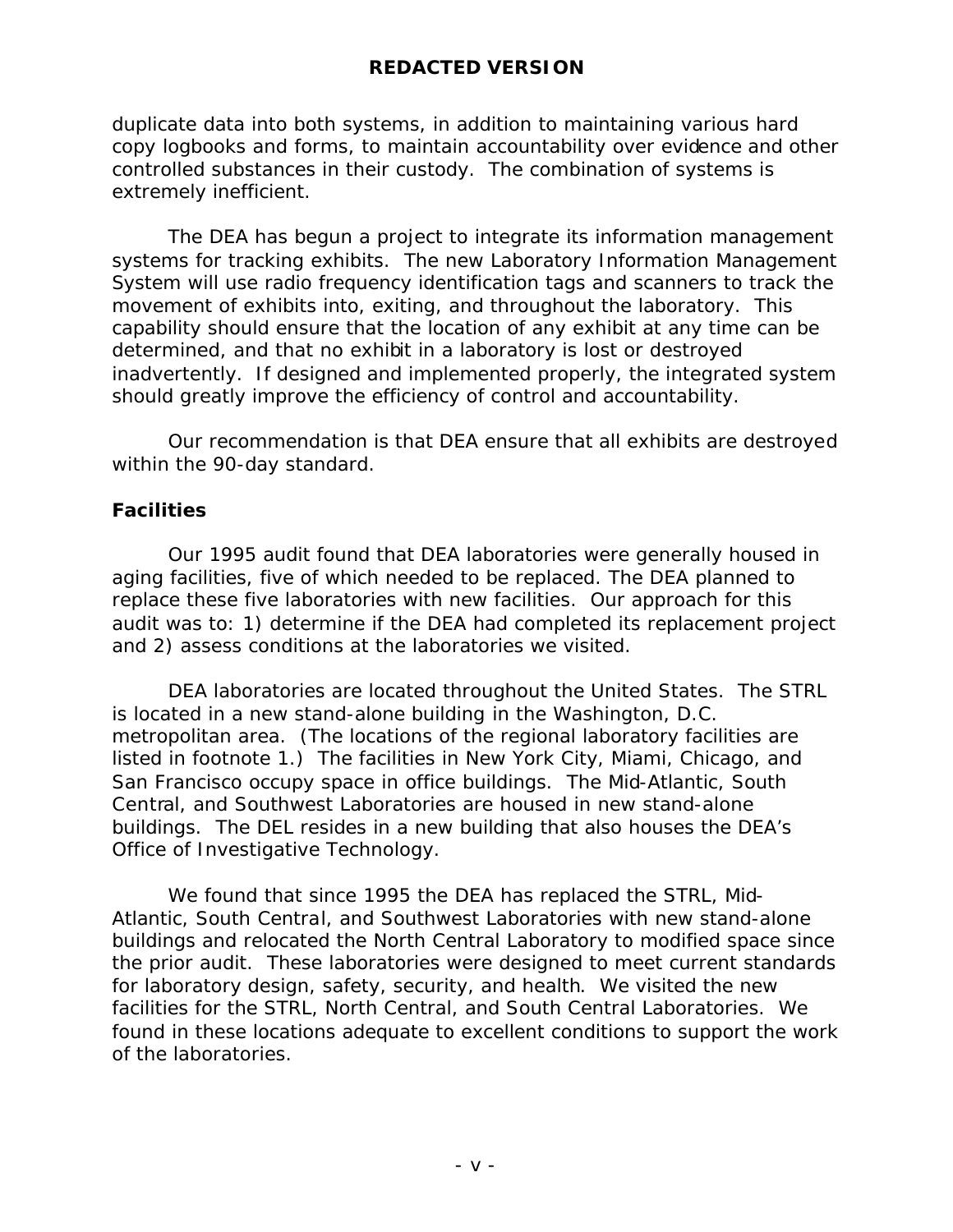The Southeast Laboratory in Miami, however, has not yet been replaced or relocated, and has serious ventilation problems. A study performed by the U.S. Public Health Service in September 2002 found the facility unsuitable for laboratory use for health and safety reasons and recommended the DEA relocate the laboratory prior to construction of a new facility.<sup>4</sup> The DEA's plans to build a new facility in Miami by January 2002 were blocked by condemnation proceedings initiated by the Department of Defense (DOD), which leases land adjoining the proposed laboratory site. The DOD was concerned that the security of its Southern Command would be compromised by a building that would block a view of trespassing detectors. Congress approved the use of carry-over funds from prior fiscal years to fund an alternative plan to replace the Southeast Laboratory.

The Western Laboratory, housed in an old office building, also had a history of ventilation problems, but has undergone expansion and modifications to improve conditions. No ventilation assessment has been performed since the improvements, and some laboratory employees were not convinced the vault ventilation was adequately improved. Not only does poor indoor air quality pose potential health risks, but employees at the Southeast and Western Laboratories are not tested as part of the DEA's employee drug testing program because potential indoor air contamination would render the results unusable.

Additionally, we found security weaknesses at the Southeast and South Central Laboratories. [DELETED]

Our recommendations are for the Southeast Laboratory to relocate to a suitable facility as soon as possible, for the DEA to ensure that improvements are made to correct ventilation problems at the Southeast Laboratory pending relocation, for the DEA to ensure that recent modifications at the Western Laboratory have corrected ventilation problems, and for the DEA to correct security weaknesses identified at the Southeast and South Central Laboratories.

 $\overline{a}$ 

<sup>&</sup>lt;sup>4</sup> We found nothing to suggest that any ventilation problems affected the validity of laboratory test results.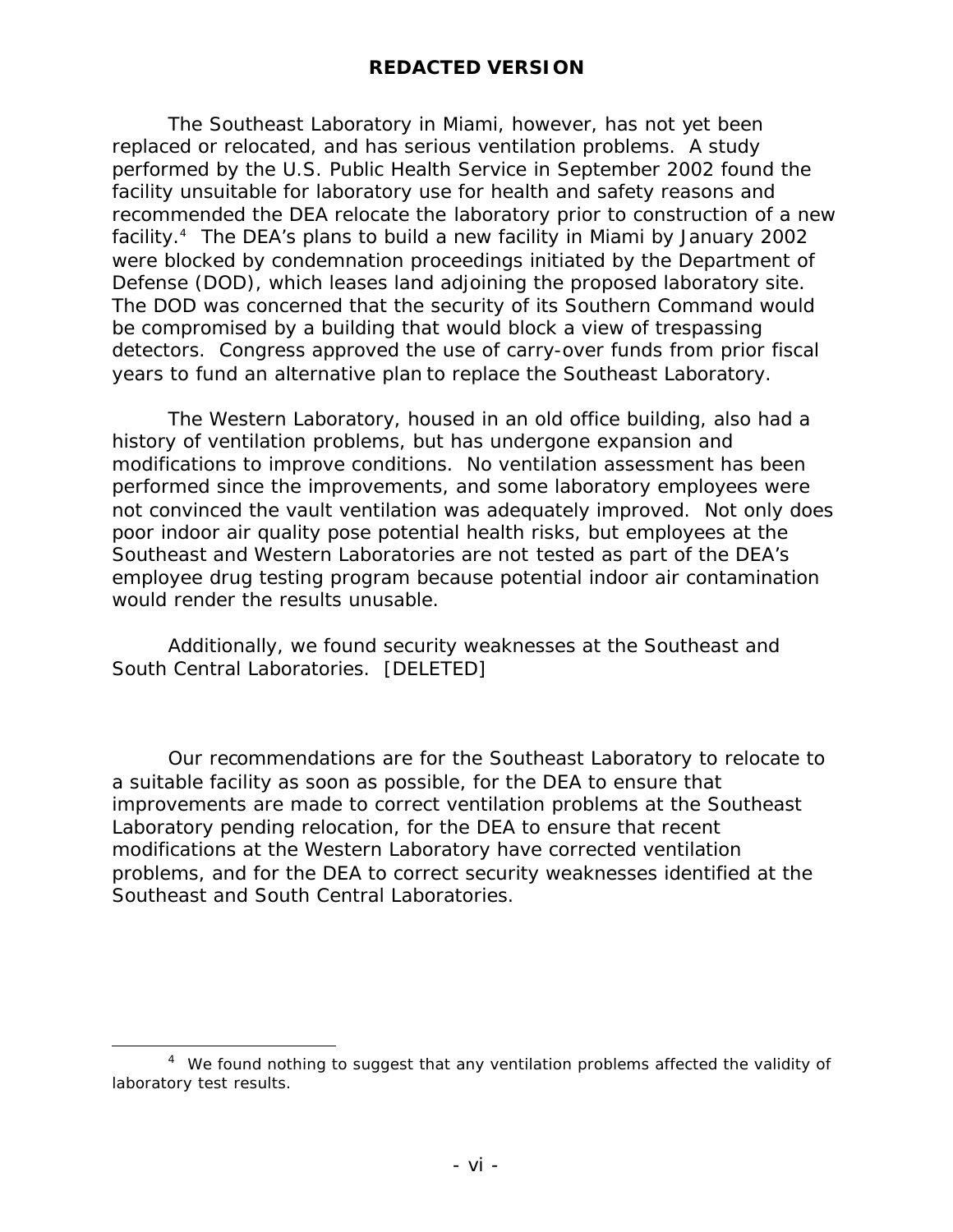### Table of Contents

| FINDING 2: MANAGEMENT CONTROLS OVER EVIDENCE AND OTHER |
|--------------------------------------------------------|
|                                                        |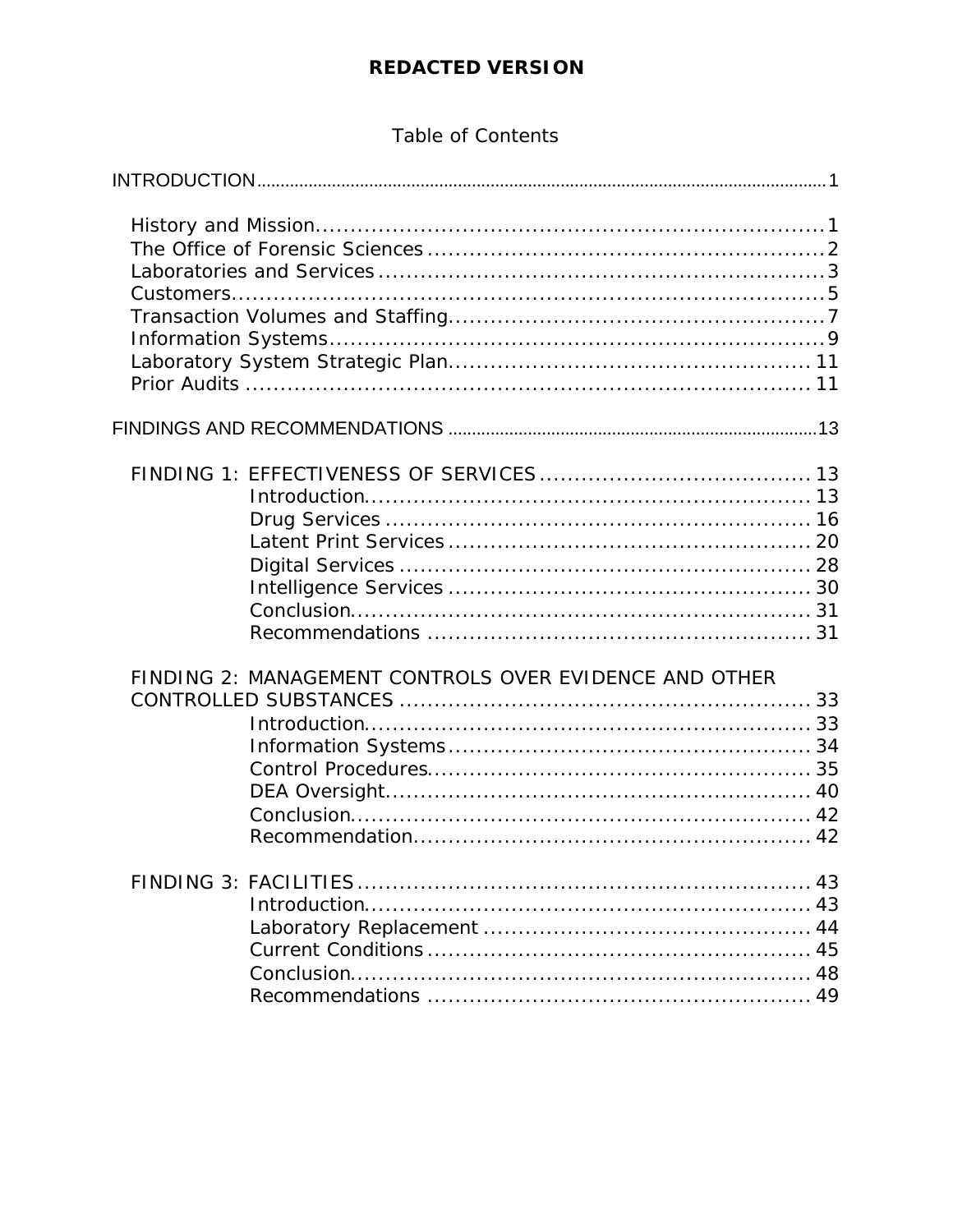| APPENDIX I - AUDIT OBJECTIVES, SCOPE, AND METHODOLOGY 50      |  |
|---------------------------------------------------------------|--|
|                                                               |  |
| APPENDIX III - DEA'S RESPONSE TO THE DRAFT AUDIT REPORT 55    |  |
| APPENDIX IV - OFFICE OF THE INSPECTOR GENERAL, AUDIT DIVISION |  |

ANALYSIS AND SUMMARY OF ACTIONS NEEDED TO CLOSE THE REPORT .. 58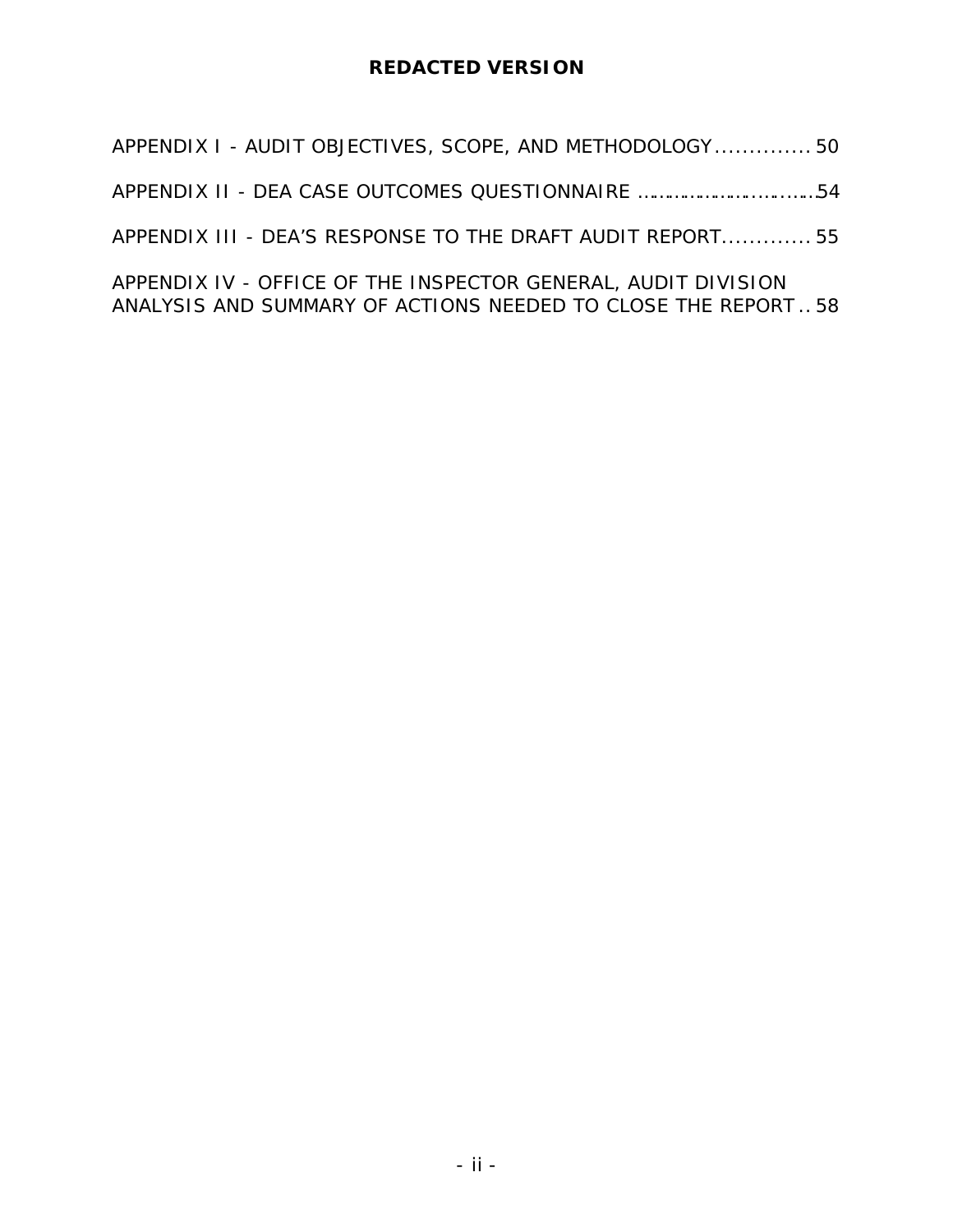### **INTRODUCTION**

### **History and Mission**

The Drug Enforcement Administration's (DEA) laboratory system was established in 1973, when the functions of several federal agencies related to controlling illegal drugs were combined to create the DEA. Forensic resources that had served the former Bureau of Narcotics and Dangerous Drugs became the basis for the DEA laboratories. Over time, the laboratory system's duties expanded to include forensic services to other federal law enforcement agencies, such as the Federal Bureau of Investigation (FBI) and the U.S. Customs Service, and other responsibilities such as assisting other nations evaluate their forensic facilities.

The DEA's laboratory system directly supports the DEA's overall mission. The laboratory system's mission statement states:

 *The mission of DEA's laboratory system is to provide analytical, intelligence, scientific and other forensic and administrative support, to Special Agents of the DEA, other federal law enforcement officers, and to the criminal justice system at large in order to assist with the enforcement of controlled substance laws and regulations of the United States.*

The laboratory system supports DEA programs carried out by DEA headquarters, 21 domestic divisions, and 80 international offices. Those programs include investigating and preparing for prosecution major interstate, gang-related, and international violations; developing and disseminating drug-related intelligence; coordinating with state, local, and foreign law enforcement; reducing the demand for drugs; and providing training for state, local, and foreign law enforcement officials.

The DEA is operated pursuant to the Controlled Substances Act and the Code of Federal Regulations (CFR), Title 21, Food and Drugs, Chapter II – Drug Enforcement Administration, Part 1300. The Act and regulation, however, contain no guidance directing the operation of the laboratory system.

The CFR classifies the controlled substances tested by the laboratories. Schedule I substances are defined as substances with a high potential for abuse, no currently accepted medical use in treatment in the United States, and a lack of accepted safety for use under medical supervision. Examples of Schedule I substances are heroin, LSD, and marijuana. Schedule II substances are substances with a high potential for abuse, but with a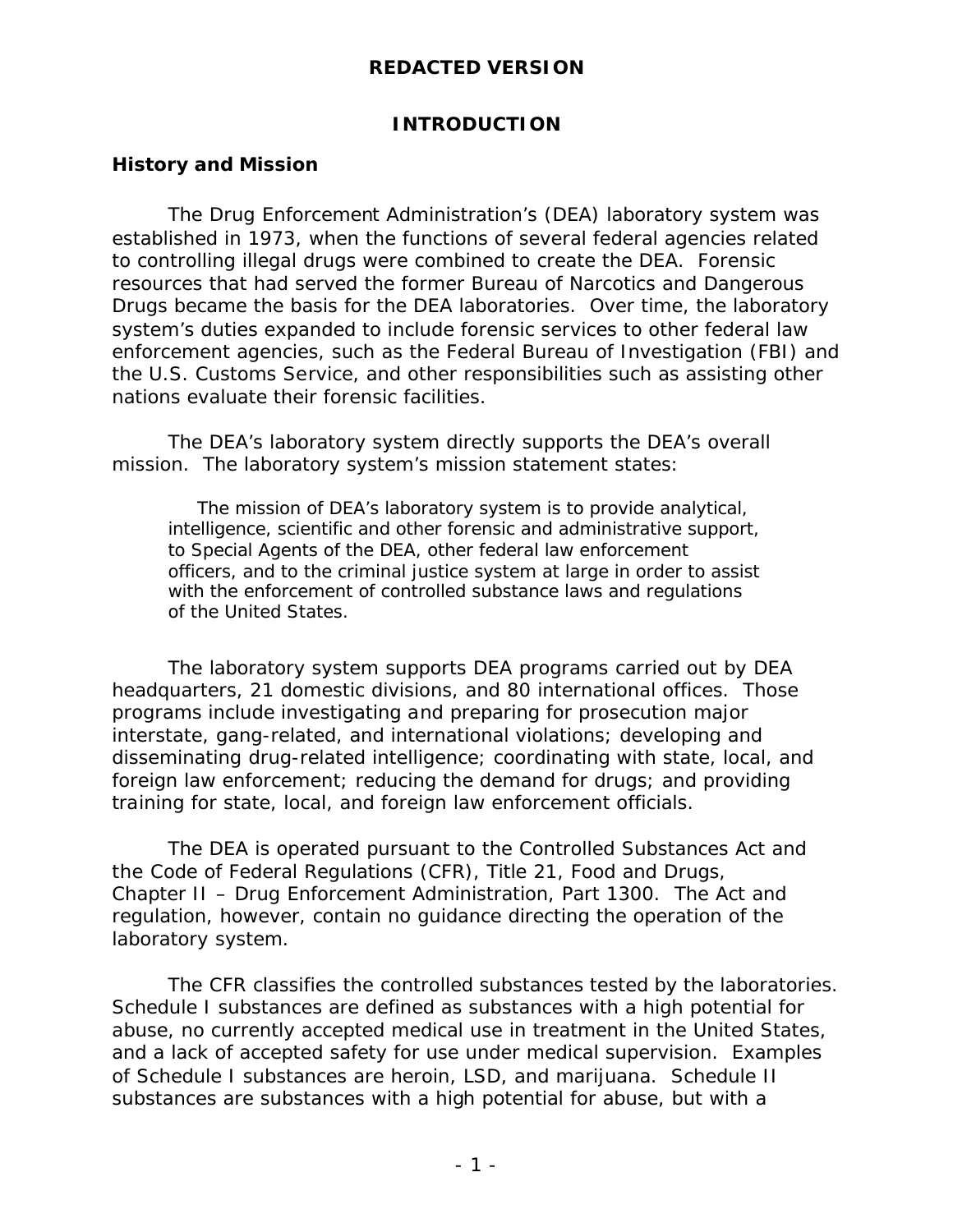currently accepted medical use in treatment in the United States, and with tendencies for abuse that may lead to severe psychological or physical dependence. Examples of Schedule II substances include cocaine, morphine, and methamphetamine.

### **The Office of Forensic Sciences**

 $\overline{a}$ 

The DEA's Office of Forensic Sciences leads and oversees the laboratory system by performing strategic planning, obtaining resources, ensuring the quality of laboratory results, promoting research and staff development, developing training programs, and managing the forensic laboratories. The Office of Forensic Sciences coordinates with other DEA divisions on policies, operations, information systems, facilities, inspections, and investigations.

The Office of Forensic Sciences also coordinates with law enforcement agencies and professional organizations to improve services, share information and methods, establish standards, and promote improvement. These agencies and organizations include the Department of Homeland Security, the Office of National Drug Control Policy (ONDCP), the American Society of Crime Laboratory Directors / Laboratory Accreditation Board (ASCLD/LAB), and several scientific working groups.

The Office of Forensic Sciences co-sponsors and provides technical oversight to the Scientific Working Group for the Analysis of Seized Drugs (SWGDRUG).<sup>5</sup> The SWGDRUG is an international working group created in 1997 to recommend minimum standards for the forensic examination of seized drugs and to seek international acceptance of the standards. The Office of Forensic Sciences also participates in the Scientific Working Groups on Friction Ridge Analysis, Imaging Technologies, and Digital Evidence.

A Deputy Assistant Administrator heads up the Office of Forensic Sciences. Two Associate Deputy Assistant Administrators, three Section Chiefs, and a Quality Assurance Manager report to the Deputy Assistant Administrator. Each of the laboratories is headed by a Laboratory Director, who reports to one of the two Associate Deputy Assistant Administrators.

<sup>&</sup>lt;sup>5</sup> The co-sponsor with the DEA is the Office of National Drug Control Policy.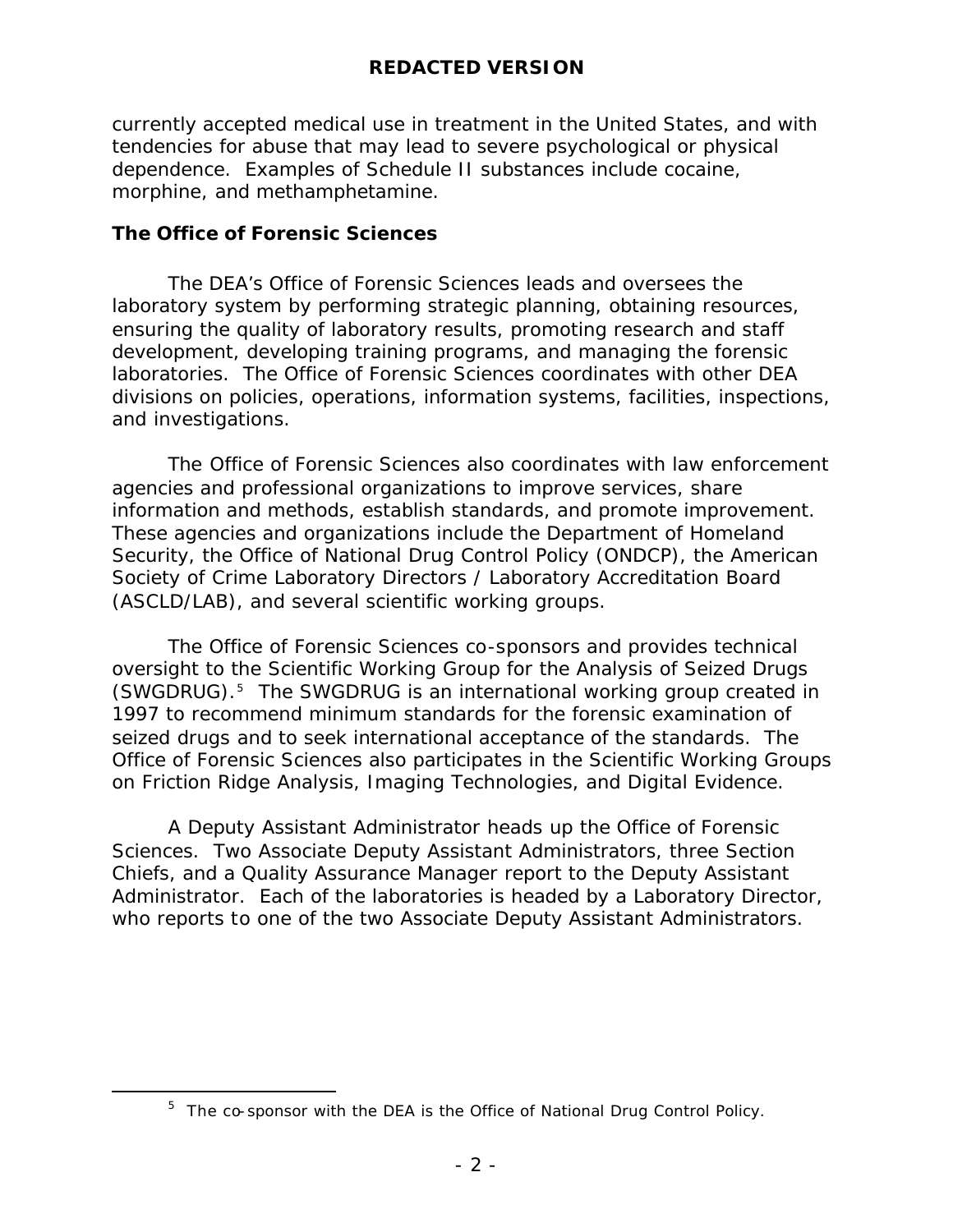### **Laboratories and Services**

The DEA operates nine laboratories to perform forensic services and research. Seven regional laboratories located throughout the U.S. work with evidence submitted by the DEA's domestic field divisions and other domestic law enforcement agencies.<sup>6</sup> Two additional laboratories, the Special Testing and Research Laboratory (STRL) and the Digital Evidence Laboratory (DEL), both located near the District of Columbia (in Sterling and Lorton, Virginia), address the following specialized needs:

- The STRL performs research, analyzes controlled substances for intelligence use, analyzes controlled substances from international sources, and analyzes toolmarks and logos on drugs and drug packaging. Work performed for intelligence purposes generates strategic intelligence through the analysis of drug samples obtained in the U.S. and foreign countries. The STRL's drug signature programs analyze samples to determine processing methods, geographic origins, and manufacturers for heroin, cocaine, and methamphetamine. The STRL also operates the Source Determination Program, which analyzes toolmarks and logos on tablets, capsules, LSD blotter paper, and cocaine, heroin, and steroid packaging to determine manufacturing sources.
- The DEL was created as a separate laboratory in March 2003 from a unit that began in 1994 as the Computer Forensics Program, under the STRL. The DEL retrieves digital information from electronic devices and media, such as hard drives, compact and floppy disks, data tapes and personal digital assistants, for investigative and intelligence purposes. Such services are provided only by this laboratory.

The seven regional laboratories and their locations are listed below. Two satellite laboratories, located in Kansas City, MO, and San Juan, PR, supplement the regional laboratories. The satellite laboratories are housed in space in non-DEA facilities and are staffed by forensic chemists who are employed and supervised by DEA staff. One mobile laboratory, located in

 $\overline{a}$  $6$  Each domestic field division supervises several district and resident offices. The Caribbean Field Division in San Juan, PR, is classified as a domestic division. Several international offices in Caribbean nations, such as Jamaica and Haiti, are affiliated with this field division.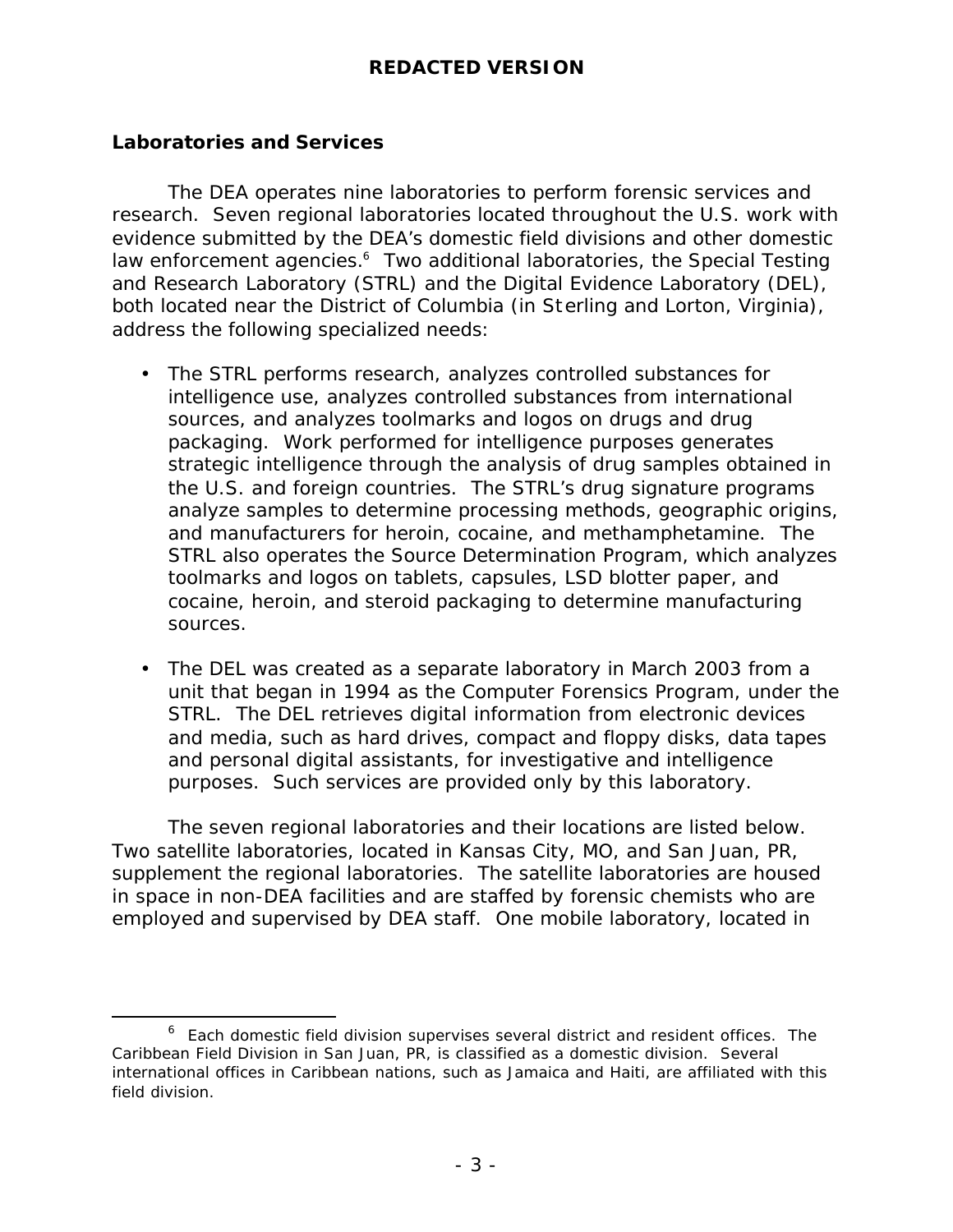El Paso, TX, is staffed on a rotating basis by regional DEA laboratory personnel.<sup>7</sup>

| Northeast Laboratory      | New York City                                 |
|---------------------------|-----------------------------------------------|
| Mid-Atlantic Laboratory   | Metropolitan District of Columbia (Largo, MD) |
| Southeast Laboratory      | Miami                                         |
| North Central Laboratory  | Chicago                                       |
| South Central Laboratory  | <b>Dallas</b>                                 |
| <b>Western Laboratory</b> | San Francisco                                 |
| Southwest Laboratory      | San Diego                                     |

*Regional Laboratories and Locations*

Source: DEA, Office of Forensic Sciences.

 $\overline{a}$ 

The facilities in New York City, Miami, Chicago, and San Francisco occupy space in office buildings. The STRL, Mid-Atlantic, South Central, and Southwest Laboratories are housed in new stand-alone buildings. The DEL resides in a new building that also houses the DEA's Office of Investigative Technology.

Regional laboratories analyze evidence, submitted by DEA field offices and other law enforcement agencies, for controlled substances and latent prints. Laboratory personnel also provide expert testimony in court and technical advice and support to law enforcement agencies at seized clandestine laboratories and other crime scenes. Regional laboratories employ forensic chemists and fingerprint specialists to perform these services.

Forensic chemists analyze exhibits to identify substances and other properties of the exhibits.<sup>8</sup> When asked by law enforcement officials to participate at a clandestine laboratory scene, forensic chemists are responsible for ensuring that any chemical reactions in progress are safely shut down.

The DEA's latent print program began in the late 1970's with four positions spread over three laboratories to supplement services that were provided by the Federal Bureau of Investigation (FBI). The DEA expanded the latent print program in 1991 to six laboratories to improve the timeliness

<sup>&</sup>lt;sup>7</sup> The mobile laboratory was deployed to Tucson, AZ in FY 2001 and was later moved to El Paso.

<sup>&</sup>lt;sup>8</sup> In addition to suspected substances, exhibits may include items such as apparently empty containers to be tested for trace amounts of drugs.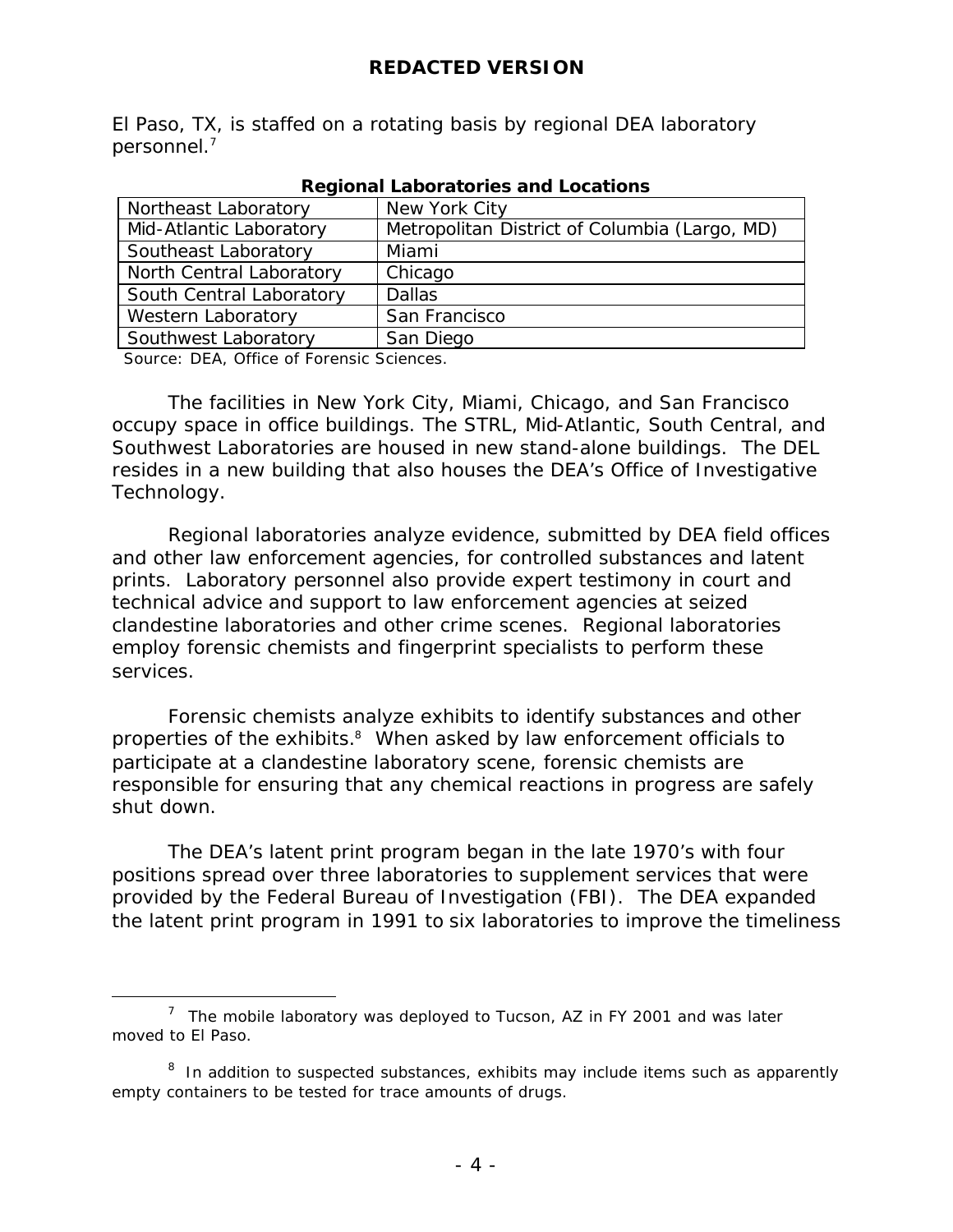and responsiveness of latent print services to its field offices.<sup>9</sup> Fingerprint specialists examine exhibits to develop and identify latent prints. They may be asked to test exhibits at a crime scene for fingerprints before others handle the evidence. They also develop photographic film for DEA field offices, and may be asked to photograph crime scene evidence.

In addition to these forensic analysis responsibilities, DEA laboratories maintain custody of all drug evidence seized by DEA field offices once it has been submitted for analysis, with the exception of bulk marijuana and bulk ephedrine.<sup>10</sup> The laboratories receive, secure, account for, and eventually dispose of all DEA evidence exhibits submitted for drug analysis. The laboratories employ evidence technicians and scientific intelligence technicians to help maintain accountability over evidence.

### **Customers**

 $\overline{a}$ 

The DEA field offices submit all DEA drug evidence, and some nondrug evidence on which latent print analysis is being requested, to the DEA laboratories.<sup>11</sup> The DEA field offices also submit many exhibits that have been seized in joint or cooperative efforts with state and local law enforcement agencies. The DEA field offices also may request laboratory support at crime scenes.

Other federal customers of the DEA laboratories include the FBI; the Bureau of Immigration and Customs Enforcement (BICE); the Bureau of Alcohol, Tobacco, Firearms, and Explosives (ATF); the U.S. Park Police; the U.S. Coast Guard; and various agencies of the Department of Defense.<sup>12</sup> In addition to submitting drug evidence for analysis to the regional laboratories, the two Customs agencies, now part of the Department of Homeland

 $11$  The DEA considers all evidence submitted for drug analysis as drug evidence and exhibits submitted for latent print or digital analysis only as non-drug evidence.

 $9$  DEA officials reported that the DEA was not satisfied with the slow turnaround and lack of priority from the FBI laboratory on latent prints. The DEA officials indicated the lack of priority was understandable because of competing high-priority demands at the FBI and the fact that expectations for developing usable latent prints are low for drug packaging.

 $10$  The field offices prepare samples of bulk marijuana and ephedrine seizures to send to laboratories for testing, and maintain custody of the bulk quantities. The field offices also maintain custody of DEA non-drug exhibits. Non-drug exhibits submitted to laboratories for fingerprint analysis are returned to the field offices after analysis.

 $12$  The former U.S. Customs Service was re-organized in March 2003 into two separate agencies in the Department of Homeland Security: BICE and Customs and Border Protection. During the audit period these agencies were called the U.S. Customs Service.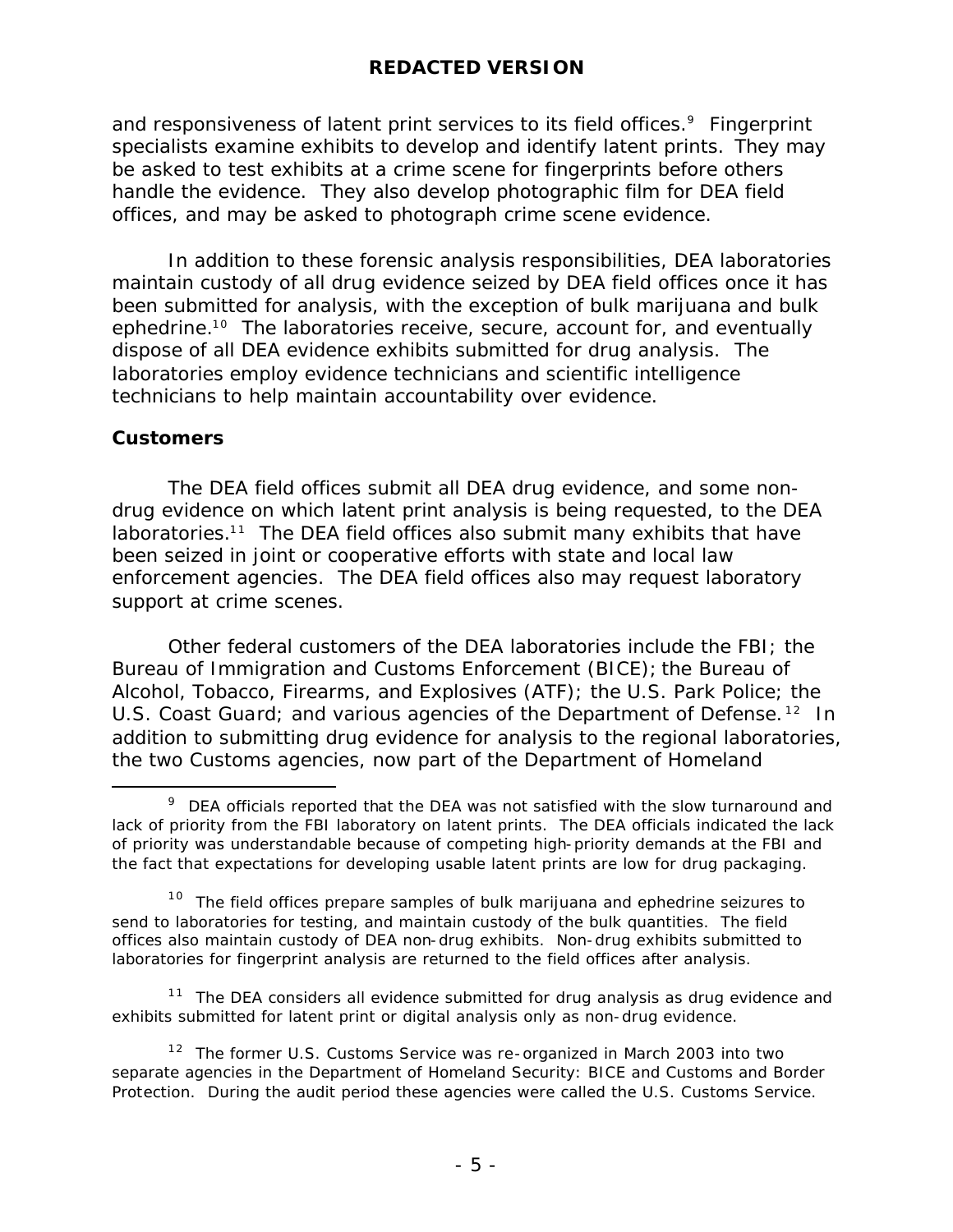Security (DHS), also request latent print examinations. Federal agencies have also requested and received crime scene assistance from laboratory personnel. State and local agencies, such as the Metropolitan Police of the District of Columbia (MPDC) and the Kansas Bureau of Investigation, also submit drug evidence for analysis.

The chart below shows the percentages of exhibits submitted to the regional and digital laboratories, by customer, averaged for FYs 2000 through  $2002<sup>13</sup>$  Exhibits submitted by DEA offices, including cooperative and joint seizures with other agencies, have consistently represented about two-thirds of the laboratories' work. All other federal agencies combined represented about another 24 percent, for nearly 90 percent of exhibits coming from federal agencies. State and local customers accounted for about 12 percent of all exhibits submitted for the 3 years, most of which were submitted by the MPDC.



Source: DEA, Office of Forensic Sciences, System to Retrieve Information on Drug Evidence (STRIDE).<sup>14</sup>

 $\overline{a}$  $13$  The STRL is not included because most of the exhibits it receives to analyze for intelligence purposes are samples of exhibits that were originally sent to the regional laboratories by the customers represented in the chart.

 $14$  The figures for DEA include exhibits submitted in joint and cooperative efforts between DEA and other law enforcement agencies. Figures for the FBI include exhibits submitted by the FBI and by joint FBI-Organized Crime Drug Enforcement Task Forces.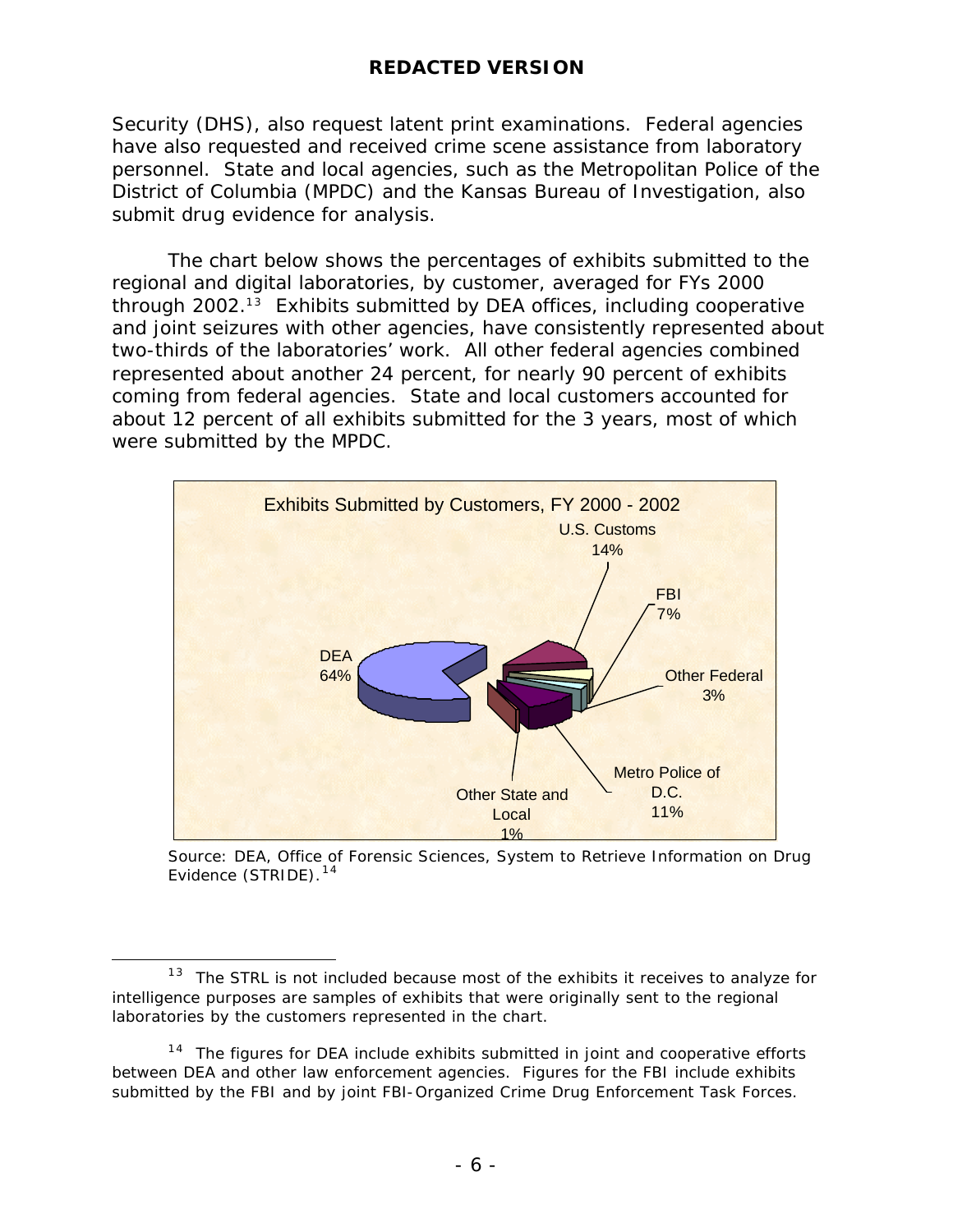Unlike most state and local law enforcement agencies, the MPDC does not perform its own forensic testing of drug exhibits and does not send exhibits to a state laboratory. The DEA's Mid-Atlantic Laboratory performs drug testing for the MPDC at no cost to the MPDC. The DEA has studied alternatives to this arrangement, but previously concluded that it is best to continue to provide these services directly to the District of Columbia.<sup>15</sup>

### **Transaction Volumes and Staffing**

The regional and digital evidence laboratories received over 200,000 exhibits from FY 2000 through FY 2002.<sup>16</sup> These were primarily domestic exhibits submitted to support investigations. The Mid-Atlantic and South Central Laboratories received the largest numbers of exhibits. The Mid-Atlantic Laboratory received about half of its exhibits from the MPDC.

| Laboratory              | <b>FY 2000</b> | FY 2001 | FY 2002 |
|-------------------------|----------------|---------|---------|
| Northeast               | 7,956          | 8,117   | 8,571   |
| Mid-Atlantic            | 12,982         | 15,428  | 12,664  |
| Southeast               | 7,458          | 8,971   | 8,915   |
| North Central           | 8,900          | 9,010   | 7,448   |
| South Central           | 11,570         | 11,790  | 11,910  |
| Western                 | 8,507          | 6,256   | 6,326   |
| Southwest               | 9,148          | 10,502  | 9,131   |
| <b>Digital Evidence</b> | 317            | 384     | 432     |
| Total                   | 66,838         | 70,458  | 65,397  |

### *Exhibits Received by DEA Laboratories FY 2000 through 2002*

Source: DEA, Office of Forensic Sciences, STRIDE.<sup>17</sup>

 $\overline{a}$  $15$  DEA presented this conclusion in a decision paper dated December 9, 1994, based in part on the unique relationship between the MPDC, which enforces laws, and the U.S. Attorneys Office, which adjudicates cases for the District of Columbia.

 $16$  This figure counts each exhibit submitted for both drug and latent print analysis as one exhibit.

 $17$  The table does not include exhibits submitted to the STRL because most of those exhibits are samples of exhibits that were originally sent to the regional laboratories and are already represented in the table. The figures include those drug exhibits that are submitted for storage only and do not require analysis, as the laboratories serve as custodian for all DEA controlled substances other than bulk marijuana and bulk ephedrine. Such exhibits may be seized after being abandoned, with no case or suspect for the DEA to pursue. Others may be multiple exhibits from a seizure, not all of which are analyzed.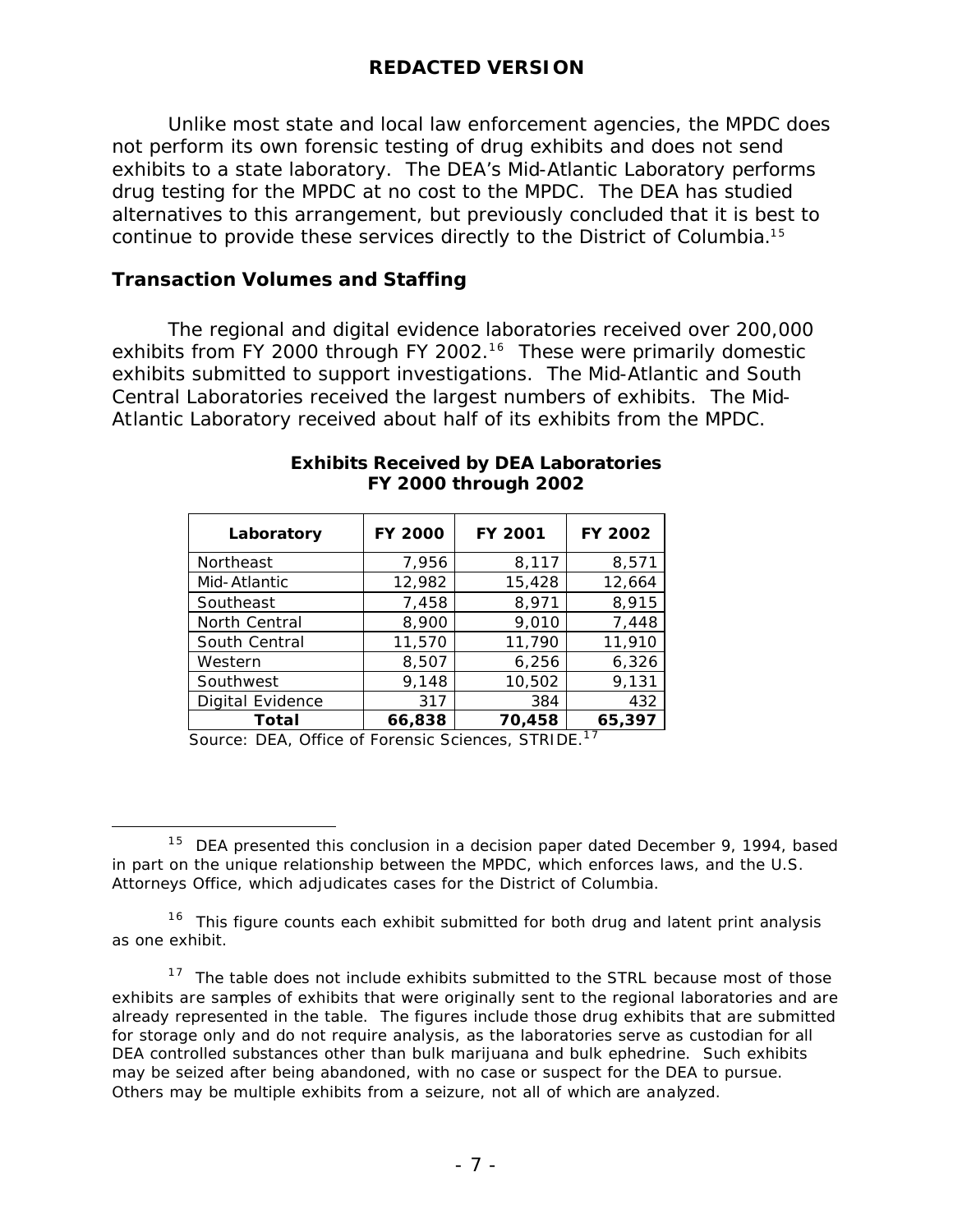The table below reflects the number and types of services performed by the laboratories on exhibits during the past three fiscal years. Exhibits that were submitted for both drug and fingerprint analysis are counted twice in the figures below. This is one reason the number of exhibits analyzed each FY, shown in the table below, exceeded the number of exhibits received. Another reason is that the numbers below include the exhibits analyzed during FY 2002 that were received during the prior fiscal year.

### *Exhibits Analyzed by DEA Laboratories FY 2000 through 2002*

| 100                     |         |         |         |
|-------------------------|---------|---------|---------|
| <b>Type of Analysis</b> | FY 2000 | FY 2001 | FY 2002 |
| Drug                    | 70,461  | 67,886  | 67,627  |
| <b>Latent Print</b>     | 6,543   | 7,530   | 5,160   |
| Digital                 | 150     | 252     | 294     |
| Total                   | 77,154  | 75,668  | 73,081  |

### *Regional and Digital Laboratories*

### *Special Testing and Research Laboratory*

| <b>Type of Analysis</b>           | FY 2000 | FY 2001 | FY 2002 |
|-----------------------------------|---------|---------|---------|
| Heroin Signature Program          | 587     | 671     | 911     |
| Domestic Monitor Program          | 707     | 535     | 1,195   |
| Cocaine Signature Program         | 1,281   | 2,236   | 2,125   |
| Methamphetamine Signature Program | 637     | 111     | 97      |
| Source Determination Program      | 1,765   | 564     | 447     |
| Intelligence Sample Subtotal      | 4,977   | 4,117   | 4,775   |
| International Drug Exhibits       | 759     | 1,219   | 1,214   |
| Total                             | 5,736   | 5,336   | 5,989   |

Source: DEA Laboratory System Annual Reports.<sup>18</sup>

 $\overline{a}$ 

The laboratories also perform other services, such as providing training for law enforcement officers, providing controlled substances to law enforcement for canine training, developing film, testifying, and assisting at clandestine laboratory seizures. From FY 2000 through 2002, the laboratories processed 765,466 photographic items (rolls of film, slides, and enlargements), provided expert testimony at 2,156 court appearances, and provided assistance at 568 clandestine laboratory seizures.

The number of exhibits received by all laboratories increased about 36 percent between 1996 and 2002, with increases in fingerprint and digital exhibits of about 52 percent and 198 percent, respectively. The increase in

 $18$  The figures count exhibits submitted for both drug and fingerprint analysis twice, once for each type of analysis.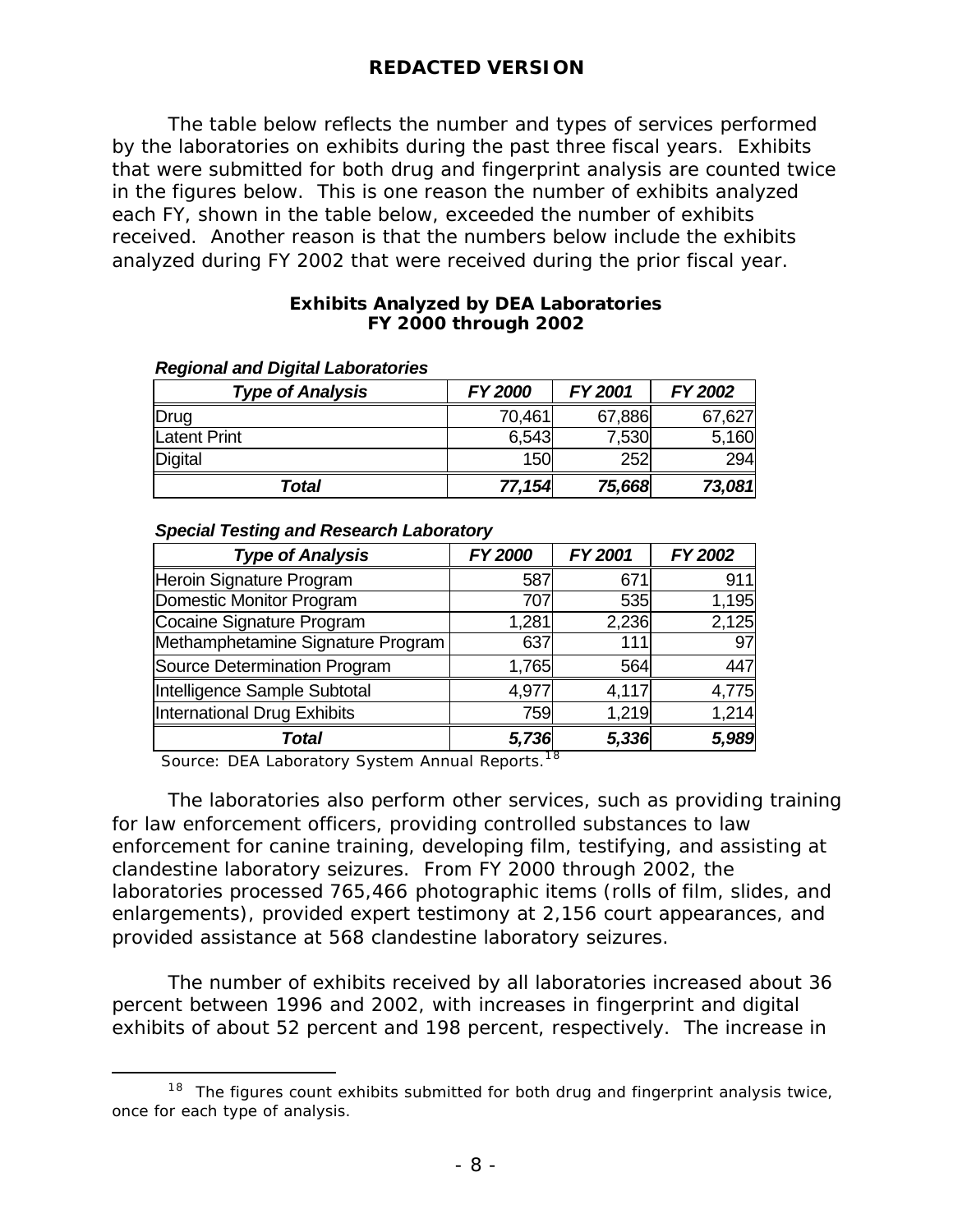drug exhibits was about 34 percent. Expenditures for the Office of Forensic Sciences have grown from about \$36 million in FY 2000 to almost \$51 million in FY 2002, or almost 40 percent, and almost \$60 million for FY 2003.

Laboratory staffing allocations for laboratory and support groups, not including supervisors, headquarters staff, or the STRL, increased since our prior audit from 219 positions in FY 1993 to 318 allocated positions for FY 2003, an increase of about 45 percent. Staffing levels for all laboratory positions, by laboratory, allocated for FY 2003 (including supervisors and the STRL) are shown in the table below.



Source: DEA, Office of Forensic Sciences.

### **Information Systems**

 $\overline{a}$ 

The DEA laboratories use two automated information systems to record and retrieve information about evidence.<sup>19</sup> The System to Retrieve Information on Drug Evidence (STRIDE) is an older DEA database originally designed to record inventory and analysis information on drug exhibits.<sup>20</sup> As DEA laboratories expanded into the additional disciplines of fingerprint and digital examinations, the DEA modified the STRIDE to record some data

 $19$  Individual laboratories have created and maintain some additional information systems containing local data about exhibits.

 $20$  Technically the current system is STRIDE II, the enhanced version of the original STRIDE.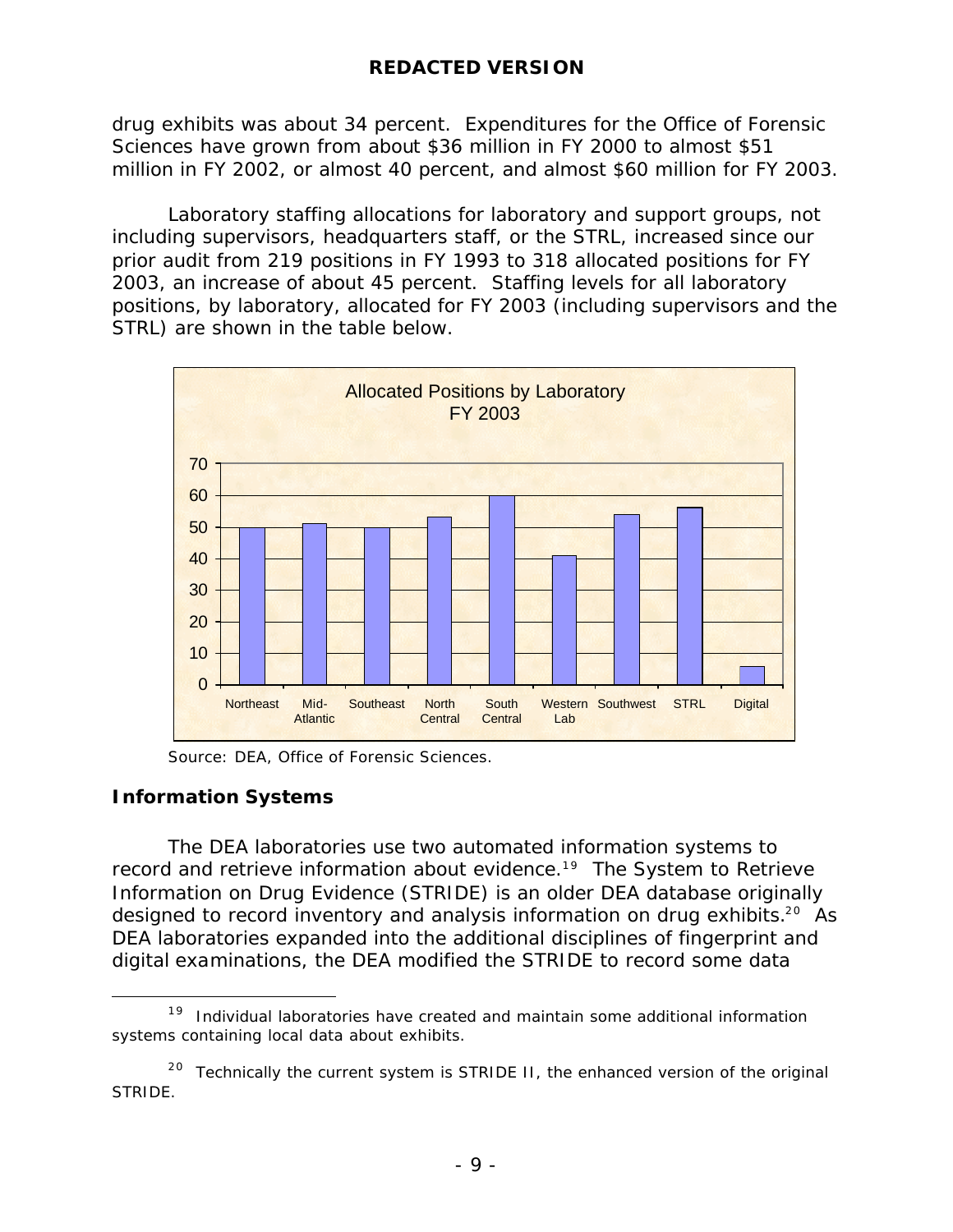about these exhibits. The STRIDE currently contains complete analysis data only for the analysis of controlled substances. It does not contain analysis information related to fingerprint examinations on drug exhibits, any results of latent print analyses, or any analysis information about digital evidence exhibits. During our audit, the STRIDE also did not contain inventory information on fingerprint-only exhibits in one laboratory. The STRIDE includes functionality for tracking exhibits from receipt through destruction. Scientific intelligence technicians enter most data into the STRIDE.

The Laboratory Evidence Management System (LEMS) is a DEA database designed to track the movement of exhibits within laboratories, when they are transferred out to agents or defense attorneys for court purposes, and when they are destroyed. The LEMS creates and reads bar codes associated with exhibits, and produces a variety of reports to support complete physical evidence inventories, destruction, and other activities. Evidence technicians enter data into the LEMS and scan bar-coded exhibits after they are labeled; analysts scan coded identification cards into the LEMS to track the movement of exhibits within the laboratories.

The STRIDE was used as the central repository of information about exhibits, and the LEMS was used to track the movement of exhibits in and out of individual vaults and laboratories.

Laboratory staff also entered inventory information about exhibits into various manual logs and other records to help track evidence and actions. Laboratories performed duplicate and inefficient data entry to keep the various systems of records updated. The LEMS was intended to replace manual recording on DEA-307 index cards, which serves the same functions.<sup>21</sup> However, the laboratories continue to maintain DEA-307 cards to use for back up when the LEMS goes down, and because LEMS did not always function as intended when it was implemented.

The DEA initiated a contract in June 2003 to integrate its automated and manual information systems and improve functional support to its laboratories. As part of this integration project, the DEA plans to implement radio frequency tags and scanners that should simplify accountability over exhibits. The system should also make accountability far more efficient than was the case during our audit. The system is scheduled to be pilot tested in the summer of 2004.

 $\overline{a}$ <sup>21</sup> The DEA-307, Evidence Accountability Record, is a 5" by 8" index card used to record manually the movement of exhibits that is also recorded in LEMS electronically.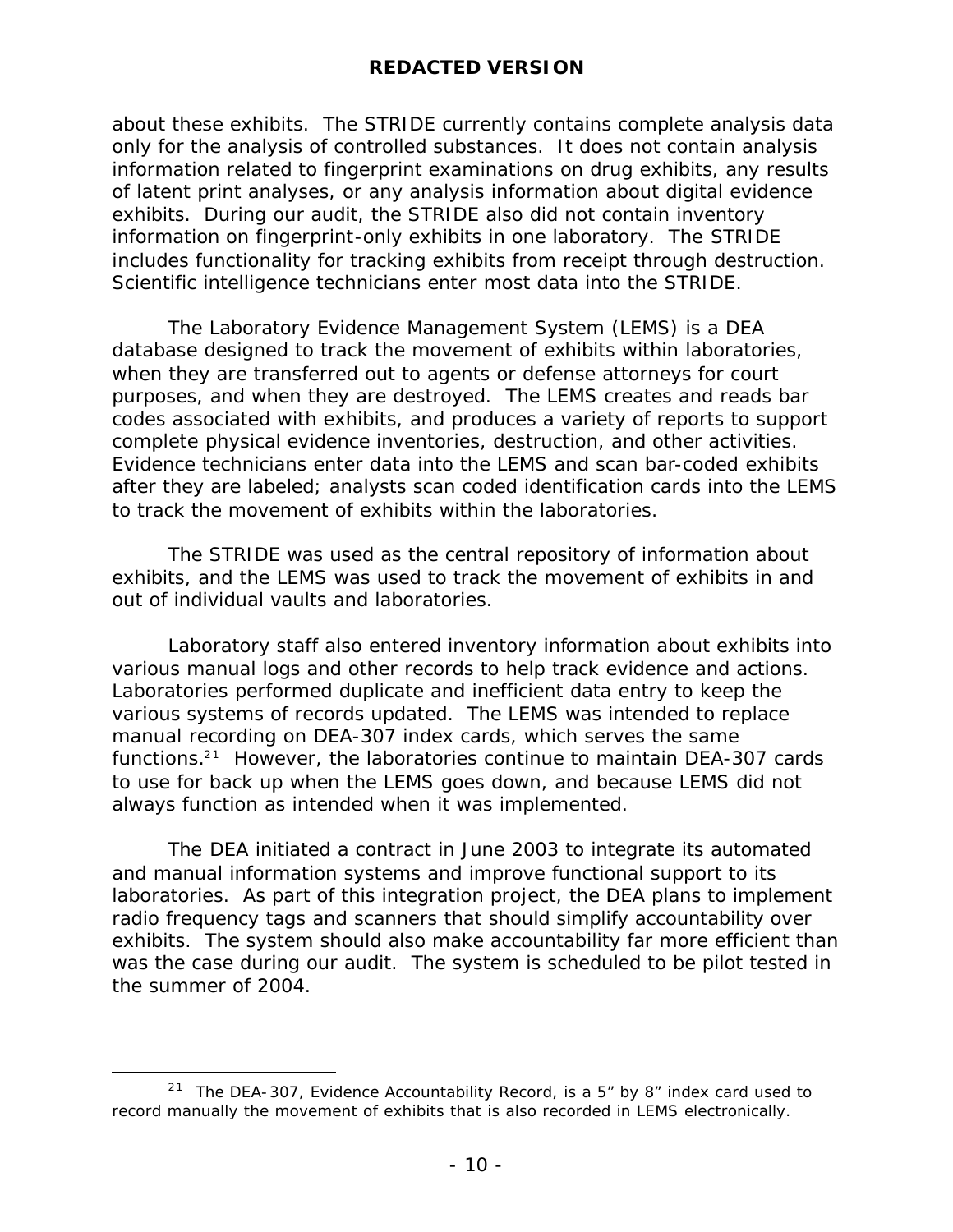### **Laboratory System Strategic Plan**

The DEA Laboratory System Strategic Plan for FY 2002 – 2007 presents the DEA's assessment of its laboratory system and strategies for improvement. The DEA obtained input from customers, consultants, and laboratory managers and employees to help identify problems and develop an action plan for improvement. The Plan calls for increased specialization of supervisors over fingerprint services and vaults, increased staffing to improve turnaround times to customers, and technological improvements for matching latent prints.

### **Prior Audits**

The OIG published Audit Report 95-18, *Drug Enforcement Administration's Laboratory Operations,* in May 1995. This audit reported weaknesses in laboratory facilities but found that DEA laboratory operations and management controls were generally satisfactory. Customer satisfaction ranged from favorable to excellent. The audit contained several findings regarding facilities and controls over evidence:

- Several laboratory facilities were outmoded and overcrowded, although satisfactory for laboratory personnel to perform essential duties.
- Customers reported that laboratories provided timely assistance to their investigations, but several commented that faster turnaround of results would be helpful.
- Controls over exhibits and other controlled substances were satisfactory.

The prior audit recommended that the DEA enhance controls over evidence to ensure compliance with DEA policies on recording weights of exhibits after analysis, and to reduce the time between completing analyses and returning exhibits to vaults. The DEA responded by establishing policies to address these recommendations and we found no material weaknesses in these functions. The prior audit recommended that the DEA consider consolidating its laboratories if it was unable to obtain funding to replace the outmoded facilities. The prior audit also recommended that the DEA reduce the Mid-Atlantic Laboratory's workload by seeking alternate providers for serving the MPDC. In response, the DEA did not concur with the latter two recommendations. The DEA was able to obtain the funding needed to replace regional facilities and continues to provide services to the MPDC; therefore, no changes were made to these practices.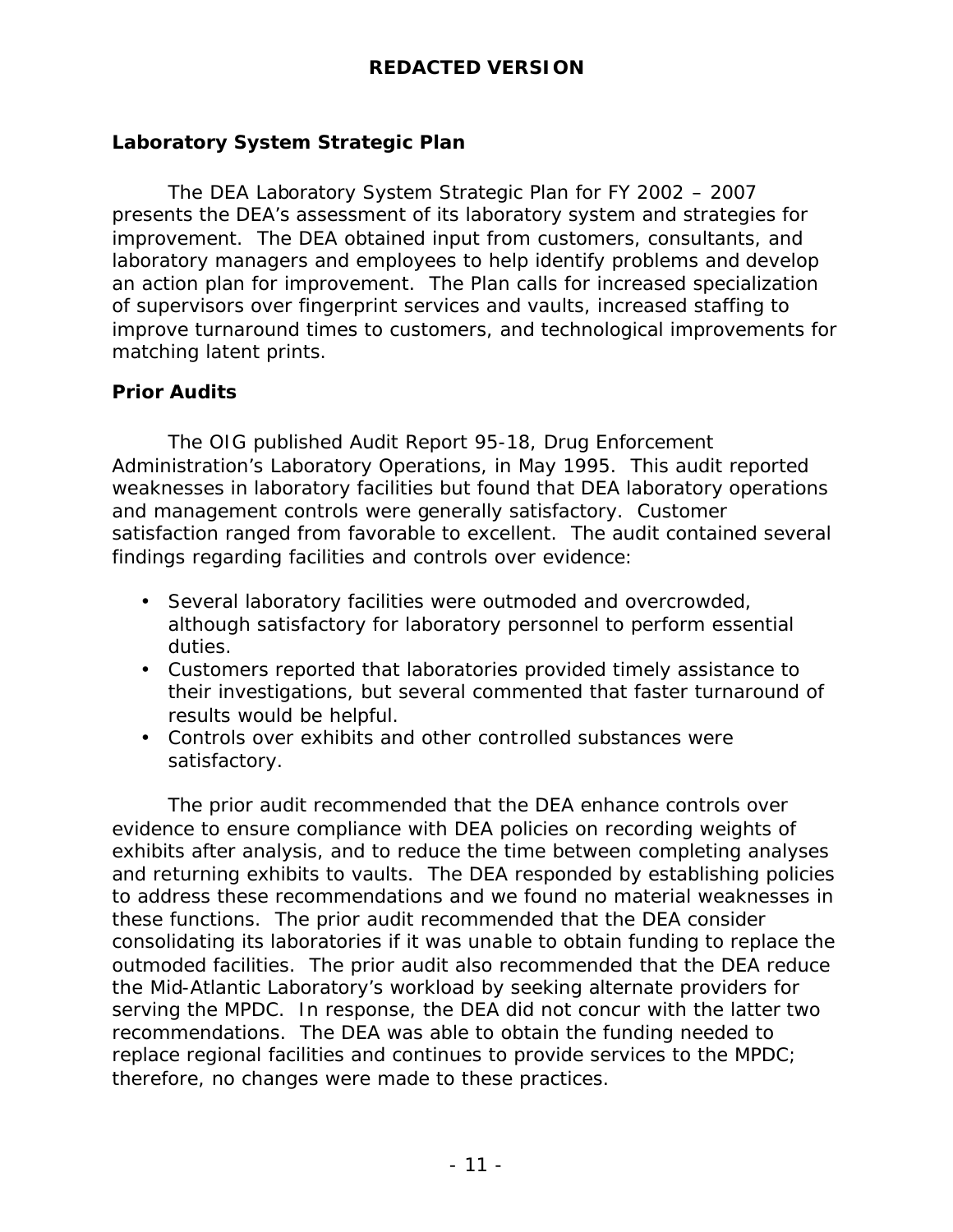Earlier Department of Justice audits also found varying levels of compliance with controls over evidence. Audit Report 87-14-SI, *Drug Enforcement Administration's Internal Controls over Seized Evidence*, April 1987, found that the DEA's system of internal controls promoted accurate accounting and adequate safeguarding of seized evidence by the division offices and laboratories, although it allowed instances of non-compliance with procedures. Audit Report 89-6, *The Department of Justice's Internal Controls Over Seized Evidence*, December 1988, recommended the Office of Forensic Sciences ensure that physical inventories are performed at prescribed intervals by persons independent of evidence custodial functions.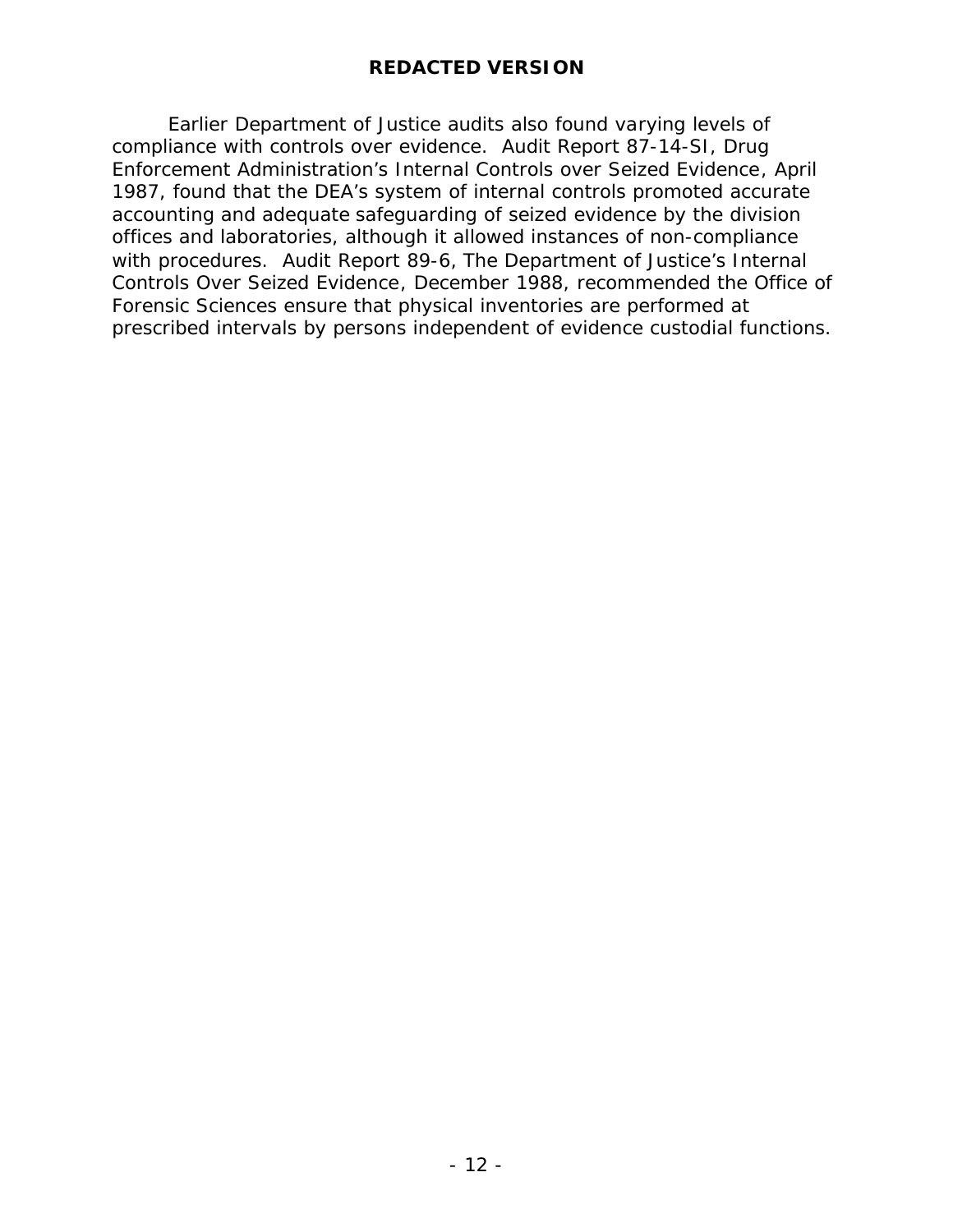### **FINDINGS AND RECOMMENDATIONS**

### **FINDING 1: EFFECTIVENESS OF SERVICES**

We found that DEA laboratory services were effective and the quality of work well managed. The DEA has established standards and procedures to ensure the validity of laboratory results, reviewed laboratories to ensure compliance with these standards, and routinely tested its analysts through proficiency testing programs. The laboratories have been accredited by the American Society of Crime Laboratory Directors / Laboratory Accreditation Board (ASCLD/LAB).<sup>22</sup> DEA's customers reported to us that the laboratory services provided resulted in appropriate case outcomes and analyses capable of withstanding legal challenges, and they were very satisfied with the services provided. However, we found that the turnaround times from receipt of exhibits to the completion of analysis were significantly longer for latent print and digital services than for drug analyses. In our judgment, longer turnaround times for latent print and digital exhibits were caused by resource limitations. Although laboratory customers indicated the longer turnaround times did not significantly affect most case outcomes, customers indicated they want the analyses faster. Procedures for handling latent print exhibits also could be improved to help identify more suspects. Although the nature of materials submitted often made it difficult to develop prints suitable for comparison, DEA procedures allowed many people to handle exhibits prior to latent print examination, increasing the possibility that print residues may be obliterated.

### **Introduction**

DEA's regional laboratories analyze drug and latent print exhibits, and the DEL examines digital exhibits, to support the investigation and prosecution of drug crimes. The laboratories must analyze exhibits accurately and report results timely to agents and prosecutors. The results must be valid to achieve appropriate case outcomes and support expert testimony.

 $\overline{a}$  $22$  The ASCLD/LAB operates an accreditation program for laboratories to demonstrate that their management, operations, personnel, procedures, equipment, physical plant, security, and safety procedures meet standards established by the organization.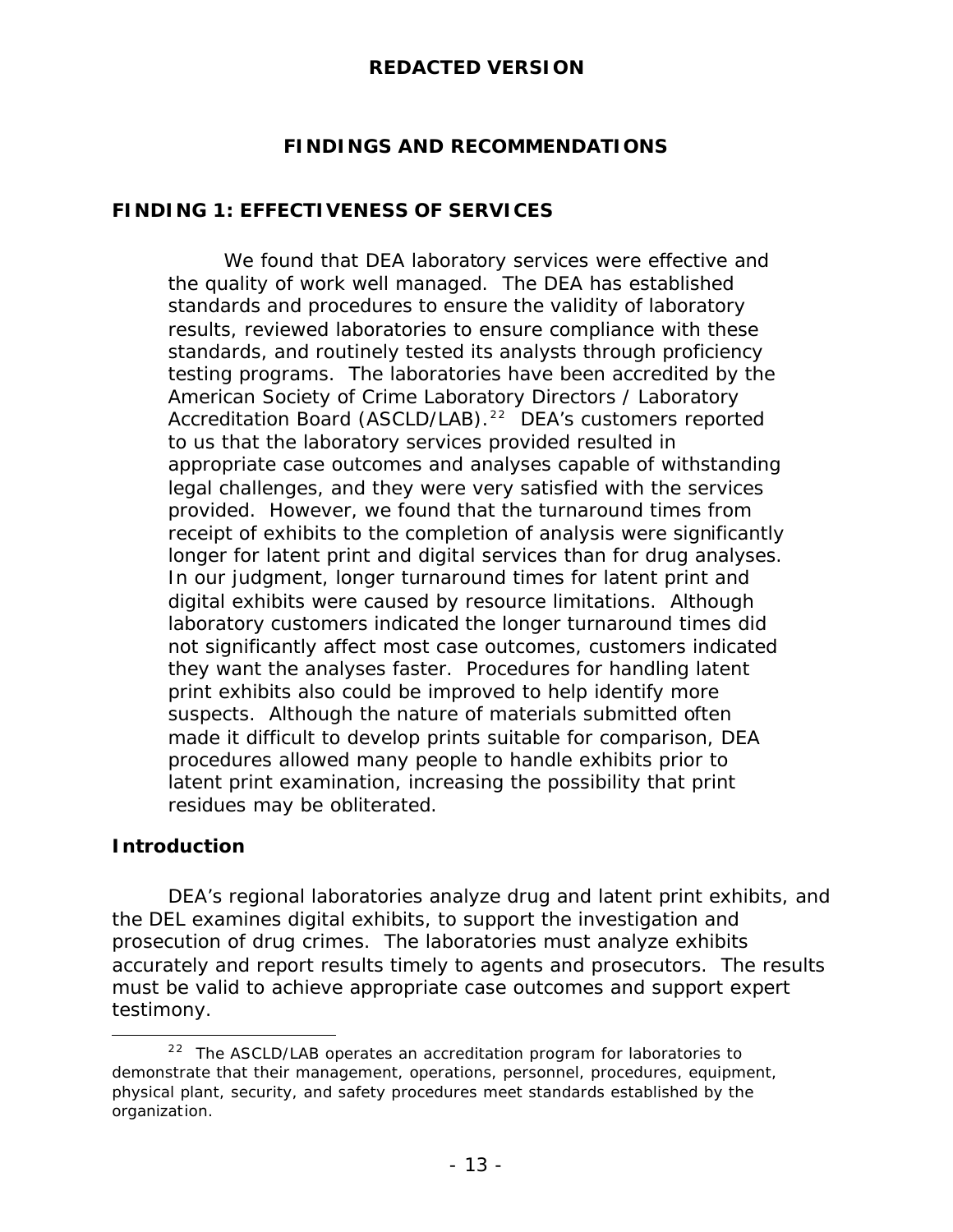To evaluate the effectiveness of regional laboratory services provided by the DEA, we assessed how services contributed to the outcomes of investigations and prosecutions, whether services were provided in time to be useful to customers, how satisfied customers were with laboratory services, and whether selected DEA controls over the quality of services were adequate. To quantify the actual amount of time taken for laboratories to turn around results on exhibits, we computed the time elapsed between the receipt of exhibits by laboratories to the completion of analysis.<sup>23</sup> To evaluate the effectiveness of services used for intelligence purposes, we interviewed officials of the DEA's Office of Intelligence and the ONDCP.

We obtained information about the usefulness and timeliness of laboratory services on particular exhibits by selecting a statistical sample of exhibits and surveying the customers using the questionnaire in Appendix II. The sample consisted of 635 exhibits submitted to the regional and digital laboratories by federal customers. We selected closed cases in order to obtain information about how DEA laboratory evidence had withstood testing through the legal process. $24$  This approach ensured that the sample would include exhibits that had been tested through case prosecution and any appeals and provided feedback from customers about whether cases had been compromised due to problems with laboratory services. We selected the sample of exhibits to include drug, latent print, and digital evidence. We also sent additional questionnaires to nine state and local customers, all of whom received laboratory services related to controlled substances only.

Of the 635 questionnaires sent to federal customers, 572 went to customers of the regional laboratories for drug and latent print analyses, and 63 went to customers of the DEL for digital exhibits. Of the 572 that went to customers of drug and latent print services, 187 included latent print services. We received responses for 486 exhibits, or about 76 percent of the questionnaires sent to federal customers. Many of the 486 responses did not answer every question on each questionnaire. We used the total number of actual responses to each question to compute percentages of

 $\overline{a}$ 

 $23$  All types of exhibits spent most of this time in vaults waiting to be analyzed.

 $24$  The laboratories close a DEA case when all the drug exhibits associated with the case have been destroyed and non-drug exhibits have been returned to the DEA field offices. DEA field offices authorize the destruction of drug exhibits after all legal proceedings, including appeals, have been completed and the evidence is no longer needed for prosecution. The laboratories close non-DEA cases after all the exhibits associated with each case have been returned to the submitting agency. Some exhibits in the sample from non-DEA customers, therefore, were associated with open law enforcement cases.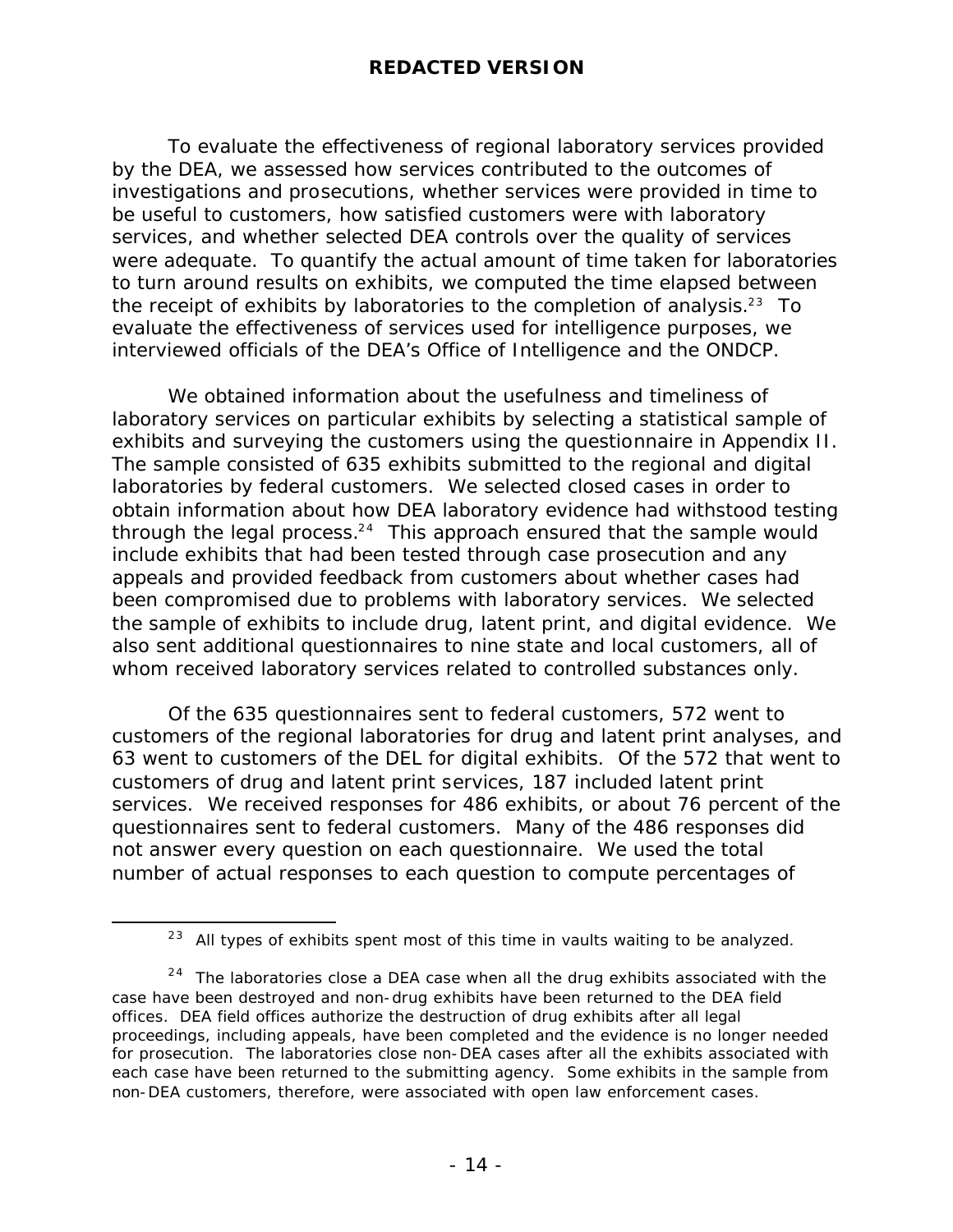customers who responded a particular way. We received responses from five (55 percent) of the nine state and local customers.

We also interviewed DEA officials, agents, and other federal and local customers and asked respondents to our questionnaire on exhibits to rate the overall quality of services received from DEA laboratories on a scale from 1 to 5, with 1 being poor and 5 being excellent. Customers of the DEA laboratories generally reported very high levels of satisfaction. All types of customers we interviewed told us: 1) that they were satisfied with DEA laboratory services, 2) the laboratories were responsive to requests for expedited service and special needs, and 3) they never had any problems with evidence being lost or compromised by the laboratories.<sup>25</sup>

One significant measure we used to determine the quality and effectiveness of laboratory services was whether any of the sampled exhibits used in the prosecution of a case had been successfully challenged through the legal process. Customers reported that no DEA laboratory analysis on any sampled exhibit that played a role in the prosecution of a case had been successfully challenged.

We attributed the positive results of laboratory services on case outcomes and customer satisfaction to the DEA's overall management of the laboratories. We also assessed selected management controls over the quality of services by evaluating: 1) the professional accreditation status of the laboratories, 2) internal reviews and follow up performed by the DEA, and 3) laboratory compliance with selected quality management standards such as proficiency testing and calibration of instruments.

We found that the DEA established standards and procedures to ensure the quality of services provided by the regional laboratories. The laboratories were accredited by the ASCLD/LAB.<sup>26</sup> This internationally recognized accreditation provides assurance that the laboratories meet various standards for forensic laboratory operations established by the ASCLD/LAB. In addition, the DEA performed frequent reviews of individual laboratories and followed up to ensure compliance with essential standards. The DEA managed laboratory compliance with accreditation and other quality standards effectively, including proficiency testing programs,

 $\overline{a}$ 

 $25$  If the laboratories had lost evidence, the customers would have discovered the problem when they requested the exhibits back from the laboratories for court purposes.

 $26$  The laboratories are accredited by discipline for the analysis of controlled substances, latent prints, and toolmarks. The ASCLD/LAB does not provide accreditation in the discipline of digital evidence analysis.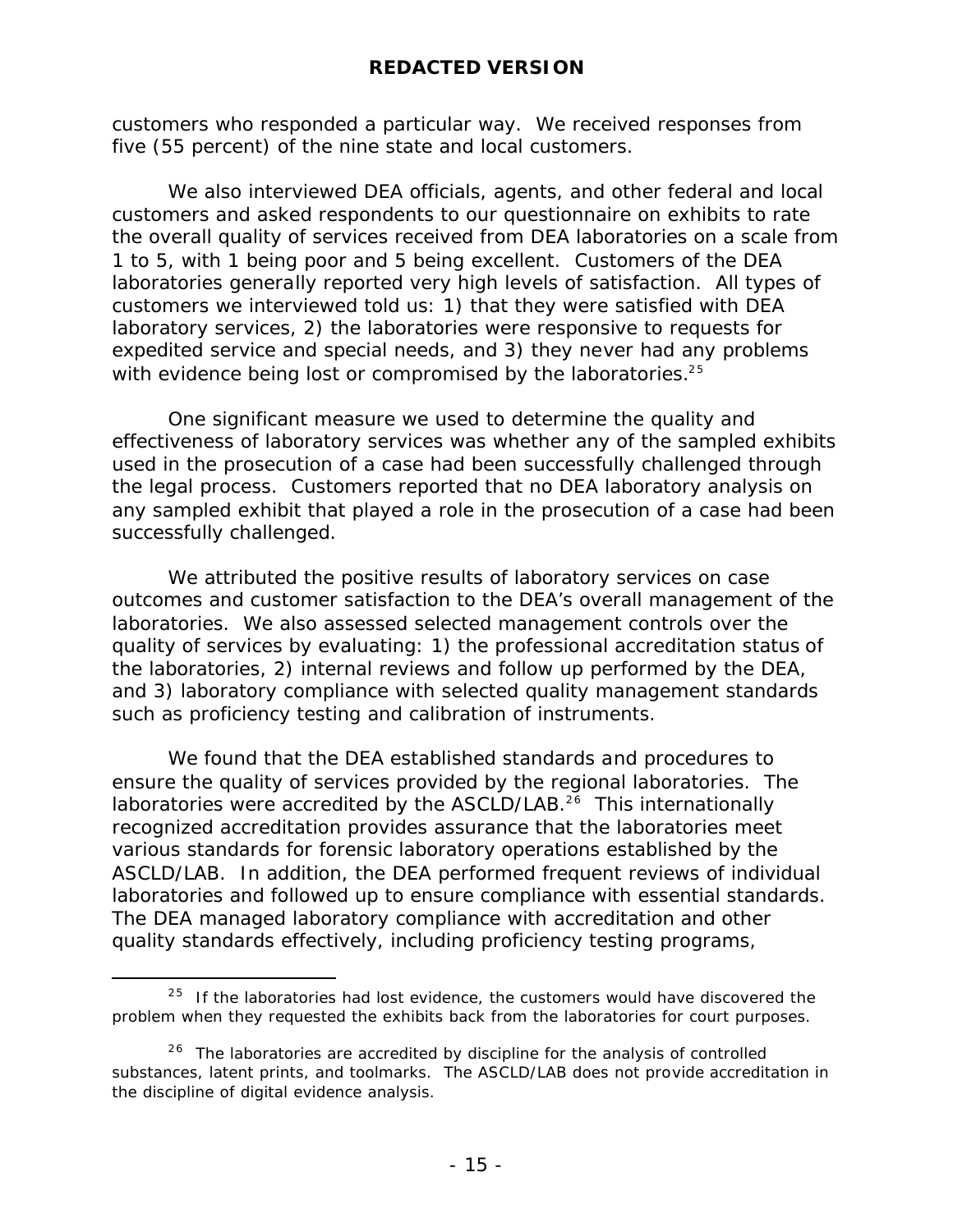calibration and maintenance of scientific instruments, technical review of analyses, and reliability of reagents.

### **Drug Services**

Outcomes. We asked customers if the laboratory services on each exhibit had contributed to an investigation, prosecution, conviction, sentence, or played some other role. We received 406 customer responses to this question on exhibits submitted for drug analysis. All 406 indicated that drug services contributed affirmatively to a case, or had analyzed or confirmed a substance. The 5 responses from state and local customers all indicated the laboratory services had contributed to an investigation, prosecution, or conviction.

A number of responses indicated that the result of services had been that no controlled substance was found. We counted these responses as contributing to a case if the respondent also replied that the service had been provided in time to be useful, because the information was available for case development and might lead to alternate solutions.

Several respondents to the questionnaire furnished examples of the benefits of DEA laboratory services on drugs:

- One Senior Special Agent of the U.S. Customs Service in McAllen, TX wrote of an Organized Crime Drug Enforcement Task Force case, "The DEA lab has been a constant asset to [our] investigations. . . . I believe it was because all witnesses were present, in particular the DEA analyst, that led to a successful prosecution."
- An FBI Special Agent in Tampa wrote, "The Southeast Lab did an outstanding job analyzing . . . 15 exhibits from a 3-year investigation . . . . A total of 13 defendants were convicted. The leader of the drug trafficking organization was sentenced to a life sentence in federal prison."

Customer Satisfaction. On the rating scale of 1 to 5, with 5 being excellent and 1 being poor, customers rated laboratory services on exhibits submitted for drug analysis with an average rating of 4.6. This was the same average rating for all exhibit types found in the prior audit. During interviews, DEA field division personnel and other customers told us they were very satisfied with laboratory services for the analysis of controlled substances, that the laboratories were responsive to special requests, and that their working relationships with the laboratories were good to excellent. An Assistant Special Agent in Charge for the FBI in Miami commended the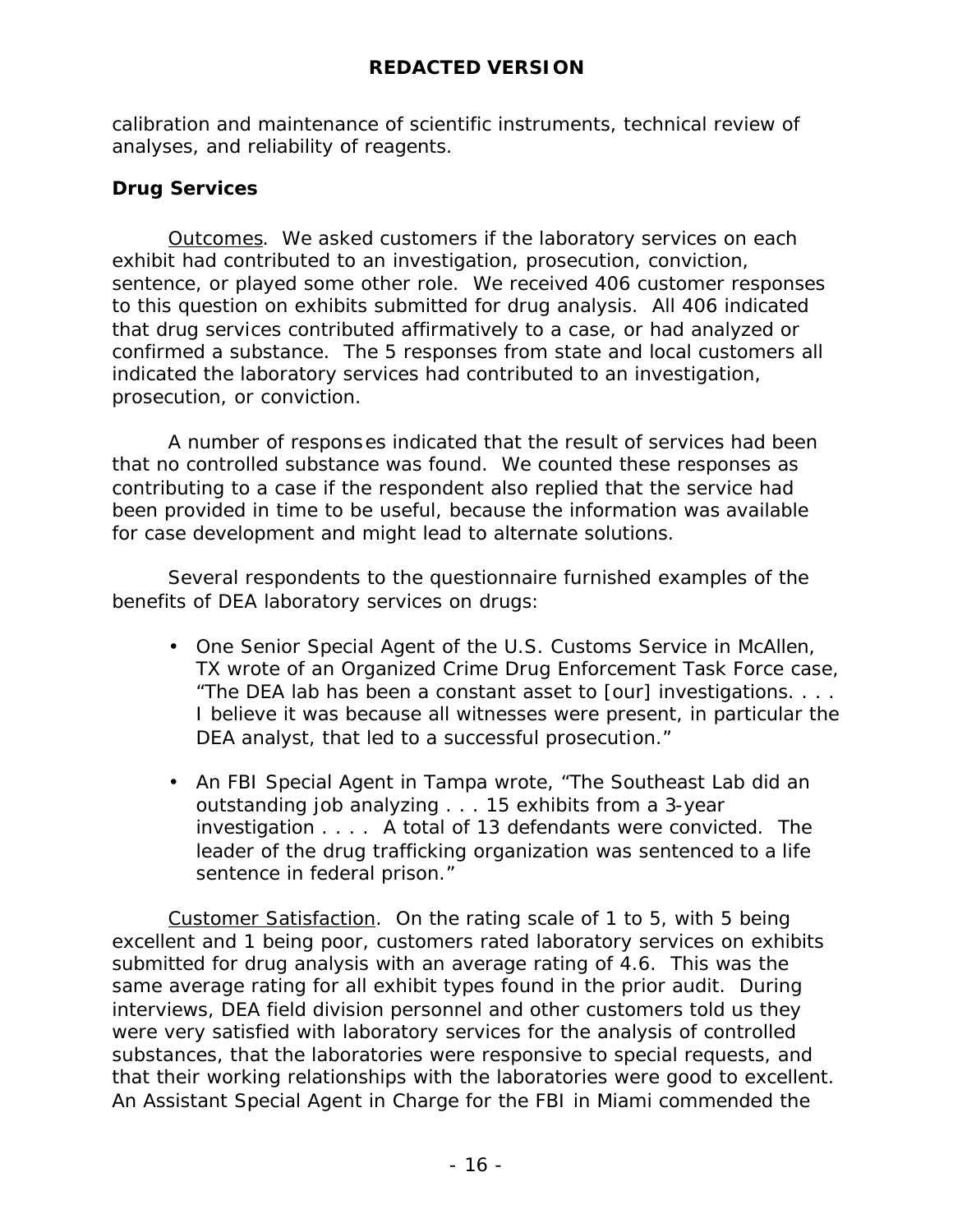Southeast Laboratory for its drug services, and specifically the technical assistance provided by the Southeast Laboratory during the anthrax investigation in Miami.

Timeliness. We used the same sample discussed above to ask customers if laboratory services on each exhibit were performed in time to be useful to them. Of 386 total responses to this question for drug exhibits, 381 (99 percent) responded that the drug services had been provided in time to be useful. All of the state and local respondents also indicated that laboratory services on all exhibits were provided in time to be useful. This represented a slight improvement over the survey results of the prior audit of 97 percent of the responses.

Although the responses indicated the laboratory results had been provided in time to be useful, four respondents complained about the amount of time the specific analysis had taken or about timeliness in general on exhibits for which both drug and latent print examinations had been requested. (Our prior audit received similar comments indicating that the results were reported in time to be useful but were slow to be reported.) Customers stated they wanted shorter turnaround times.

- One Special Agent wrote, "The lab has provided good service to this office. However, the turn around has been taking too long, almost two months."
- Another Special Agent noted, "The work done by the lab is very professional, and in cases I have needed them to testify they were always there. My only complaint is that it . . . is taking longer and longer to get results back."

DEA officials told us the laboratories have been actively working toward a 1-month turnaround time from receipt in the laboratory to completion of the analysis for drug exhibits, and the Laboratory System Strategic Plan sets an ultimate target for all exhibits to be analyzed within two weeks. We analyzed actual turnaround times for the universe of analyzed drug exhibits used to select our sample for FY 2002.<sup>27</sup> We compared the date each exhibit was received in the laboratory to the date the analysis information was entered into STRIDE.<sup>28</sup> We used this to

 $\overline{a}$ 

 $27$  All discussion of turnaround times in this report is based on the elapsed time from the laboratories' receipt of exhibits to the completion of analysis.

 $28$  The DEA field offices had access to STRIDE to inquire about the results of drug analyses. The analytical information became available to the field offices at the time the analysis was entered into STRIDE. No DEA information system contained dates the hard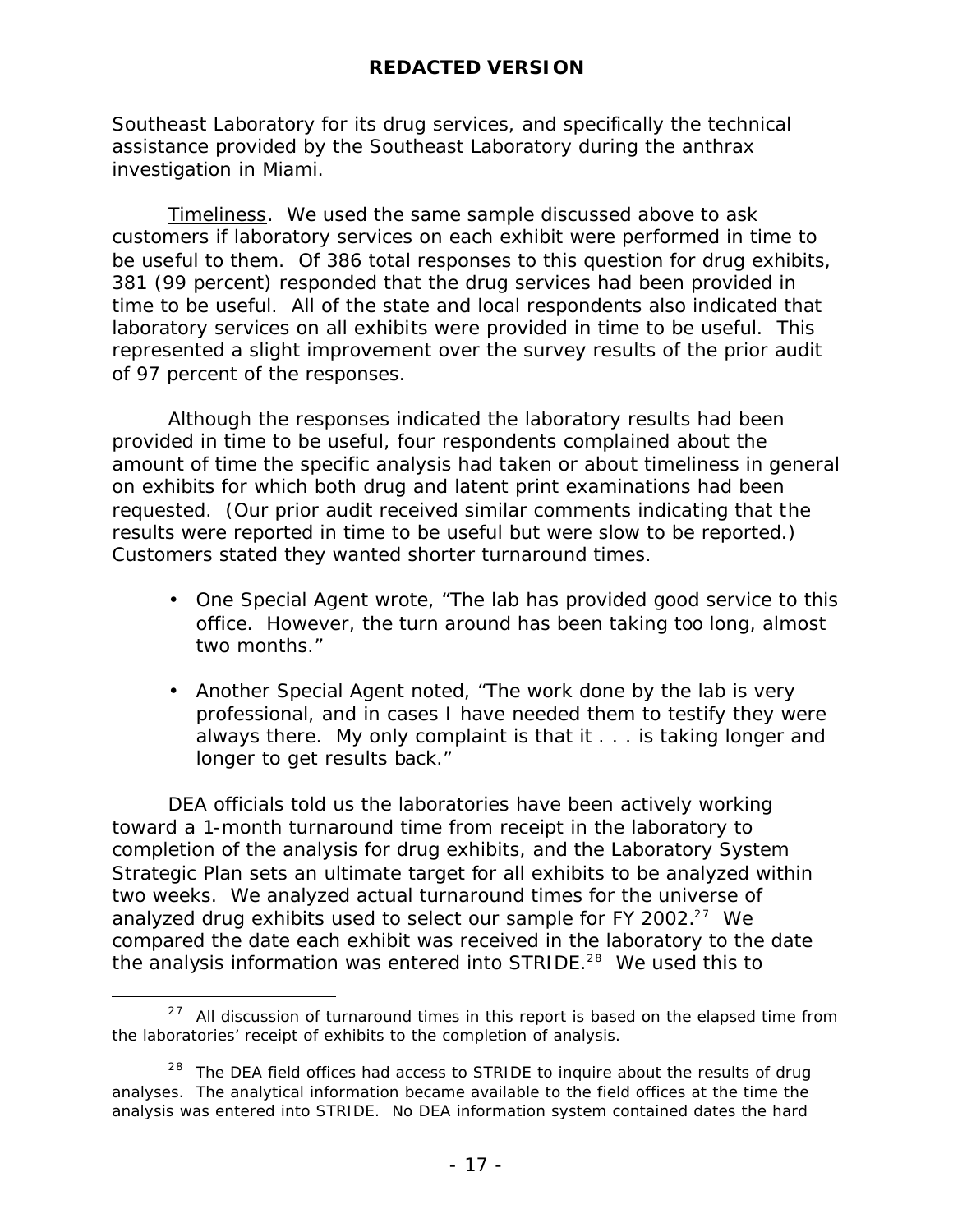calculate the percentages of exhibits completed within certain timeframes and the average number of days between receipt and completion of analysis.<sup>29</sup> The chart below reflects the results of this analysis for drug exhibits.



Source: DEA, STRIDE. 30

 $\overline{a}$ 

We found that more than half of the drug exhibits were analyzed within one month of receipt in the laboratories, and an additional 22 percent were analyzed by the end of the second month. Six percent of drug exhibits were completed more than 4 months after receipt by the laboratories.

Analysis completion times varied among the seven regional laboratories, as shown in the chart below. Five of the seven regional laboratories completed drug analysis on more than 70 percent of exhibits by the end of the second month.

copy analytical reports were sent to customers. STRIDE automatically generated the date the analysis was entered electronically, so we accepted this system-generated date as the date the information became available to customers for the purpose of this analysis.

<sup>29</sup> We tested the reliability of STRIDE data for use in our analyses of turnaround times by comparing selected information in case files with STRIDE data elements for 218 analyzed exhibits. We found differences of between 0 and 3 percent in various data elements we tested. The differences we found appeared unintentional and were likely the result of data entry errors. We determined the data were adequately reliable for our use, except for the specific limitations for latent print and digital data described in the report.

 $30$  We isolated drug exhibits from latent print exhibits in the data extract by separating out exhibits identified as "fingerprint evidence" in data elements labeled "suspected drug" and "primary drug."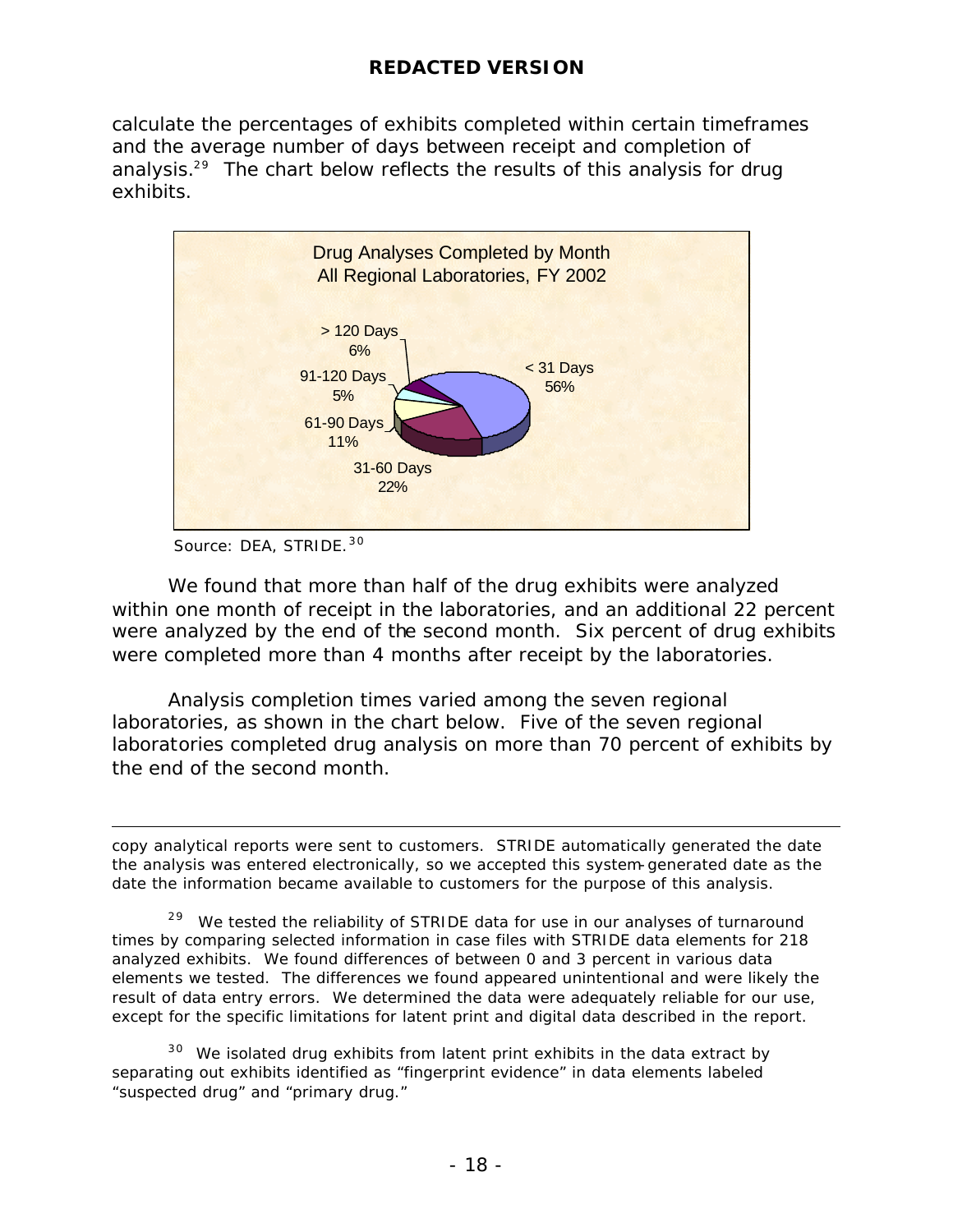

Source: DEA, STRIDE.

The high percentage of exhibits completed during the first month after receipt in the Mid-Atlantic Laboratory is misleading because of different procedures and the large number and nature of exhibits from the MPDC in this laboratory.<sup>31</sup> The MPDC operates its own vault at the laboratory and its exhibits are not recorded as having been received by DEA until DEA chemists obtain them from the vault for analysis. Any waiting period between receipt in the MPDC's vault and removal by the DEA chemist is not reflected in the figures for these exhibits. Also, MPDC exhibits are generally received in quantities used by individuals, rather than bulk quantities that must be sampled and tested multiple times.

We computed the average number of days between receipt of exhibits in the laboratories to the completion of analysis for the various exhibit types for FY 2002, and found that the average number of days for analysis varied significantly by exhibit type, shown in the chart below.<sup>32</sup> This is discussed further in the following sections on latent print and digital services.

 $\overline{a}$  $31$  When these MPDC exhibits are removed from the analysis of turnaround time for drug services, the percentage completed by the end of the first month is 41 percent, and by the end of the second month is 70 percent, reduced from 78 percent (with the MPDC exhibits included), shown in the graph on page 18.

 $32$  The average number of days for drug analysis, excluding the MPDC exhibits, is 52, rather than 41 shown in the table on page 20. Differences between drug turnaround times and latent print and digital turnaround times remain even when the figures are adjusted to remove the effect of the MPDC exhibits.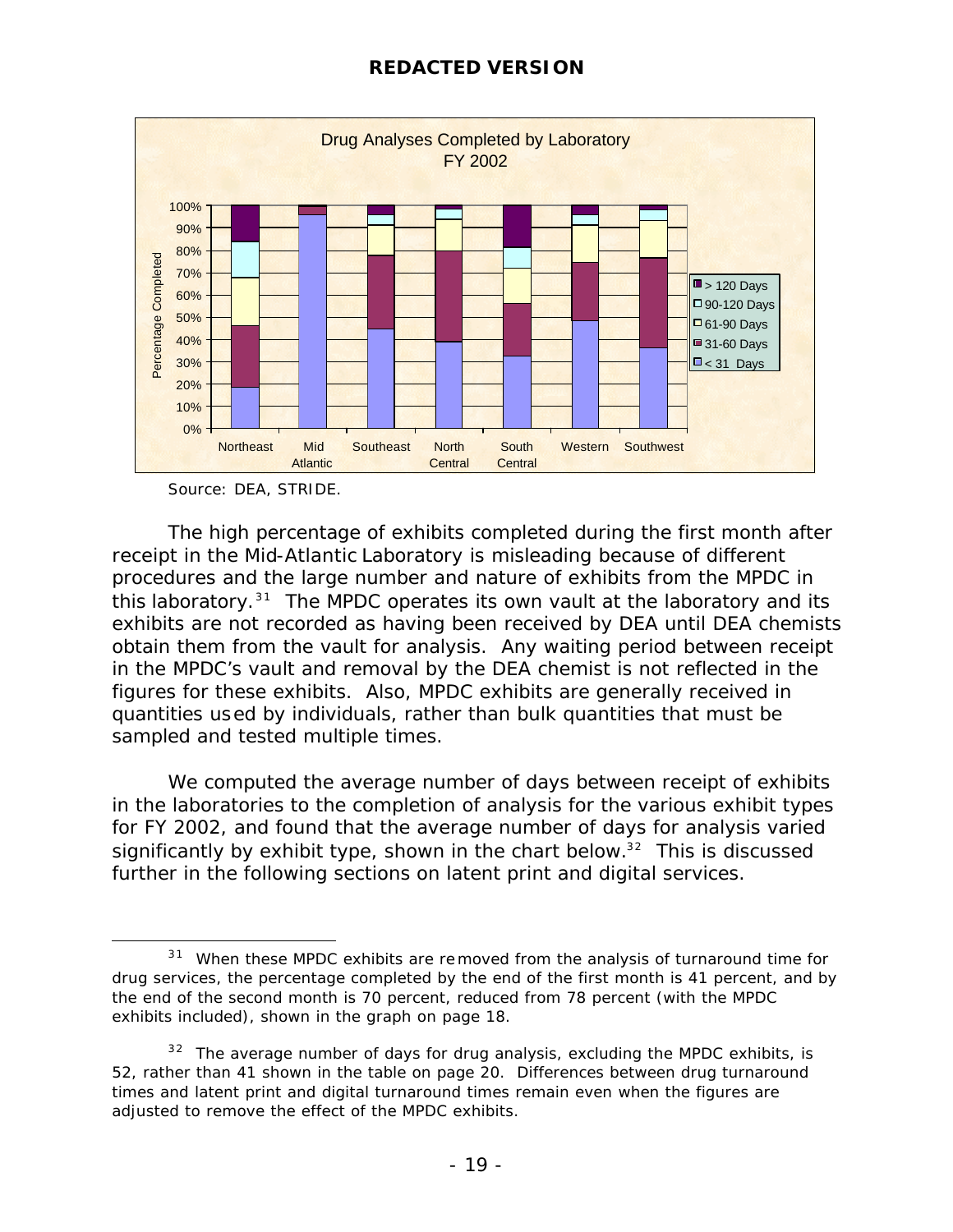

Sources by Type of Analysis: 1) Drug and Print Only - DEA, STRIDE; 2) WL All Prints - Western Laboratory fingerprint database; 3) SCL All Prints - South Central Laboratory fingerprint database; 4) Digital - Digital Evidence Laboratory case tracking database.

### **Latent Print Services**

Outcomes. As we did for drug services, we asked DEA laboratory customers if the laboratory services on each exhibit analyzed for latent prints had contributed to an investigation, identification, prosecution, conviction, sentence, or played some other role. We received a total of 131 responses on latent print services. Of the 131 responses, 128 (98 percent) indicated the analysis contributed to the case in some way. One Special Agent's comment indicated how useful latent print examinations can be in DEA cases.

• "[O]verall, the DEA North Central Laboratory has provided this office with outstanding service. . . . Recently, the . . . lab was able to retrieve latent fingerprints in at least three different cases where the defendants have subsequently pled guilty. . . . In two of these investigations, the latent fingerprint retrieval and comparison most likely made the difference in a plea instead of a trial."

Eighteen of the 131 responses indicated that the results of services had been that no latent prints usable for comparison were developed. We counted these responses as contributing to the case if the respondent also replied that the service had been provided in time to be useful, because the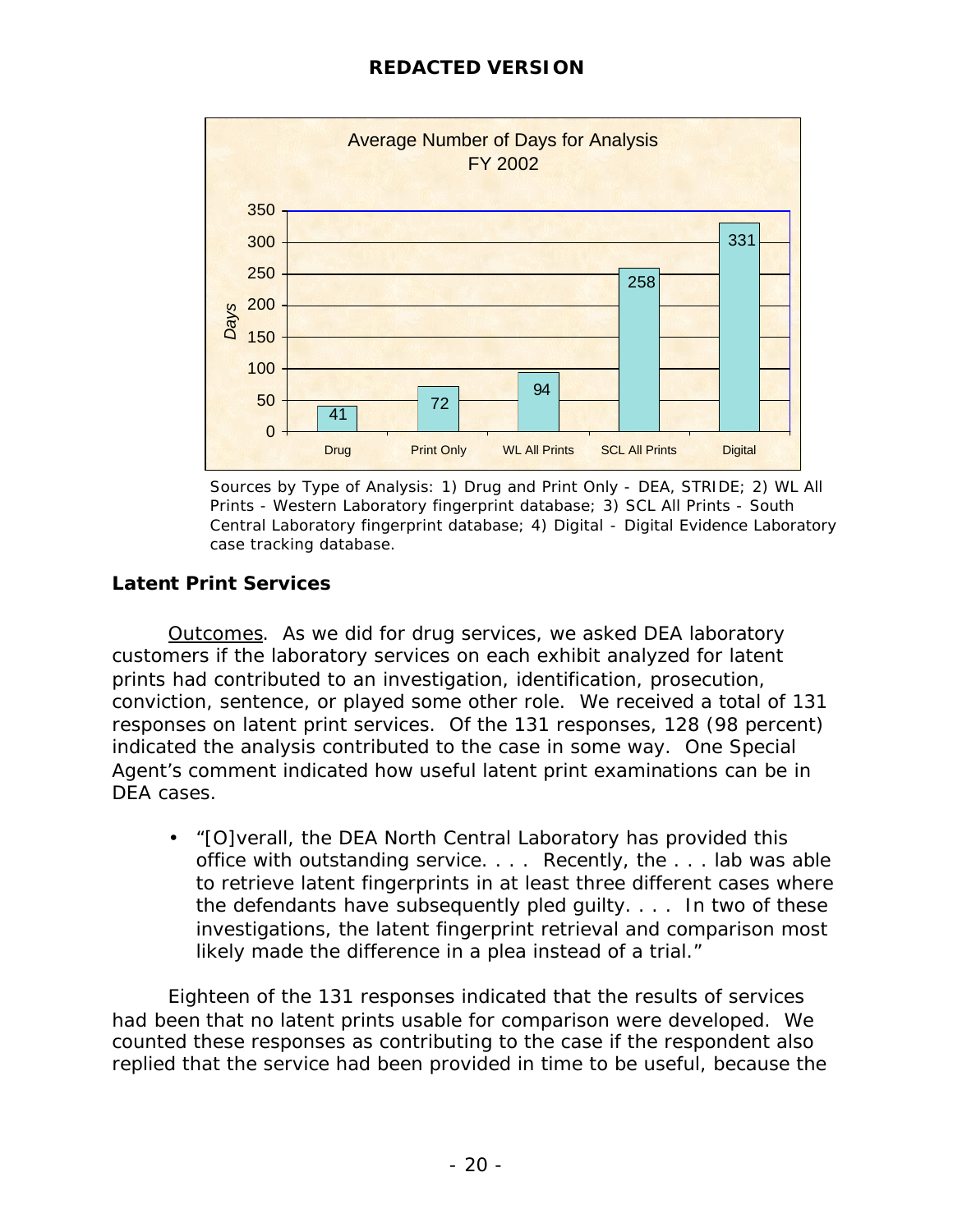information was available for case development and might lead to alternate solutions.

Another measure for analyzing the outcomes of latent print services is the percentage of exhibits for which suspects are identified. To evaluate how often latent print examinations resulted in the identification of suspects, we analyzed data reported by regional laboratories to the DEA's Office of Forensic Sciences. The number of fingerprint exhibits analyzed that resulted in the identification of suspects averaged 289 per year (4.4 percent) for the 3-year period.

Based on our interviews with DEA staff, we found that the nature of the materials submitted to the laboratories for fingerprint services is the primary obstacle to developing latent prints. Materials subjected to fingerprint examination frequently were plastic and paper wrappings with well-worn and irregular surfaces that were handled by many people over a long time. Although the DEA cannot control the nature or source of exhibits submitted, it could improve other factors within its control to increase the number of latent print identifications, such as increasing access to database resources, increasing the specialization of supervisors, and improving evidence handling procedures, as summarized below.

### Database Resources

 $\overline{a}$ 

The DEA reported that all laboratories have direct access to the FBI's Integrated Automated Fingerprint Identification System (IAFIS) for matching latent prints, and some laboratories have access to other print databases.<sup>33</sup> The Southeast Laboratory had direct access to the Florida Automated Fingerprint Identification System (AFIS) through an agreement with the Florida Department of Law Enforcement; the Western Laboratory had access to the regional Western Identification Network.<sup>34</sup> Fingerprint specialists, however, reported they did not have direct access to all fingerprint databases that might be useful for matching fingerprints. The North Central, South Central, and Western Laboratories did not have direct access to all the state and local databases the fingerprint specialists might use. The specialists we interviewed indicated they occasionally traveled to other law

 $33$  The FBI manages IAFIS to allow other agencies to search its automated print database.

 $34$  State law enforcement agencies maintain automated print databases of persons arrested and unidentified prints from crime scenes for searching, which each state calls AFIS. Not all of these prints would be found in the IAFIS database.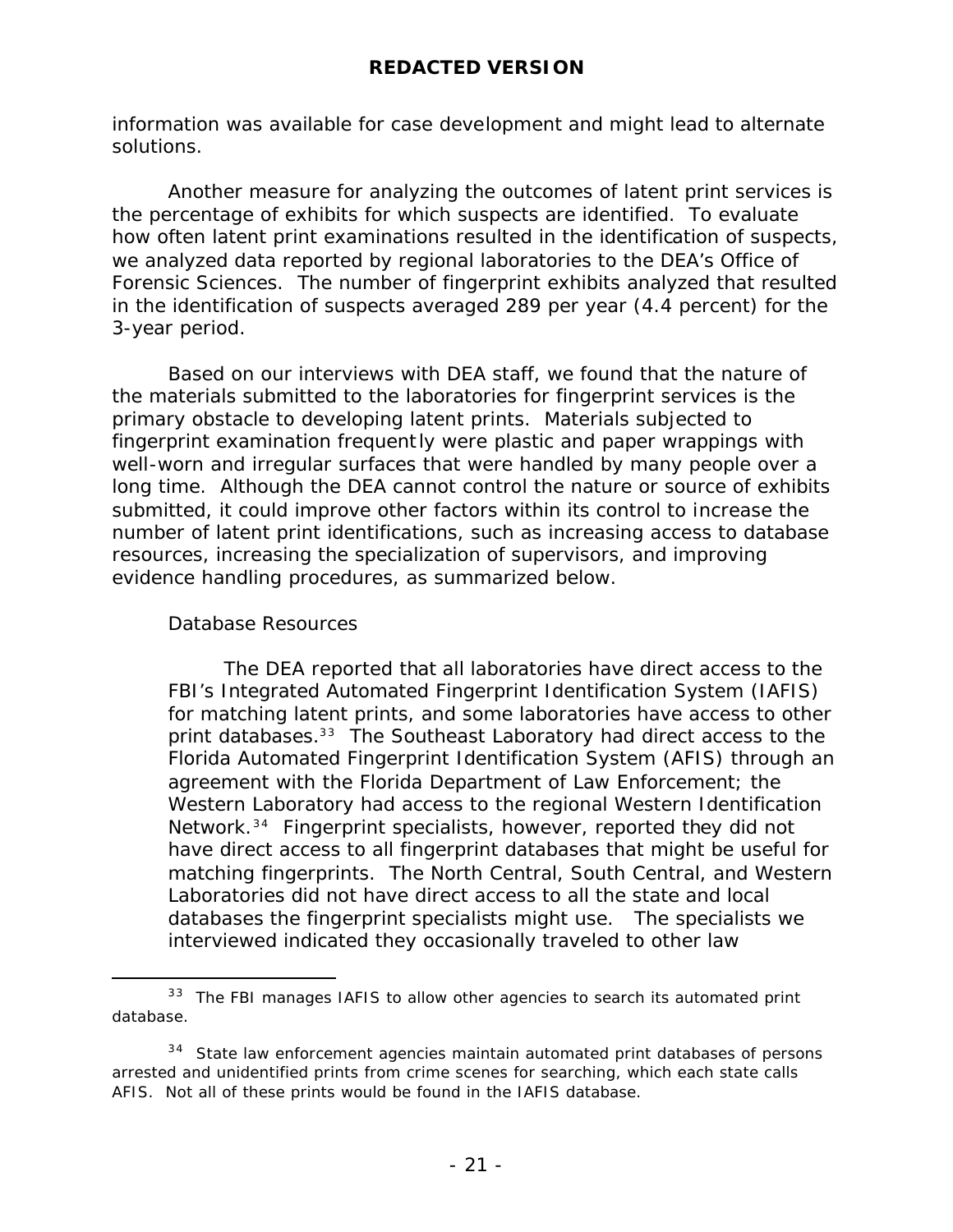enforcement agencies to use their databases, but direct access would improve their efficiency and the universe of suspects available for routine matching. The laboratories reported that DEA was working on establishing direct access to some of these databases.

### Specialization of Supervisors

 $\overline{a}$ 

In the regional laboratories, supervisory chemists, who were qualified, trained, and experienced in the analysis of controlled substances, supervised both chemists and fingerprint specialists. Supervisory chemists responsible for the fingerprint programs in the regional laboratories told us they did not receive specialized training in latent print analysis. The DEA's Laboratory System Strategic Plan recognizes the need for increased management specialization for supervisors with appropriate technical backgrounds to supervise fingerprint staff.

### Procedures for Handling Latent Print Exhibits

Exhibits submitted for latent print analysis are handled by DEA agents in the field prior to being submitted for analysis, unless fingerprint specialists are asked to provide crime scene support. The DEA Agent's Manual contains instructions for agents to use extreme caution in handling exhibits and to follow special packaging procedures to avoid obliteration of potential prints, but fingerprint specialists told us they sometimes find agents' prints on exhibits in inappropriate  $circumstances.<sup>35</sup>$  The quidelines for agents, therefore, appeared to be followed inconsistently.

The DEA agents we interviewed told us that latent print evidence is frequently not as important to their cases as other types of evidence, such as surveillance photographs. Fingerprint specialists also told us that DEA agents receive limited training in handling exhibits to preserve latent print evidence and are not required to provide as detailed a description of how the evidence was obtained as FBI agents provide for latent print exhibits.<sup>36</sup> Fingerprint specialists also indicated they would prefer to be at the scene of evidence

 $35$  Some operational circumstances make this unavoidable, such as when an agent handles a substance being bought, and then arrests a suspect.

 $36$  The specificity attributed to FBI agents by DEA officials included a description such as, "Exhibit was taken from the right front pocket of suspect name."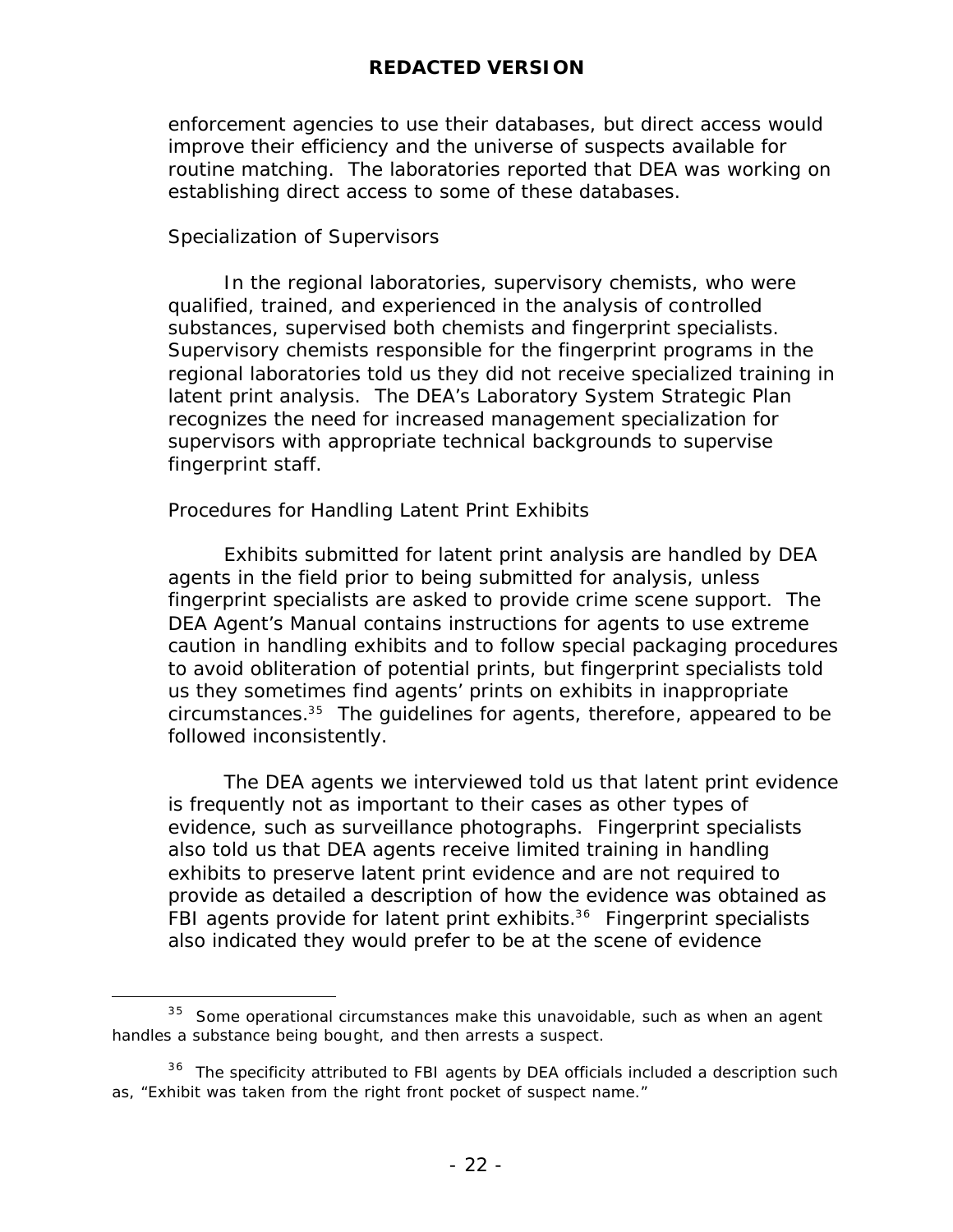seizures more frequently because the manner in which exhibits are handled at the scene is critical to preserve the evidence.

Interviews with laboratory staff suggested that procedures for exhibits submitted for both drug and fingerprint examinations, which the DEA classifies as drug exhibits, may also have limited the success of fingerprint services. For example, the DEA allowed only chemists to withdraw drug exhibits from the vaults. Chemists normally obtained the exhibit, separated the drug from the packaging, placed the packaging in a separate evidence envelope (creating a second unit of the same exhibit), and performed the drug analysis before the fingerprint specialist saw the exhibit. The two separated evidence envelopes were returned to the vault, and the fingerprint specialists were then allowed to withdraw the fingerprint unit from the vault. Sometimes latent print analysis was performed on the packaging portion of the exhibit while the chemist had the exhibit out of the vault for analysis. The process normally required chemists to handle the exhibit prior to latent print analysis, increasing the chances that latent print residues may be inadvertently destroyed.

Fingerprint specialists told us that chemists were not consistently successful in handling exhibits to protect latent prints and that they sometimes found chemists' fingerprints on exhibits. They suggested this may be because chemists did not always notice that a request for latent print analysis had been made on a drug exhibit, or because individual chemists needed more training on preserving print residues. Fingerprint specialists also told us they sometimes worked with chemists prior to exhibits being separated to determine the best approach to separating or sharing the exhibit, and that they felt this helped protect print evidence.

Customer Satisfaction. The average rating for exhibits submitted for latent print analysis was 4.4, only slightly lower than the average of 4.6 for drug services. While customer satisfaction was also high for latent print services, prints suitable for comparison were frequently not developed or identified, and the results were less timely. Responses from two Special Agents (on four exhibits) specifically commented that the rating of 5 overall for laboratory services on the sampled exhibits applied to the drug services, but that they would give the latent print services on the same exhibits a rating of 1.

During interviews and in responses to our questionnaires, customers expressed the following concerns about latent print services: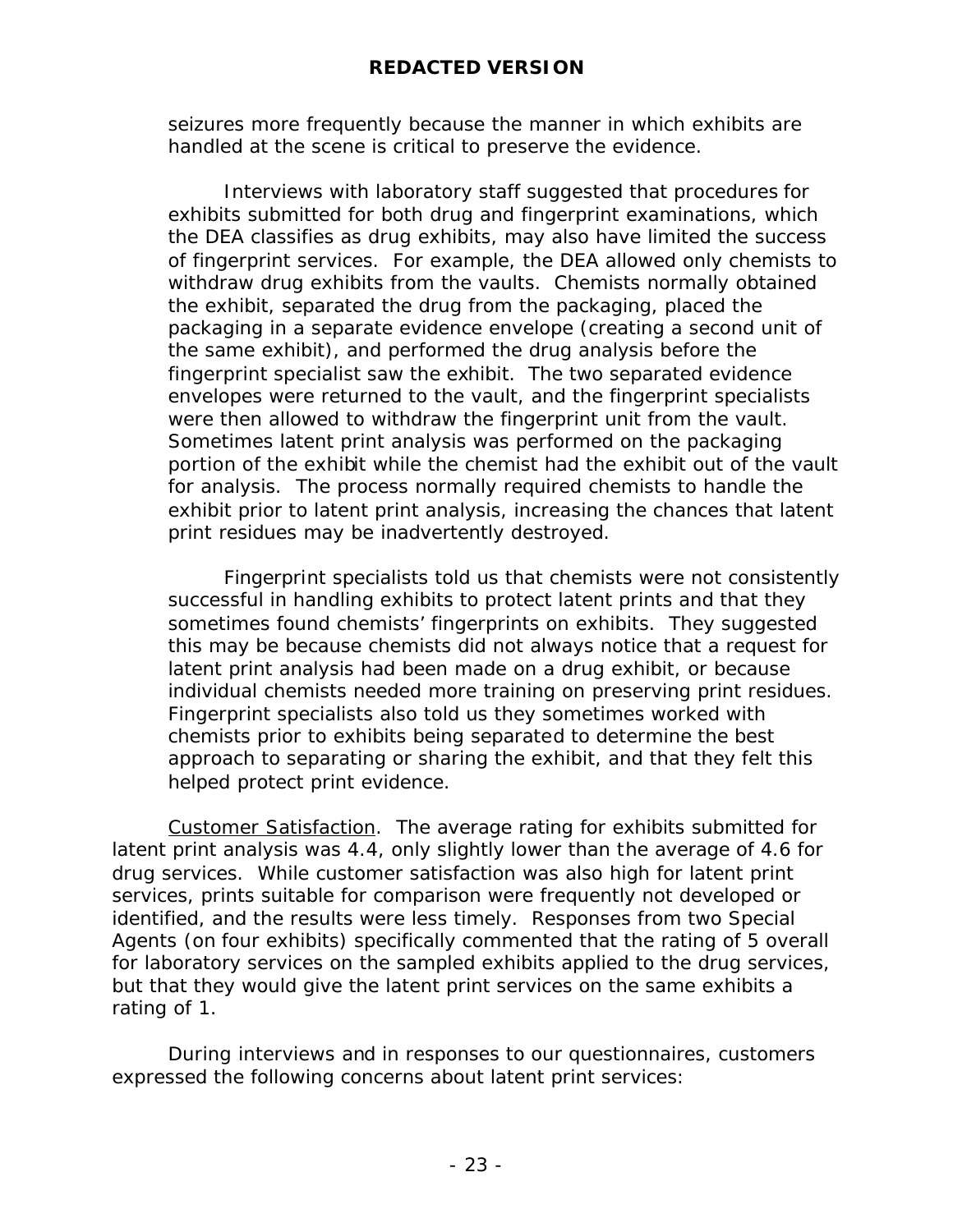- One DEA Special Agent told us he did not submit non-drug exhibits for fingerprint analysis to the DEA laboratory if he considered the results critical to the case, but sent the exhibits to a local police laboratory.
- Another DEA Special Agent wrote, "I have never had a fingerprint found on anything I have submitted."
- DEA personnel told us that agents frequently use local or state law enforcement latent print analysts for non-drug exhibits in part because it is easier than sending the exhibits to the DEA laboratories.<sup>37</sup>

Timeliness. Of the 130 responses to the question about timeliness on latent print services, 121 (93 percent) indicated the services had been provided in time to be useful. Customers reported they had received the drug analysis, but not the fingerprint results, for 3 exhibits submitted for both drug and fingerprint analysis at the time they completed the questionnaires.

We were not able to compute actual turnaround times for all latent print examinations for all laboratories because the DEA did not capture this information in the STRIDE. The STRIDE information system was built to record information on drugs and their analysis. The system was modified to a limited degree to accommodate recording some information on other types of exhibits as the role of the DEA laboratories expanded. However, the system did not allow laboratories to record more than one date of analysis per exhibit. Laboratories entered into STRIDE the dates and results of the drug analyses for drug exhibits, but not the results of latent print analyses on drug exhibits. Most, about two-thirds, of the exhibits analyzed for latent prints by the DEA laboratories were exhibits submitted for drug analysis, such as packaging in which the drugs were found. The DEA has begun a project that will replace STRIDE with a system designed to better meet the needs of the laboratories, with complete data for all types of exhibits and examinations. The pilot operation for the replacement system is scheduled for summer 2004.

The only latent print analysis dates found in STRIDE were for non-drug exhibits (i.e., those exhibits submitted for latent print analysis only), and not

 $\overline{a}$  $37$  The Office of Forensic Sciences has concerns about this practice in part because not all state and local law enforcement laboratories are accredited or require analysts to meet standards commensurate with DEA standards.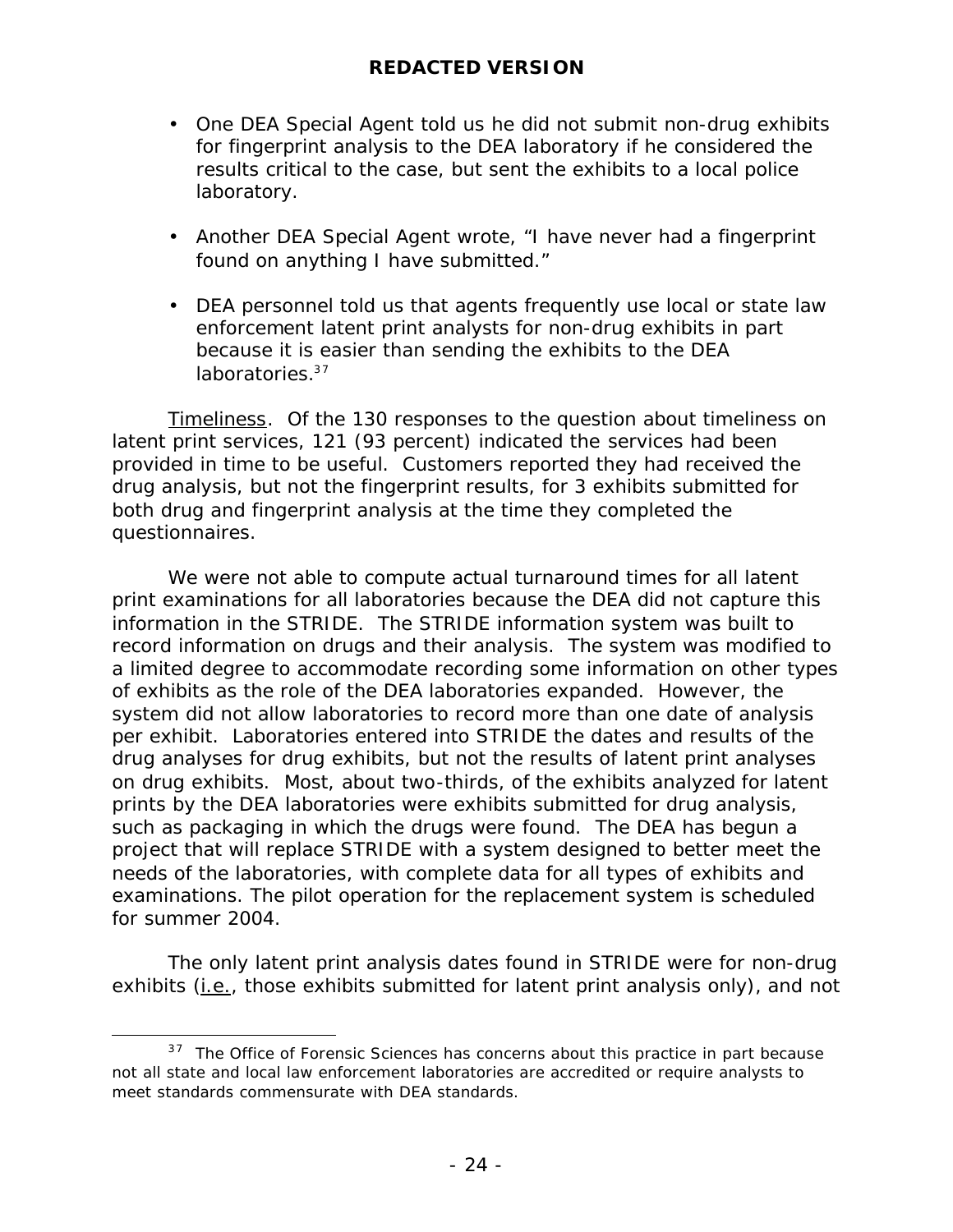all of these were being recorded in the STRIDE.<sup>38</sup> About one-third of the exhibits analyzed during FY 2002 for latent prints were non-drug exhibits. For these exhibits, all the laboratories combined, except for the Southeast, completed about 65 percent by the end of the second month after receipt in the laboratory, compared with 78 percent of drug analyses completed within the same period (or 70 percent without the MPDC exhibits). $39$  Sixteen percent of the non-drug exhibits were completed more than 4 months after receipt in the laboratories, compared with 6 percent for drug exhibits, (or 8 percent without the MPDC exhibits). These differences are not as significant as the latent print completion times on drug and non-drug exhibits combined, discussed below.

Some regional laboratories maintained their own local databases of latent print examinations to supplement the limited support provided by the STRIDE. Only two of the regional laboratories we visited maintained sufficient data to evaluate turnaround time from receipt of an exhibit in the laboratory to completion of latent print analyses for fiscal year 2002. We used information from databases maintained by the South Central and Western Laboratories to estimate the time customers had to wait for results. Although we were unable to verify the reliability of this information, we used the information because we believed it was important to determine if there were significant differences in turnaround times for different types of exhibits analyzed by the laboratories. The chart below shows the results of this analysis for latent print examinations.

 $\overline{a}$  $38$  We found that the Southeast Laboratory did not record non-drug exhibits in STRIDE, so latent print analyses on non-drug exhibits for the Southeast Laboratory are not included in the figures discussed in the paragraph. The Southeast Laboratory did this to prevent the longer analysis times for latent print services from affecting the overall turnaround times being calculated by STRIDE in standard, system-generated reports. (We also found that the South Central Laboratory recorded non-drug exhibits in STRIDE as "for storage only" to exclude the analysis dates from being counted in the overall turnaround times calculated by the STRIDE, though this practice did not affect our analysis here.)

 $39$  The Mid-Atlantic Laboratory is also not represented in the data analysis because it began performing latent print examinations in FY 2003.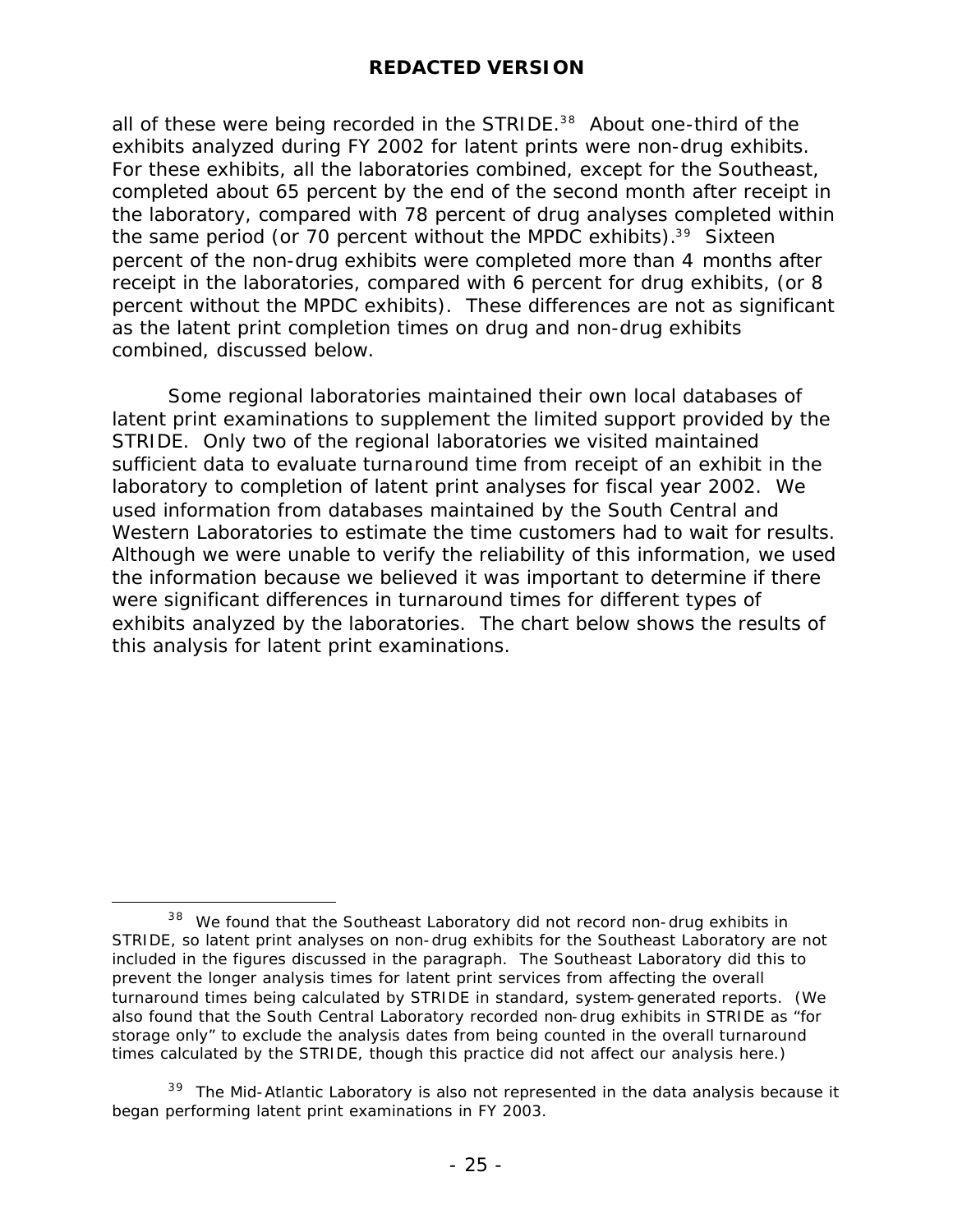

Source: South Central and Western Laboratories latent print databases.

For latent print examinations performed during fiscal year 2002, the two laboratories (combined) completed 13 percent in the first month and another 15 percent in the second month, for an accumulated total of 28 percent within 2 months, compared with 78 percent (or 70 percent without the MPDC exhibits) for drug exhibits. The percentage of latent print exhibits completed more than 4 months after receipt was 47 percent, compared with only 6 percent (or 8 percent without the MPDC exhibits) for drug exhibits. Additionally, the average number of days from receipt to completion of analysis was 94 and 258 for the Western and South Central Laboratories, respectively, both of which were far longer than the average of 41 days (or 52 days without the MPDC exhibits) for drug exhibits. $40$ 

The chart below shows the differences between the two laboratories. While the turnaround times varied between these two laboratories, both performed less quickly on latent print services than any laboratories performed on drug services. (Compare this with the chart on page 19.)

 $\overline{a}$ 

 $40$  See page 19 and footnote 31 for discussion of the MPDC exhibits.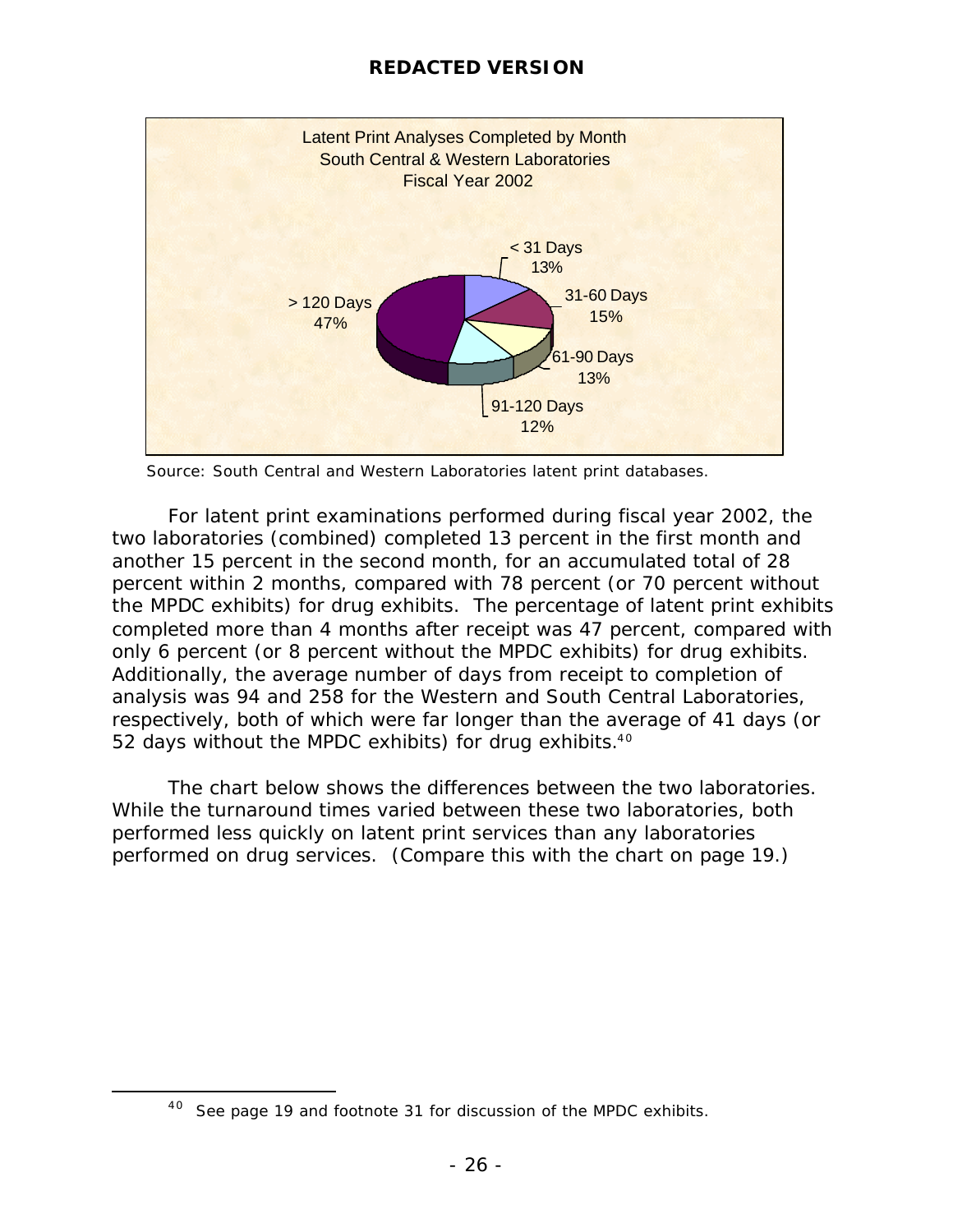

Source: South Central and Western Laboratories latent print databases.

According to DEA staff, the turnaround times for latent print examinations were significantly longer than turnaround times for drug exhibits because DEA laboratories do not have sufficient resources to handle the latent print workload. The DEA had 209 positions allocated for forensic chemists in regional laboratories, but only 23 positions allocated for fingerprint specialists for FY 2003. $41$  The timeliness responses from customers and the data analysis of turnaround times also strongly suggest that the allocated fingerprint positions do not support turnaround times comparable to those for drug services. Also, since some DEA field offices submit non-drug exhibits for latent print examinations to non-DEA laboratories, the demand for latent print services is actually higher than the data show.

DEA laboratory staff also indicated that DEA agents frequently request that certain exhibits be examined immediately due to exigencies, such as an upcoming court case. Exhibits were not handled on a first-in first-out basis, causing delays in handling exhibits of lower priority. All delays in examining exhibits for latent prints may also negatively affect the outcome of analysis because print residues evaporate over time, so the longer it takes the exhibit to get to the specialist for analysis, the less likely it is that any prints will be found.

 $\overline{a}$  $41$  The numbers do not include chemists at the STRL or supervisors for any laboratories because this analysis focused on staff available to analyze domestic exhibits for customers.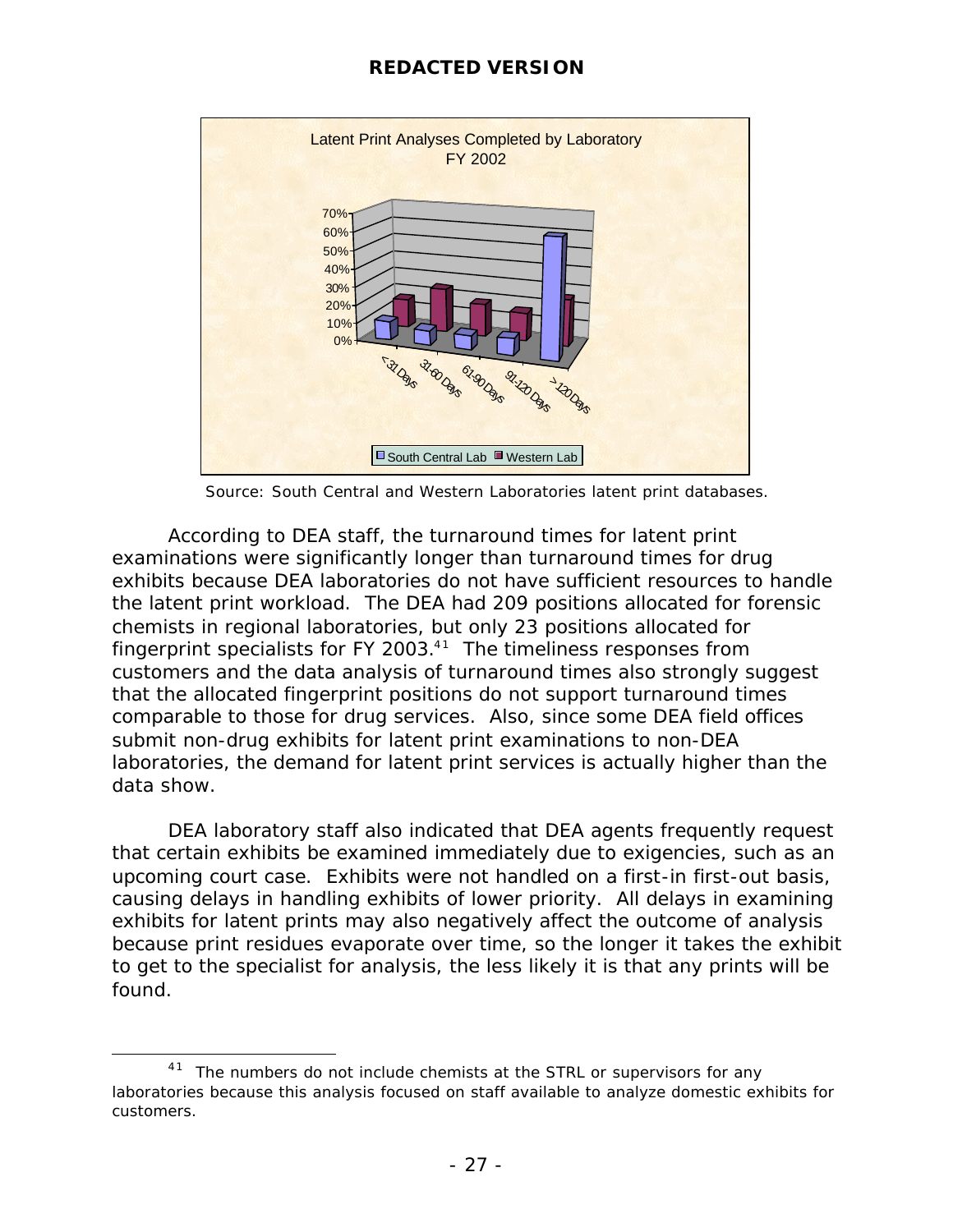### **Digital Services**

 $\overline{a}$ 

Outcomes. Of the 42 customer responses on digital exhibits to the question about how laboratory services had contributed to a case, 35 (83 percent) reported the results as having contributed to the case. The remaining seven digital exhibits had not been analyzed in time to be useful.<sup>42</sup>

Customer Satisfaction. Responses we received rating the services for exhibits submitted for digital analysis shared the average rating of 4.6 with drug services.

> • A DEA Group Supervisor in Pittsburgh indicated that the DEL's analysis of data on the hard drive had been "critical for financial record information."

Two of the digital exhibits in our sample that had not been analyzed belonged to a case in which the analysis of more critical digital exhibits contributed significantly to investigations in more than four DEA offices. The Special Agent responded,

> • "Our office requested that [the Digital Evidence Laboratory] review the [17] hard drives first. . . . [The DEL's] assistance in obtaining the mirror imaged hard drives and their review . . . made it possible to coordinate internet cases in various jurisdictions. Four of the five defendants pled out . . ., due in part to the overwhelming evidence."

Timeliness. Of the 38 customer responses on digital exhibits, only 31 (82 percent) reported that digital services were provided in time to be useful. One Special Agent commented, "The exhibit . . . was in the custody of the . . . lab for thirteen months. . . . None of the computers, zip drives, or floppy disks were ever analyzed."

One DEA field office reported that the plea agreement in one case might have resulted in more serious charges if the digital services had been provided before the agreement was made. The Special Agent reported that the analysis took more than 1 year, by which time the defendant had pled to

 $42$  The sample of digital exhibits included exhibits that had and had not been analyzed, because the DEA's STRIDE, from which we selected the sample, contained data on the laboratory's receipt of exhibits but did not contain analysis data for digital exhibits. The lower percentage of analyses that contributed to cases for digital exhibits, therefore, is a function of the STRIDE not containing analysis data on digital exhibits. Had STRIDE only selected those digital exhibits that had been analyzed, the seven exhibits that had not been analyzed would not have been in the sample.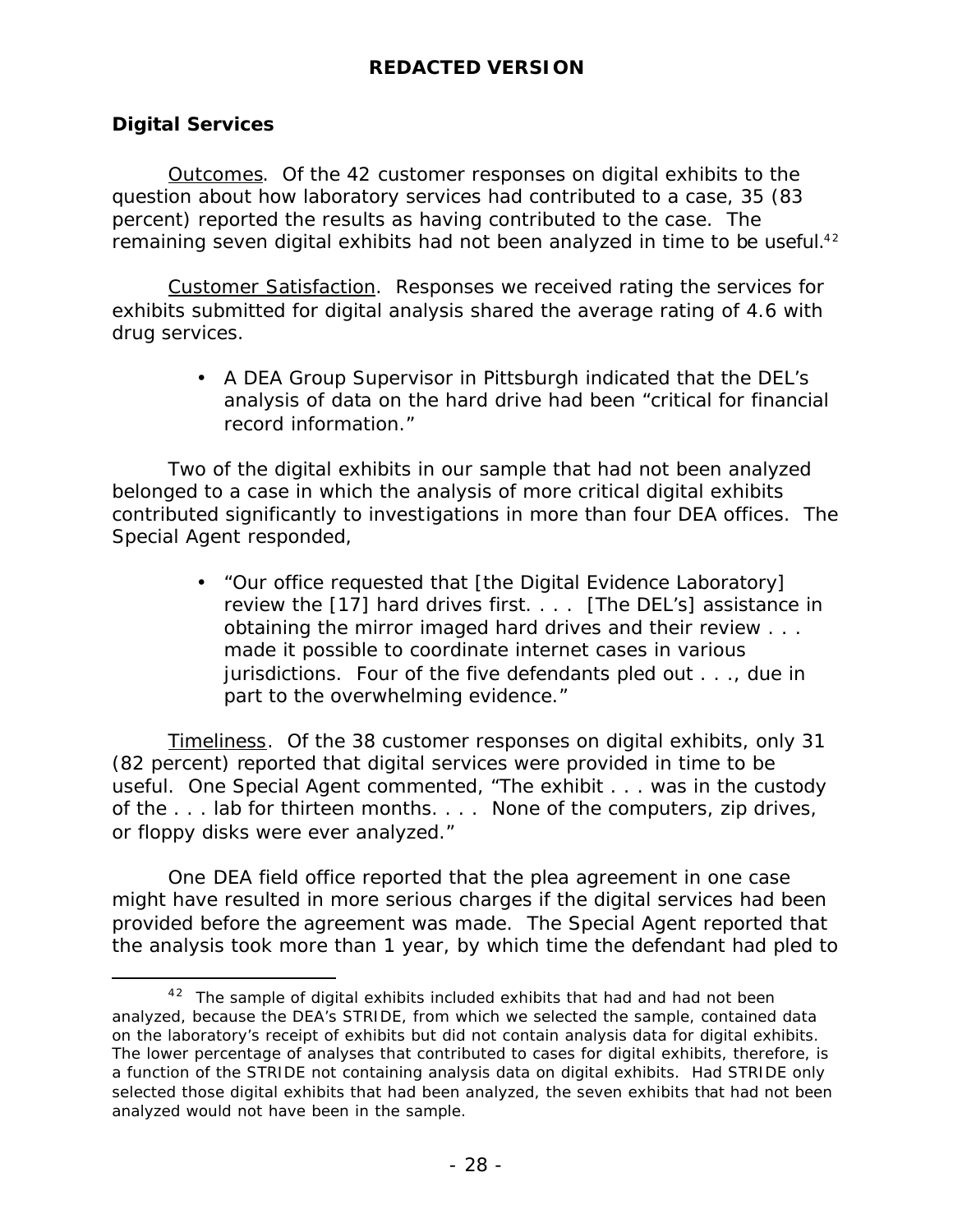a lesser charge. The Agent added, however, that the laboratory does a good job overall.

We analyzed the actual time between the receipt of digital exhibits and the completion of analysis for each case analyzed during fiscal year 2002 at the DEL. For this purpose, we obtained a data extract of a tracking database used by the DEL because the DEA does not record dates of analysis for digital exhibits in STRIDE. The DEL tracked this information by case, rather than by exhibit. The results are shown below.



Source: Digital Evidence Laboratory case tracking database.

The results indicate that digital services were, like the latent print services, significantly less timely than drug services. The timeliness responses from customers and data analysis of turnaround times strongly suggest that the allocated digital evidence positions did not support turnaround times comparable to those for drug services. The longer turnaround times for digital services may have resulted from the numbers of analysts employed to perform this type of analysis. The DEA had 6 total positions, including supervisors, allocated for digital evidence analysts for FY 2003. The DEA added contract staff to support digital exhibit examinations during fiscal year 2003, but these were not permanent positions. The DEL Director reported to us in October 2003 that the oldest exhibits currently in the vault waiting to be analyzed were received in April 2003, so nothing over six months old was waiting for analysis. Compared with the average number of days for analysis for 2002 (331), the timeliness appeared to have improved since the contracted personnel were obtained.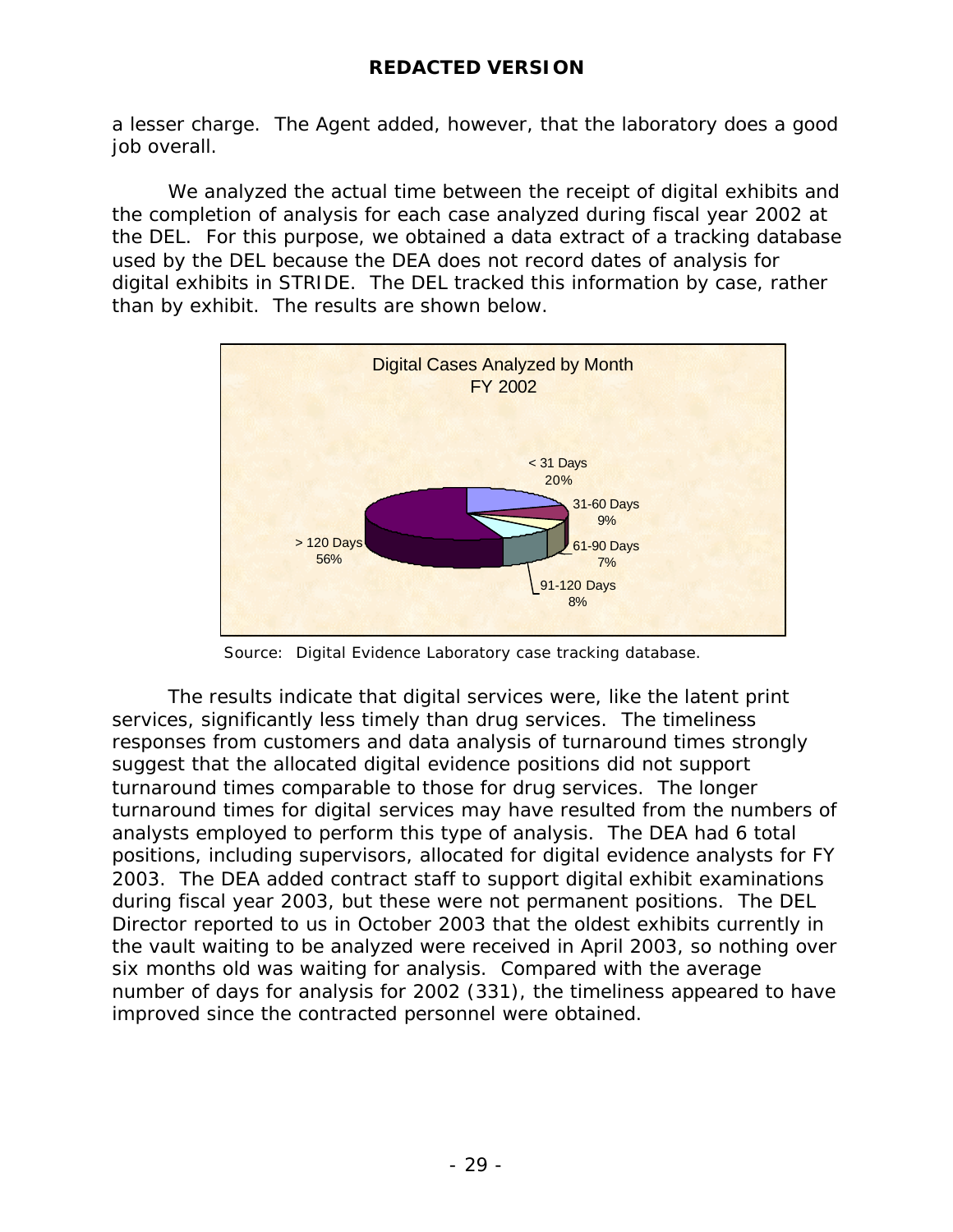### **Intelligence Services**

To assess customer satisfaction with the STRL services that support intelligence needs, we interviewed the intelligence customers who receive information directly from the laboratory. The STRL performs research, analyzes controlled substances for intelligence use, analyzes controlled substances from international sources, and analyzes toolmarks and logos on solid dosage units and drug packaging. Work performed for intelligence purposes generates strategic intelligence through the analysis of drug samples obtained in the U.S. and foreign countries. The STRL's drug signature programs analyze samples to determine processing methods, geographic origins, and manufacturers for heroin, cocaine and methamphetamine. The laboratory also analyzes toolmarks and logos on tablets, capsules, LSD blotter paper, and cocaine, heroin, and steroid packaging to determine manufacturing sources, which is called the Source Determination Program.<sup>43</sup>

We interviewed officials of the DEA Office of Intelligence and the ONDCP to find out how satisfied they were with information and other services provided by the STRL. Both the Office of Intelligence and the ONDCP reported there is no other source for this type of information and they value the work of the STRL highly. Both offices used the information to develop strategies and focus resources, and indicated they held regular meetings with the STRL to discuss trends and developments, and tried to address needs as they arise. Both customers indicated the Office of Forensic Sciences and the STRL were helpful and accommodating.

 $\overline{a}$  $43$  Toolmark analysis is the analysis of tablets for machine and other tool markings, similar to ballistics analysis. The tracking of "designer" or "proprietary" logos on packaging helps identify sources of substances.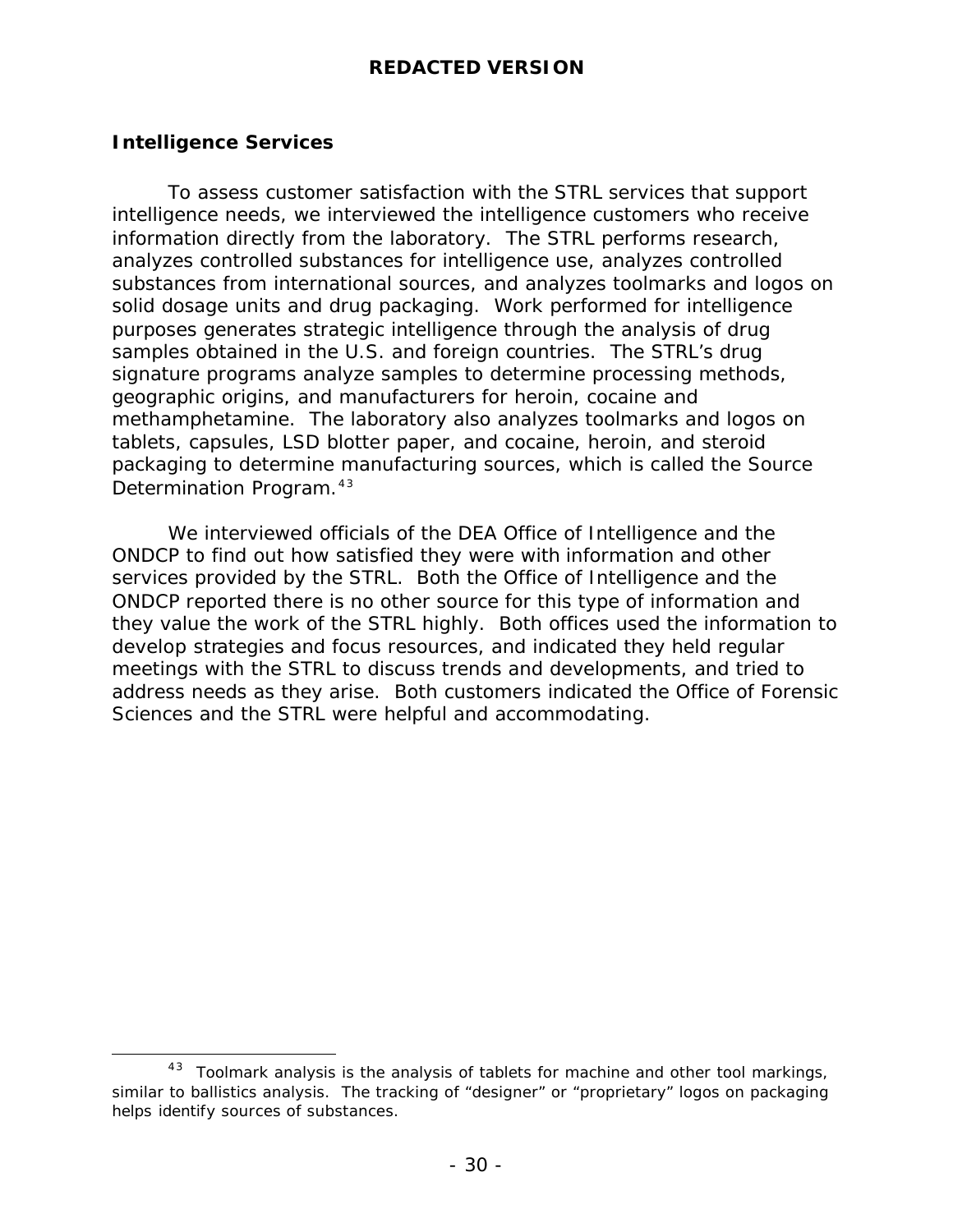### **Conclusion**

According to laboratory customers, the DEA's laboratory services have contributed effectively to appropriate case outcomes and intelligence needs. The DEA has managed the quality of laboratory services to support the investigation and prosecution of drug crimes, and customers consistently reported high levels of satisfaction with services. However, turnaround times for latent print and digital services were significantly longer than drug services and customers would like the timeliness of services improved. Longer analysis times for latent print and computer forensic examinations appear to result from resource limitations.

Latent prints suitable for comparison were frequently not developed largely because of the nature of the materials being examined. However, other factors are more controllable, such as the expertise of latent print supervisors, databases used for matching prints, the length of time it takes to begin a latent print analysis, and procedures that allow many people to handle the exhibits before they are available to the fingerprint specialists. Such factors may also be obstacles to developing and identifying usable prints.

We believe the DEA should strengthen the laboratory fingerprint program to maximize the results of examinations, and improve the timeliness of latent print and digital evidence services to a level comparable to laboratory performance on drug exhibits.

### **Recommendations**

We recommend the DEA:

- 1. Consider allocating DEA resources for additional fingerprint and digital evidence positions that would support turnaround times comparable to those for drug services.
- 2. Ensure that supervisors of fingerprint specialists are qualified and experienced in the analysis of latent fingerprints.
- 3. Provide direct access to additional local, state, and regional latent print databases for matching latent prints.
- 4. Provide detailed instructions and training for agents to ensure they properly handle and describe exhibits critical for developing latent prints.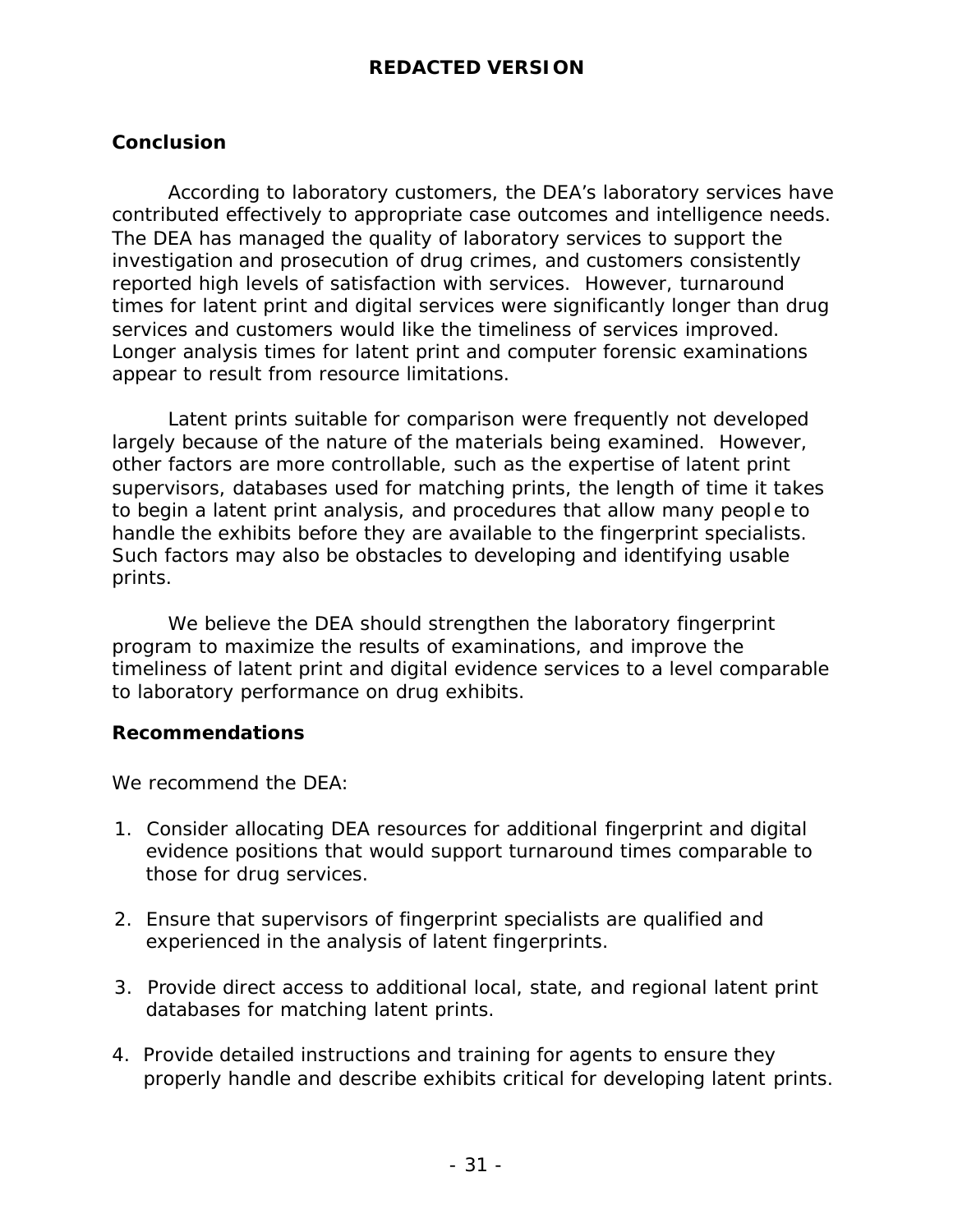- 5. Increase the use of DEA fingerprint specialists at appropriate crime scenes.
- 6. Ensure that potential latent print residues are protected when drug exhibits that will also be analyzed for latent prints are opened and separated. This may involve additional training for chemists and increasing the use of joint decision-making or handling by chemists and fingerprint specialists when exhibits identified as high priority for print analysis are opened and separated.
- 7. Ensure that laboratories use standardized procedures for recording information in data systems to ensure that all types of exhibits are tracked appropriately, and that the new information system will clearly track analysis data and turnaround times for all types of exhibits and analyses.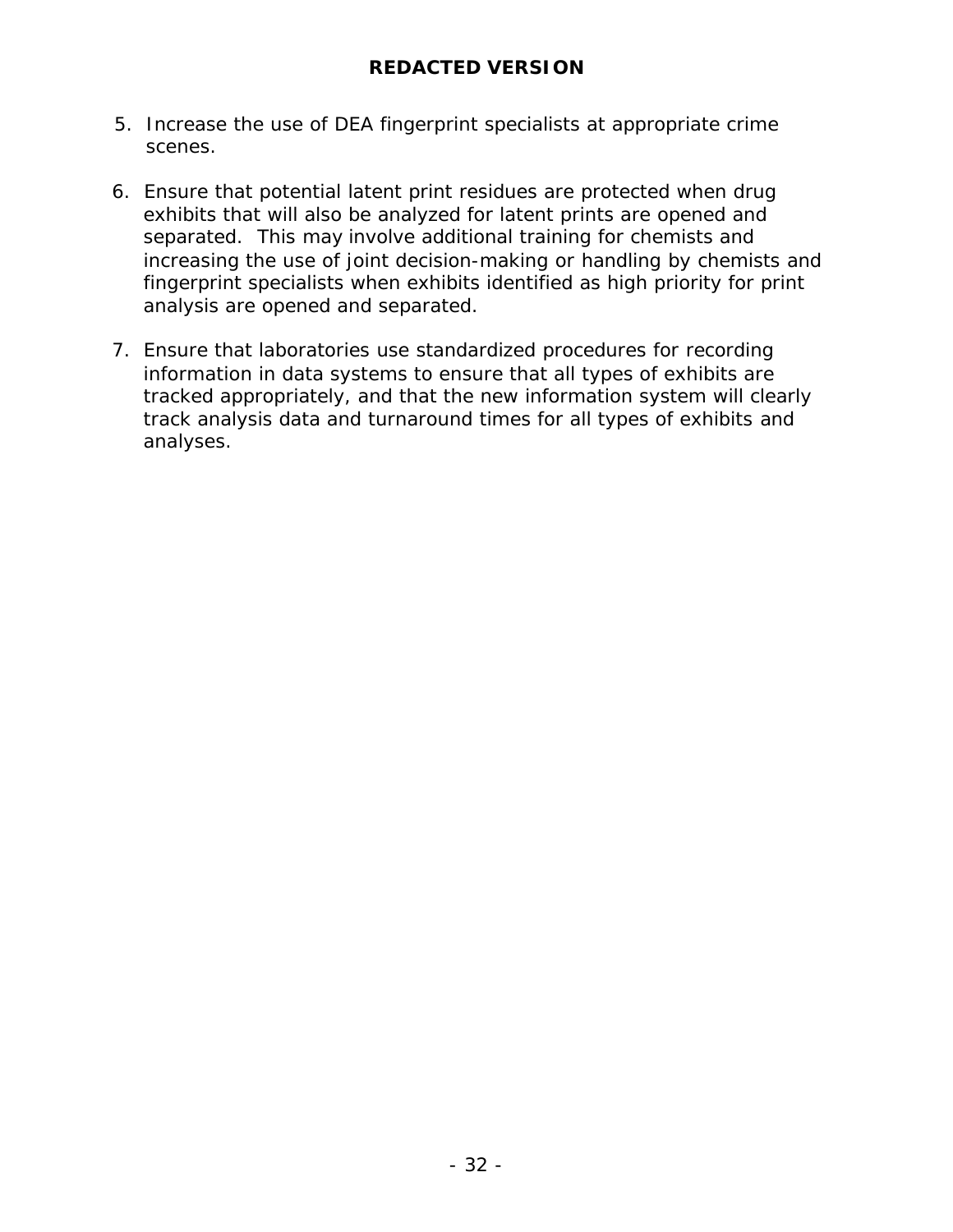### **FINDING 2: MANAGEMENT CONTROLS OVER EVIDENCE AND OTHER CONTROLLED SUBSTANCES**

 Our testing of inventories and case files at the regional laboratories indicated that controls over evidence and other controlled substances were generally adequate. We identified minor instances of non-compliance with DEA control standards, but determined these did not constitute material control weaknesses. DEA has implemented adequate procedures to control and account for the receipt, storage, transfer, and disposition of exhibits, and the laboratories complied substantially with the requirements. However, we did note that more than 10 percent of exhibits we tested were out of compliance with the DEA standard to destroy exhibits within 90 days after laboratories received authorization for the destruction.

Prior to our audit, the DEA's system of internal reviews had identified and corrected procedural weaknesses that had caused a small number of evidence discrepancies before 2002, including the unauthorized destruction of exhibits. The DEA also recognized that the combination of automated information systems and manual records used to account for evidence was inefficient and duplicative. The DEA's Office of Forensic Sciences entered into a contract in June 2003 to replace its information management systems with one system that will include radio frequency identification tags and scanners to track the movement of exhibits that should simplify and improve the efficiency of managing evidence. The new system is scheduled to be pilot tested during summer 2004.

### **Introduction**

 $\overline{a}$ 

The DEA's laboratories receive, store, transfer, and eventually dispose of all exhibits that are submitted for forensic analysis.<sup>44</sup> The laboratories also maintain [DELETED] custody of all drug evidence seized by DEA field offices once it has been submitted for analysis, with the exception of bulk

<sup>44</sup> [DELETED]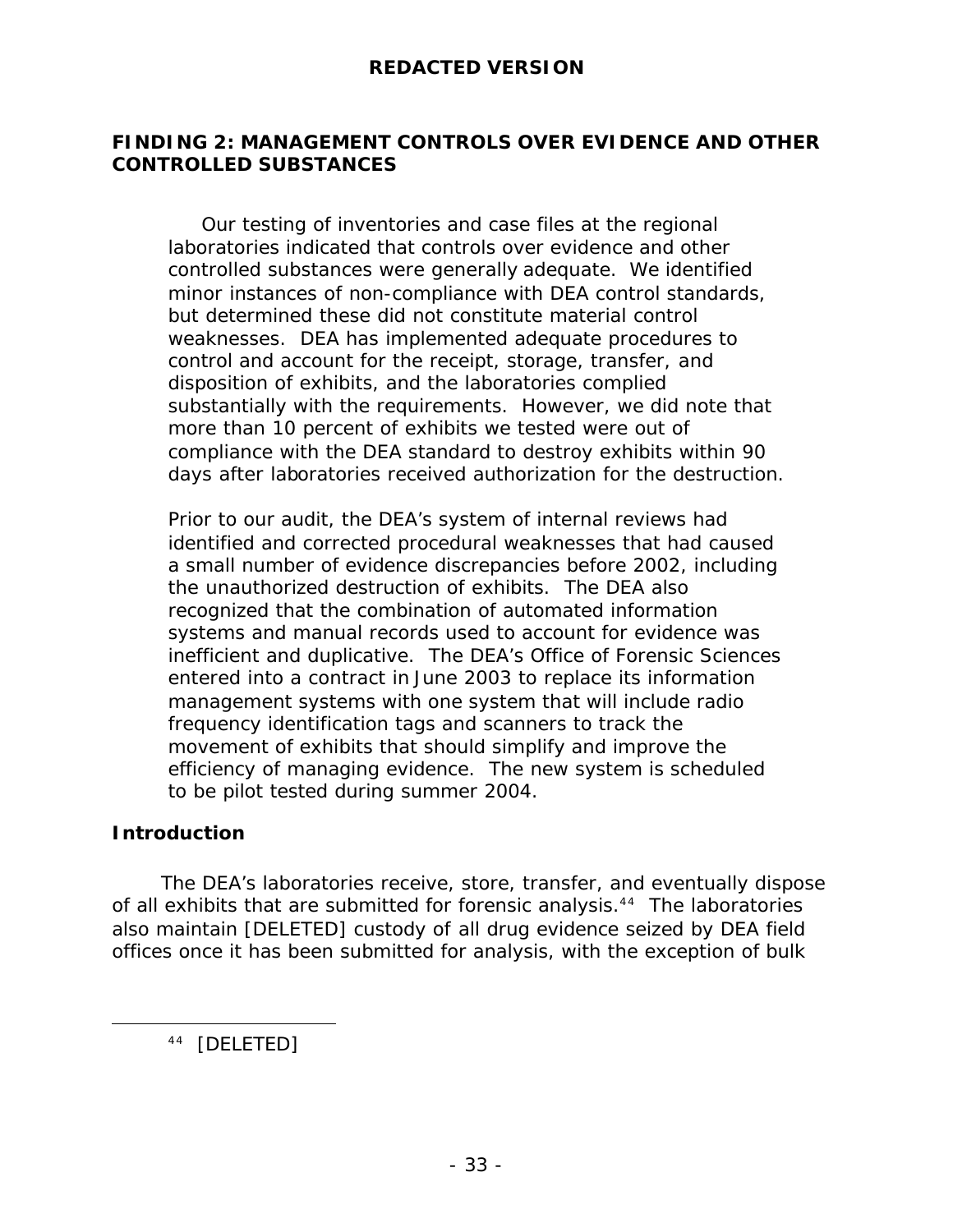marijuana and bulk ephedrine. $45$  The laboratories maintain DEA drug exhibits until they are destroyed, and return exhibits submitted by customers other than DEA and non-drug DEA exhibits to DEA field offices following analysis.

The laboratories maintain other controlled substances for use as reference standards, training materials, proficiency testing samples, and reverse undercover drugs for sales and "flashes" by agents. The laboratories are also responsible for maintaining accountability for all evidence and other controlled substances through disposition. Accountability is supported by a combination of automated and manual information systems and records.

### **Information Systems**

 $\overline{a}$ 

Two automated information systems are used to record information about evidence in all regional laboratories. The Laboratory Evidence Management System (LEMS) is a DEA database designed to track the movement of exhibits within laboratories, when they are transferred out to agents or defense attorneys for court purposes, and when they are destroyed. The LEMS creates and reads bar codes associated with exhibits, and produces a variety of reports to support destruction of exhibits and other laboratory activities. The LEMS was intended to replace manual recording on DEA-307 index cards, which serves the same functions.<sup>46</sup> However, the laboratories continue to maintain DEA-307 cards to use for back up if the LEMS goes down, and because LEMS did not always function as intended when it was new.<sup>47</sup>

The DEA also entered inventory and destruction information about exhibits into the System to Retrieve Information on Drug Evidence (STRIDE) and various manual logs and other records to help track evidence and actions. STRIDE was designed and enhanced to record inventory and analysis information on exhibits.<sup>48</sup> STRIDE pre-dated LEMS and included

 $45$  The field offices prepare samples of bulk marijuana and ephedrine seizures to send to laboratories for testing, and maintain custody of the bulk quantities.

 $46$  The DEA-307, Evidence Accountability Record, is a 5" by 8" index card used to record manually the movement of exhibits that is also recorded in LEMS electronically.

 $47$  The LEMS in the Western Laboratory was not functioning fully for several days during our 2-week visit.

 $48$  Technically, the current system is STRIDE II, the enhanced version of the original STRIDE. There is no automated interface between the LEMS and STRIDE.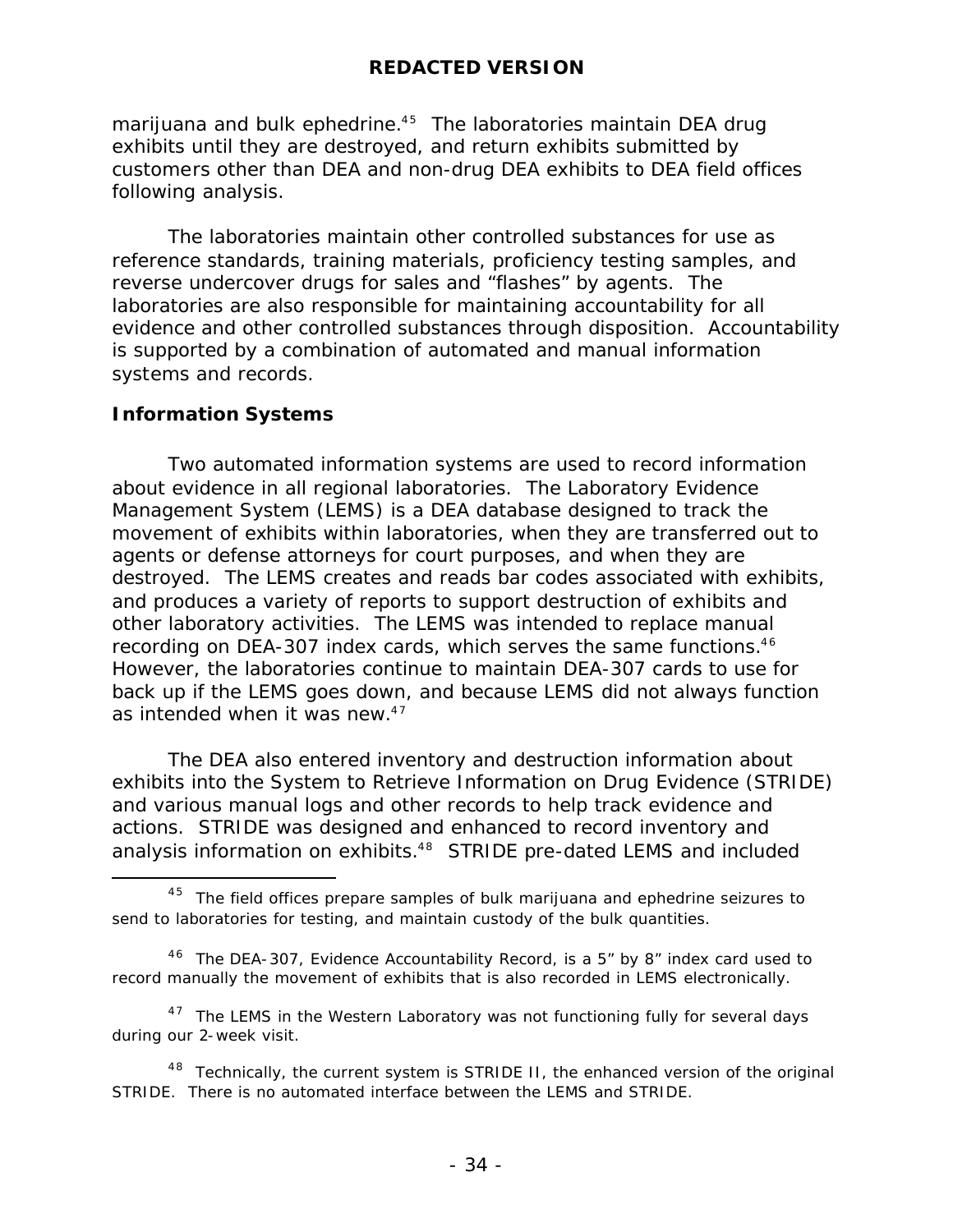some functionality for tracking exhibits through laboratory procedures. As DEA laboratories expanded into the additional disciplines of fingerprint and digital examinations, the DEA found ways to use STRIDE to record some data about these exhibits. STRIDE currently contains complete data only for drug analyses on drug exhibits. It does not contain analysis information related to fingerprint examinations on drug exhibits or digital evidence exhibits.

STRIDE serves as the central repository of information about exhibits, and LEMS is used to track exhibits in and out of individual vaults. Laboratory staff members perform duplicate and inefficient data entry to keep the various systems of records updated. In addition to being inefficient, entering the same data more than once increases the risk of data entry errors.

The DEA has initiated a contract to integrate its automated and manual information systems and improve functional support to its laboratories. As part of this integration project, the DEA plans to implement radio frequency tags and scanners that should simplify accountability over exhibits at the laboratories. This should ensure that the location of any exhibit in a laboratory at any time can be determined, and that no exhibit is lost or destroyed inadvertently. The system should also make accountability far more efficient than was the case during our audit.

### **Control Procedures**

Our prior audit found that most controls over evidence and other controlled substances were satisfactory, but that certain controls could be improved. The results of our testing at the regional laboratories indicated that most controls were adequate and allowed only minor instances of noncompliance. We determined these instances did not represent material control weaknesses.

### Receipt of Evidence Exhibits. [DELETED]

 Evidence technicians (ETs) checked to make sure packages were properly sealed, and compared information on package labels with information on DEA-7 forms that were required to accompany exhibits.<sup>49</sup> The ETs also compared information on shipping labels and registered receipt labels prior to accepting packages from [DELETED].

 $\overline{a}$ <sup>49</sup> A DEA-7 form is the Report of Drug Property Collected, Purchased, or Seized. State and local customers were not required to use DEA-7's when submitting evidence for analysis, but provided information on exhibits in correspondence.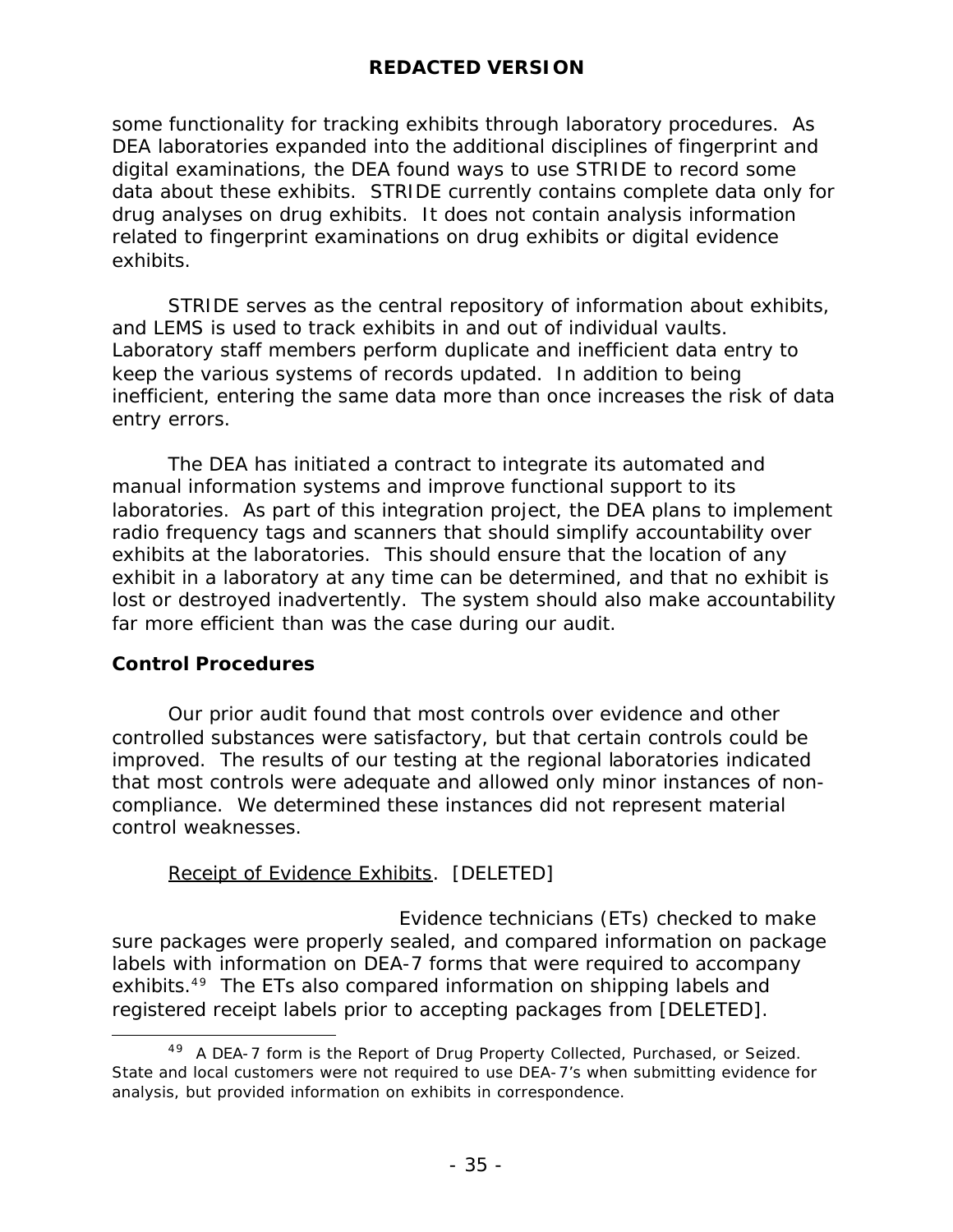[DELETED] If information was consistent and packages were properly sealed, exhibits were accepted and signed for by the laboratories. The ETs entered receipt information into LEMS, which then printed a label for the exhibit and a DEA-307 index card. The ETs then stored the exhibits in appropriate locations in evidence vaults. Much of the same information about the receipt of each exhibit was subsequently entered into the STRIDE, usually by the scientific intelligence technician, with additional information about the suspected drug.

If the paperwork accompanying exhibits contained discrepancies, the laboratories generally tried to obtain corrected paperwork before returning exhibits to the submitting office. If packages were not properly sealed, laboratories returned the package to the submitting office. We observed procedures and reviewed receipt documentation. All but one of the laboratories we visited maintained a log of exhibits that had been rejected and returned. At the time of our visit, the Southeast Laboratory did not maintain a log of rejected exhibits that had been returned to the submitting office. The DEA's procedures did not require such a log, and the Southeast Laboratory was maintaining records of the registered receipt or comparable tracking numbers on individual forms.

Control Documentation in Case Files. We verified control actions documented in case files for a judgmental sample of 218 exhibits in the four regional laboratories we visited, and compared data between the case files and STRIDE. We looked for properly completed, signed, and dated DEA forms reflecting information on exhibit submittal, analysis, and eventual destruction, return to the submitting agency, or retention for official use. We found that laboratories complied with documentation requirements.

Storage and Inventories. The regional laboratories stored evidence exhibits [DELETED]. The laboratories controlled access to vaults by using electronic card readers and deadbolt locks. We observed security procedures at the laboratories we visited to test whether access to the vaults was controlled. Laboratory chemists and fingerprint specialists stored exhibits they had signed out for analysis in "in-process vaults" in each laboratory, which had separate security from the main vaults. Each analyst had a lock-box and locked cage to secure the exhibits he or she signed out, and only analysts had access to the in-process vaults.

The DEA required each laboratory to conduct complete physical inventories of evidence annually and within 30 days of the departure or reassignment of staff members with access to the evidence vaults. We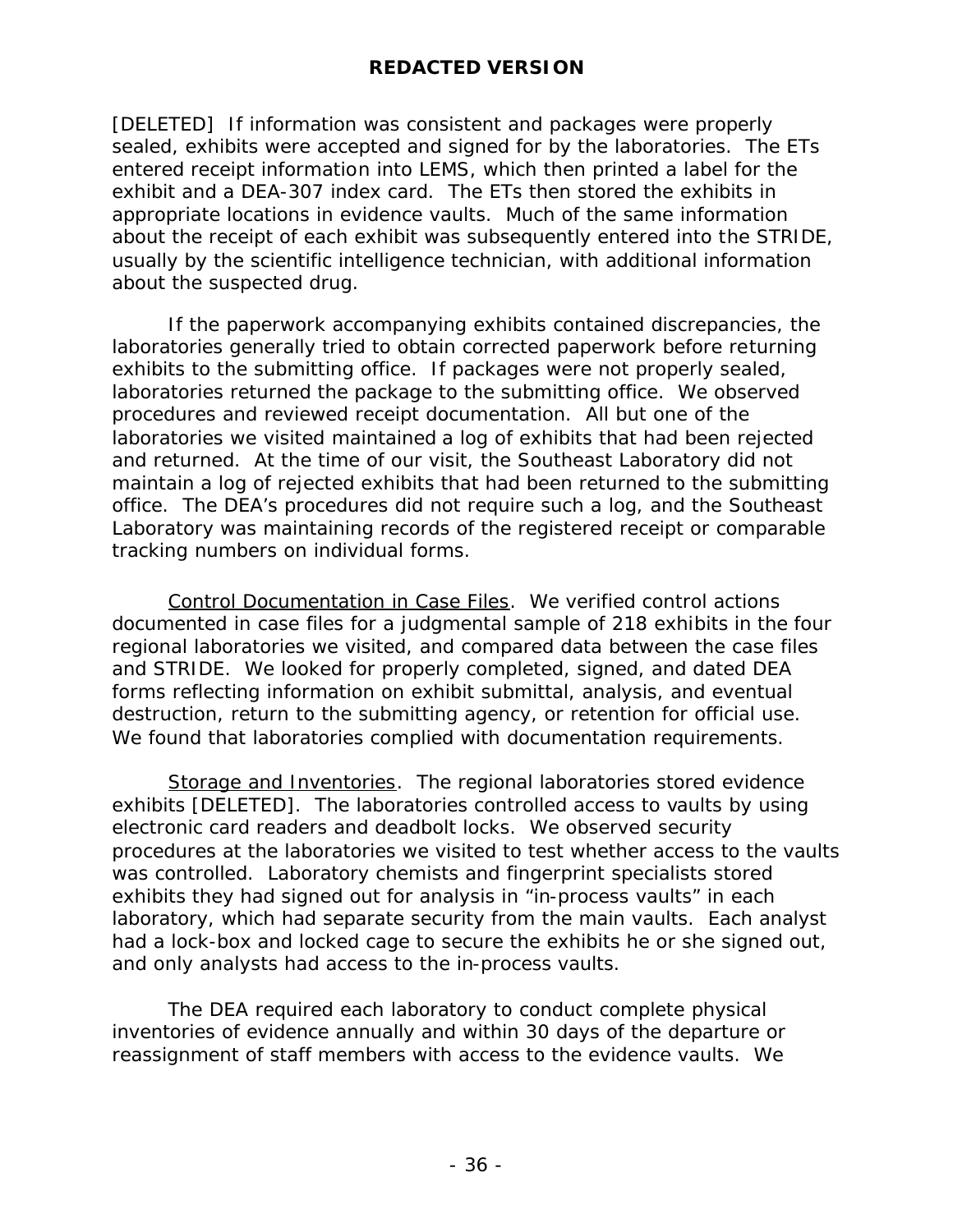reviewed inventory documentation and determined that inventories were being performed as required.<sup>50</sup>

We judgmentally sampled 370 exhibits that were recorded in LEMS as being located in the vaults at the four regional laboratories we visited. We confirmed the vault location recorded in LEMS for each exhibit by observing laboratory employees retrieve the exhibit from the labeled storage location. We confirmed the accuracy of information on exhibit labels by comparing the identifying information on all labels on the exhibits with LEMS information.<sup>51</sup> The laboratories were able to locate each exhibit we sampled, or provided documentation to show its transfer to another location, and we verified the identifying information between LEMS, the evidence label, and the LEMS label.

Our 1995 audit had found that post-analysis weights had not been recorded on some exhibit labels, as was required by the DEA, and recommended that the DEA ensure that laboratory personnel record the gross weight of exhibits after analysis on exhibit labels. Using the inventory sample of 370 exhibits, we observed if the analyst had recorded a postanalysis weight for the exhibit on the label. $52$  We found general compliance with this standard. A total of 7 (about 2 percent) of 370 exhibits we tested were out of compliance. $53$ 

Controls Over Exhibits Out of the Vault. Exhibits were transferred from the vaults internally within laboratories to chemists and fingerprint specialists for analysis, and externally to Special Agents for use in court

 $\overline{a}$  $50$  We identified one instance in which a staff member had resigned in April 2001, a different employee had been reassigned in May, and the inventory had been performed in June 2001, so the 30-day standard had not been met for the first employee departure. The Laboratory Director explained that he had known that the second employee would be departing shortly after the first, and decided to wait until the second employee had left because the inventory process requires the commitment of many resources. He also stated the inventory had not identified any discrepancies.

 $51$  Labels on the exhibits included evidence labels and LEMS labels. The data elements we compared on each exhibit were the case number, exhibit number, laboratory number, unit number, and type of exhibit (drug/fingerprint).

 $52$  We determined whether the exhibit had been analyzed by looking for the second seal by a laboratory analyst. Laboratories do not record post-analysis weights for non-drug exhibits, so we did not include these in our test.

 $53$  We did not confine our inventory testing to exhibits that had been analyzed within any specific time period; some of these were old exhibits that had been analyzed before the prior audit.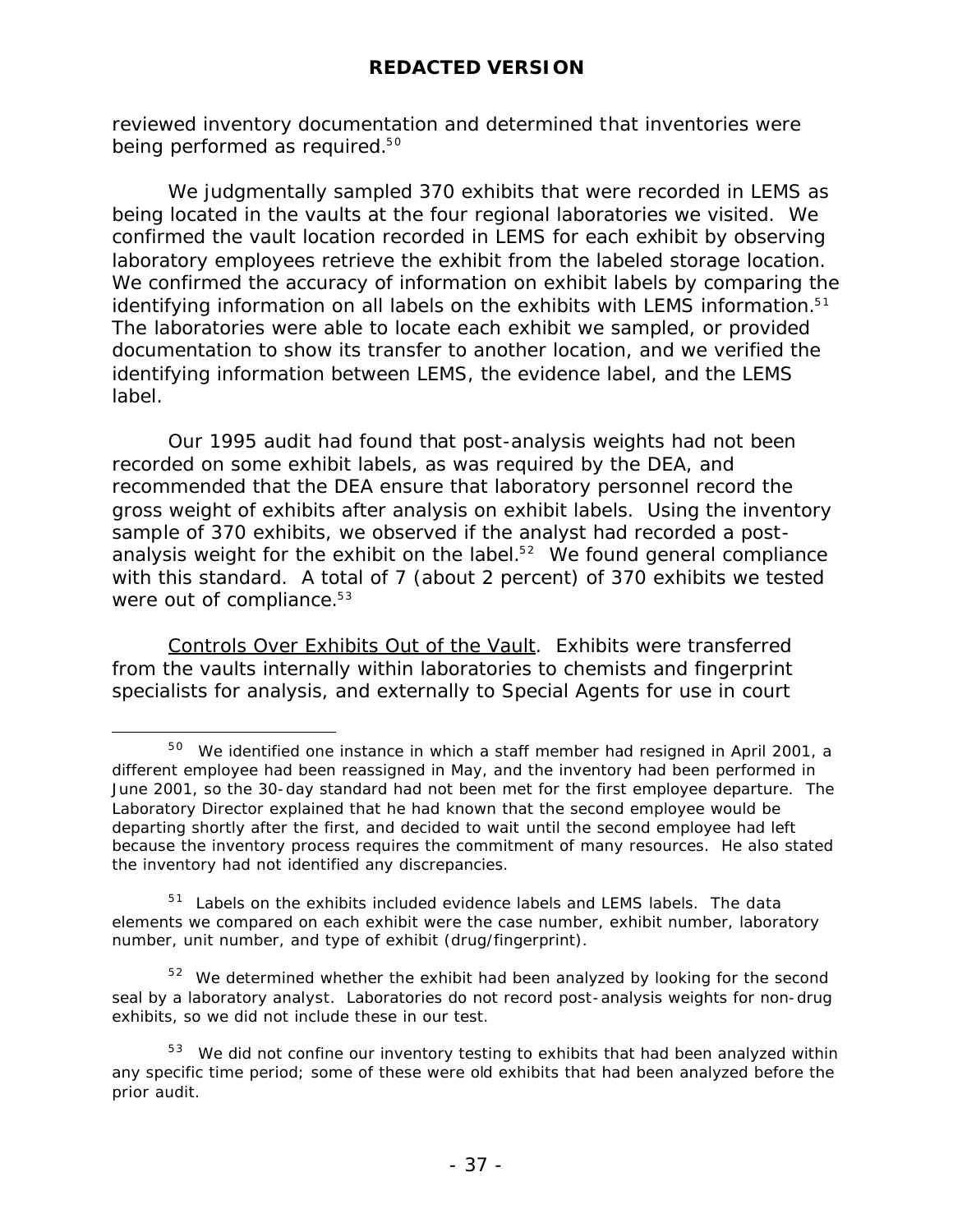proceedings. All transfers were recorded in LEMS and on DEA-307 cards, and the external transfers to Agents were additionally recorded on DEA-12 forms and in STRIDE. $54$ 

The DEA used an established standard for analysts to return exhibits to the main evidence vaults within 30 days of removal. In the prior audit the OIG recommended that the DEA reduce the time that analysts held exhibits out of the vault following the completion of analysis. The DEA responded by establishing a standard requiring analysts to return exhibits within five working days after completion of the analysis. We tested 631 exhibits that were out of the vaults during our site visits at the four regional laboratories we visited to determine whether they were held out for more than 30 days overall and more than 5 days after completion of analysis. Of the 631 exhibits tested, 10 exhibits (1.6 percent) had been out of vaults to analysts more than 5 working days after analysis. Of the same 631 exhibits, 4 (less than 1 percent) had been out for more than 30 days altogether.

Laboratories transfer exhibits out to Special Agents for court proceedings, and the DEA required laboratories to follow up with DEA Field Divisions quarterly to ascertain the status of exhibits that have been "out to court" for more than 20 days. We performed limited testing on exhibits "out to court" more than 20 days at the time of our site visits. We reviewed documentation maintained by the laboratories and selected all of the exhibits currently out to court to the DEA Field Divisions in the cities we visited for follow up at the Field Divisions. We found that the laboratories and Field Divisions were able to account for all exhibits currently out to court.

Other Controlled Substances. Laboratories were maintaining inventories, or stockpiles, of other controlled substances for use as reference standards, training materials, proficiency testing samples, and reverse undercover drugs for sales and "flashes" by agents. We interviewed laboratory personnel, reviewed logs and other documentation maintained by the laboratories to account for these stockpiles, and verified entire inventories or tested them judgmentally. We found that the laboratories were able to account for the materials in these stockpiles. Although we identified problems with accountability and missing records for the training stockpile for the period prior to January 2001 at the South Central

 $\overline{a}$ 

 $54$  A DEA-12 form is the Receipt for Cash or Other Items that is used to document the transfer of exhibits.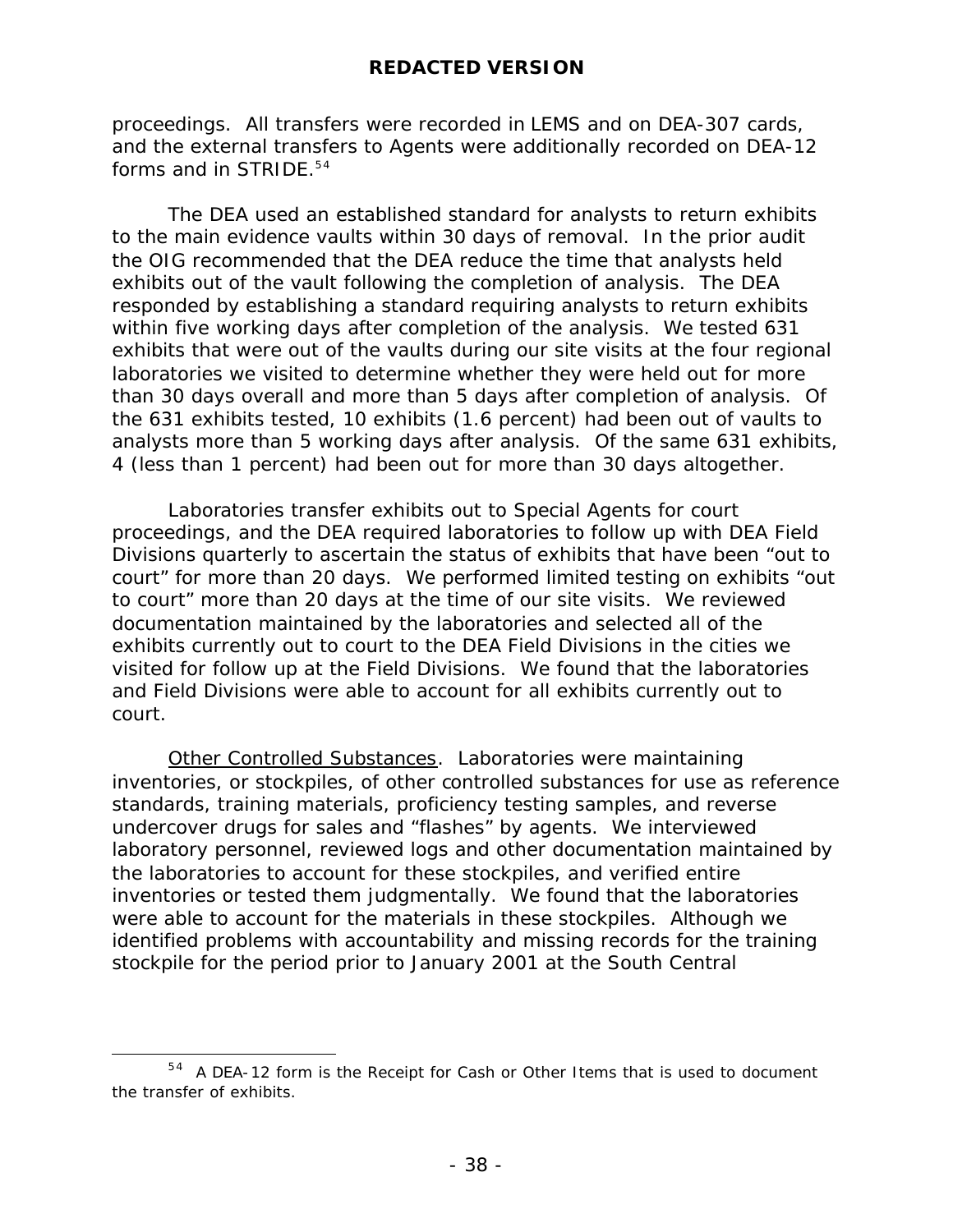laboratory, the Office of Forensic Sciences had issued specific procedures in January 2001 to improve accountability for training materials.<sup>55</sup>

Disposition. Laboratories dispose of exhibits by returning them to submitting agencies, destroying them, or retaining them for official use. Non-drug exhibits and exhibits submitted by agencies other than the DEA are returned to the submitting agency after the forensic analysis has been completed. Laboratories are allowed to destroy exhibits after receiving an authorization to do so from the appropriate field office.<sup>56</sup> Laboratories may choose to retain for official use certain exhibits that have been authorized for destruction. "Official use" includes training, proficiency testing, and reverse undercover operations. [DELETED]

 LEMS provided reports to help control the process and identify exhibits that had been selected for destruction, but had not been authorized for destruction.

We reviewed records of destruction events performed by regional laboratories to determine if discrepancies identified in LEMS reports in destruction batches had been adequately reconciled. We found that laboratories did not maintain complete records of the resolution of discrepancies in the destruction batches prior to February 2002, and some did not maintain any control record of what had been destroyed other than the automated information in LEMS, which could be modified after the fact. The Office of Forensic Sciences identified these weaknesses and issued revised draft procedures in February 2002 for destruction that require laboratories to sign and maintain control reports of the destruction batches. Evidence destruction control and documentation appeared adequate since then. The results of weaknesses in destruction procedures prior to February 2002 included evidence being destroyed without authorization, missing evidence being presumed destroyed but lacking any record of the presumed destruction, and evidence that should have been destroyed being found in vaults. The DEA had required corrective actions to be taken, and followed up with laboratories to obtain reports that the actions had, in fact, been completed.

 $\overline{a}$ 

 $55$  The Laboratory Director told us that the older records had apparently been destroyed when the duty was transferred to another employee.

 $56$  Field offices authorize destruction of specific exhibits on the form DEA-48, Disposition of Drug Evidence. The DEA-48 also contains information about the actual disposition, date, and signatures attesting to the disposition. The field offices are required to obtain approval for the destruction from prosecutors.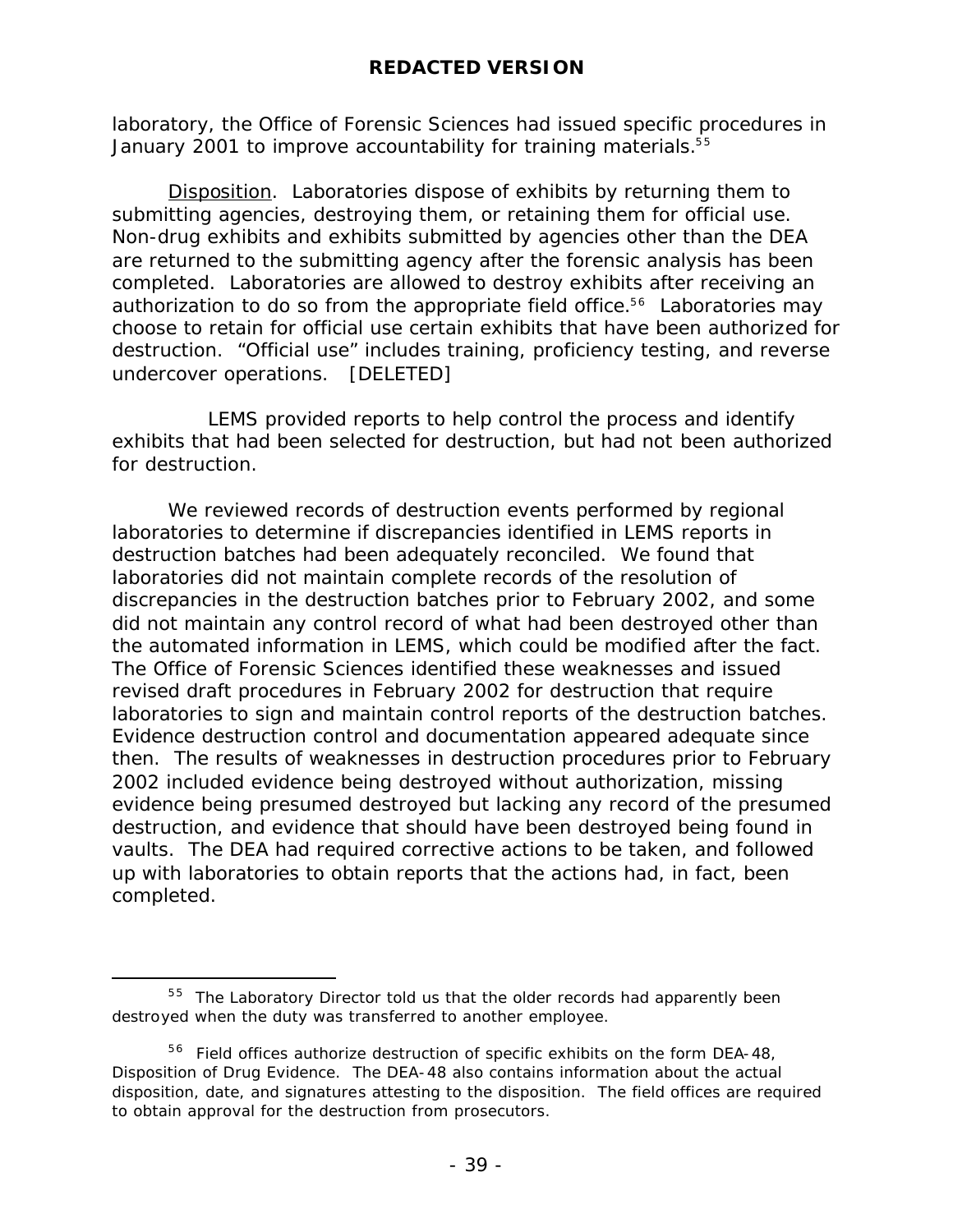The DEA required laboratories to destroy exhibits within 90 days of receiving authorization from the field. We also tested the sample of 218 exhibits in case files to determine if the exhibits were destroyed timely. A total of 25 exhibits (11.5 percent) in 218 case files we reviewed were destroyed more than 90 days after the laboratories' receipt of authorization. All but three of these (1 percent) were destroyed within 120 days.

### **DEA Oversight**

We reviewed internal reports and interviewed officials of the DEA's laboratory system, Office of Professional Responsibility, and the OIG's Investigation Division to identify problems with evidence accountability not indicated in our audit tests. The DEA reports identified discrepancies and weaknesses the DEA took action to correct. These problems included identifying evidence missing from the vault without documentation, finding evidence in vaults for which destruction documents had been executed, identifying data inconsistencies between duplicative systems of records, and identifying exhibits with missing or incorrect labels. The DEA corrected the identified problems and procedural weaknesses prior to the start of our audit.

The DEA requires laboratories to report unresolved inventory discrepancies, or missing evidence, when discovered. The Office of Professional Responsibility told us that most missing evidence cases related to evidence lost in transit or before it reached the laboratories, and that one criminal case had been brought. However, the DEA's Office of Professional Responsibility and laboratories also concluded that inadvertent destruction had caused a few cases of missing evidence during the audit period. We reviewed documentation associated with three such instances of inadvertent destruction.

> • A physical inventory conducted at one laboratory in June 2002 identified one threshold unit of evidence missing. $57$  The LEMS record indicated the unit (of methamphetamine) had been destroyed in September 2001, but the official DEA-48 form indicated the unit had been retained as appropriate. This

 $\overline{a}$  $57$  Laboratories normally maintain only portions of large "bulk" exhibits after analysis. The amounts maintained are amounts needed to support maximum sentences, called threshold amounts. The portions of bulk seizures that exceed the threshold amounts are destroyed, unless the prosecutor specifically requires more to be maintained. "Units" of an exhibit are separate packages, such as boxes, that belong to the same exhibit. Individual units of bulk exhibits are marked as threshold units for the laboratory to maintain.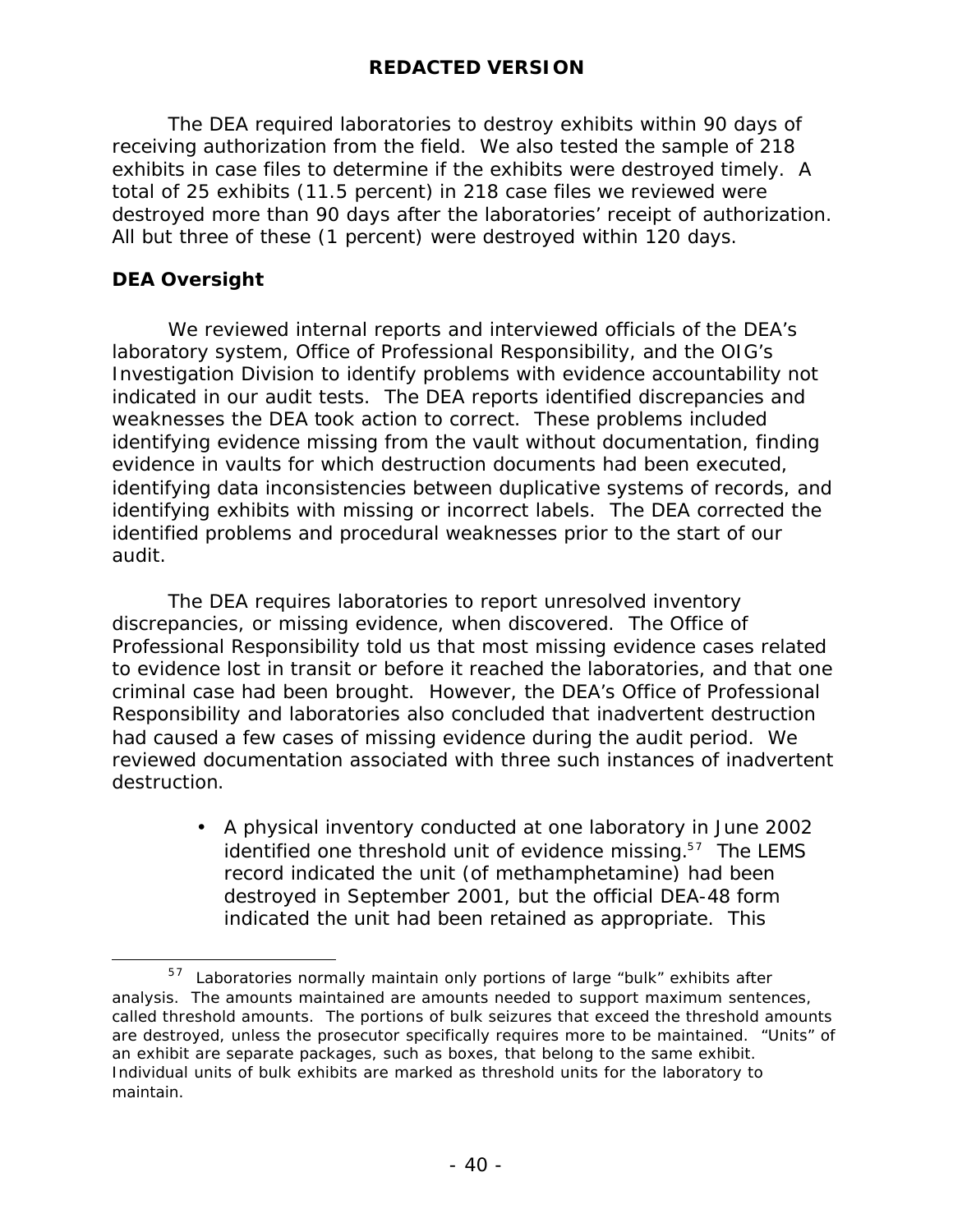suggests inadequate control over the selection of exhibits for destruction and the recording of information in the LEMS and on the official DEA-48 form.

- Four exhibits (consisting of five units) of cocaine and heroin were identified as missing at one laboratory when a Special Agent requested them for court use. A LEMS listing of discrepancies between exhibits authorized and selected for destruction (for a September 2001 destruction) listed six units in the case as not authorized for destruction. This should have alerted laboratory staff to return all six units to inventory, but only one unit appeared to have been returned. The unauthorized destruction appeared to have resulted from inadequate control over the selection of exhibits for destruction and inadequate reconciliation of discrepancies before destruction.
- An inventory conducted in December 2001 identified two missing exhibits of cocaine at one laboratory. Laboratory officials believed that the exhibits were destroyed inadvertently during destructions in either August or November 2001. Laboratory officials, however, could not document the destruction or determine exactly when the loss occurred because the exhibits were not recorded in the LEMS as destroyed and the laboratory had kept no records identifying or reconciling discrepancies for either event.

In our judgment, inadequate controls over the selection and recording of exhibits had been applied during the particular destruction events, each of which took place before the DEA issued revised destruction procedures in February 2002. The DEA now requires laboratory officials to sign and maintain control reports of destructions demonstrating the successful resolution of discrepancies. The Office of Forensic Sciences also added critical destruction procedures to the checklist it uses to perform management visits. Our audit testing did not identify any cases of missing evidence, and the DEA's revised procedures for destruction appeared to provide adequate control after they were issued.

In our judgment, the DEA significantly improved its oversight over evidence by the inclusion of independent staff in performing physical inventories of the vaults.<sup>58</sup> In 2001, the Office of Forensic Sciences began

 $\overline{a}$  $58$  A Department of Justice audit report released in 1988 found that the DEA performed annual evidence inventories with staff members who lacked independence because they also had access to the exhibits and maintained the detailed records and summary accounts of what was held. We recommended that the annual inventories be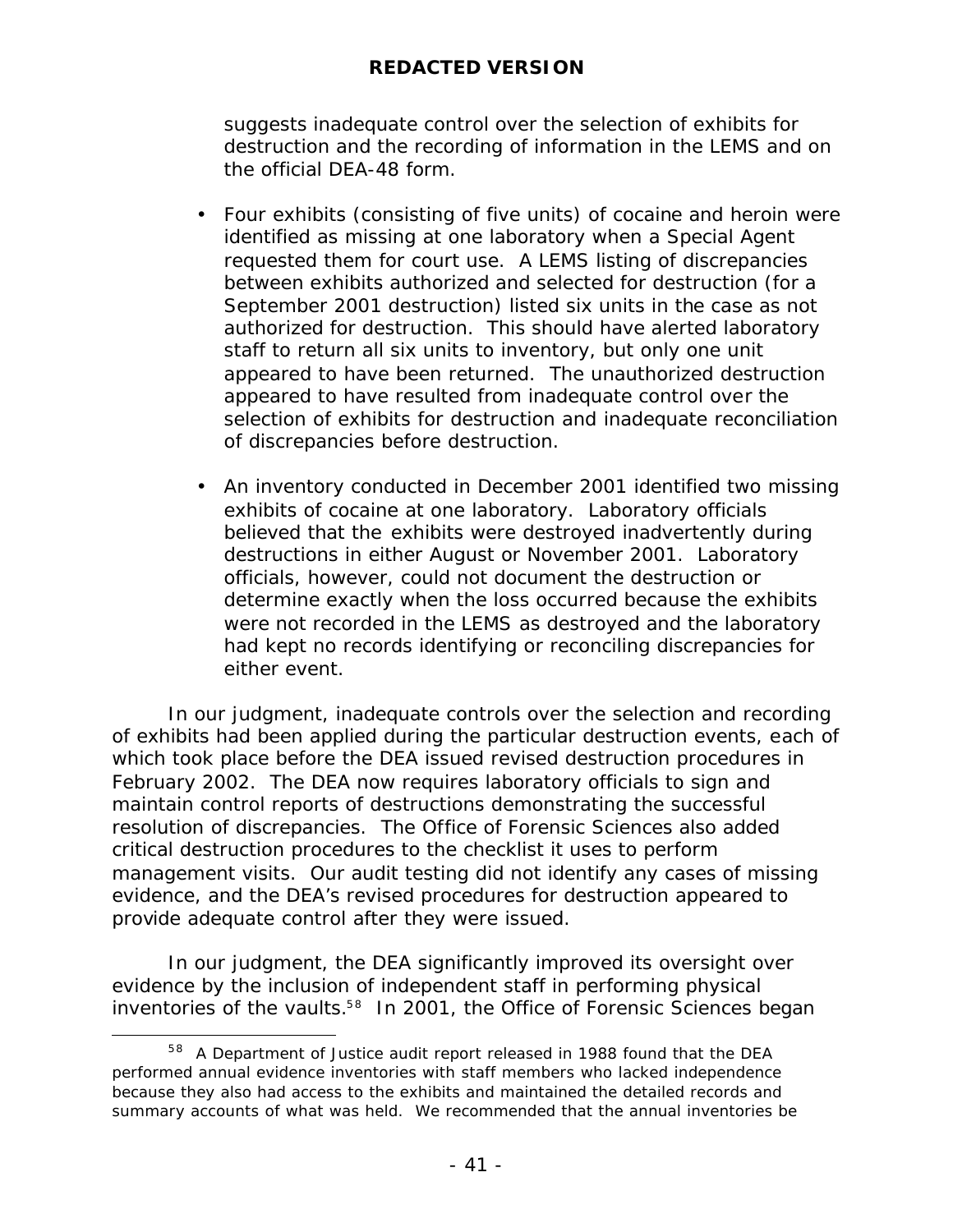participating in complete inventories of evidence at each laboratory and issuing reports of the results.<sup>59</sup> Staff members from DEA headquarters and other laboratories joined laboratory staff to reconcile all evidence inventory items in the laboratory with all inventory documentation. The DEA identified a number of problems with evidence accountability, some of which were not found or reported as a result of inventories that had been performed previously by laboratory staff.

### **Conclusion**

The DEA's laboratories have generally maintained adequate accountability and control over evidence and other controlled substances, and have corrected weaknesses identified through DEA internal reviews. In addition, the DEA's plan to integrate the various systems of records should provide improved efficiency and automated control over the movement of exhibits.

The DEA had established procedures for laboratories to control and account for the receipt, storage, transfer, and disposition of exhibits, and the laboratories complied substantially with these requirements. The DEA also provided oversight and ensured that corrective actions were taken when warranted, and required laboratories to report unresolved instances of missing evidence for follow-up action. More than 10 percent of sampled exhibits were out of compliance with the DEA standard to destroy exhibits within 90 days after laboratories received authorization for the destruction. This finding suggests that destruction events should be scheduled more often than every 90 days to help ensure that all exhibits are destroyed timely.

### **Recommendation**

We recommend the DEA:

8. Ensure that exhibits are destroyed within the 90-day standard.

 $\overline{a}$ performed by persons independent of evidence c ustodial functions. At that time, DEA did not implement the recommendation because of concerns over the accountable staff losing control over the exhibits during inventories.

 $59$  Prior to 2001, each laboratory performed its own annual inventory.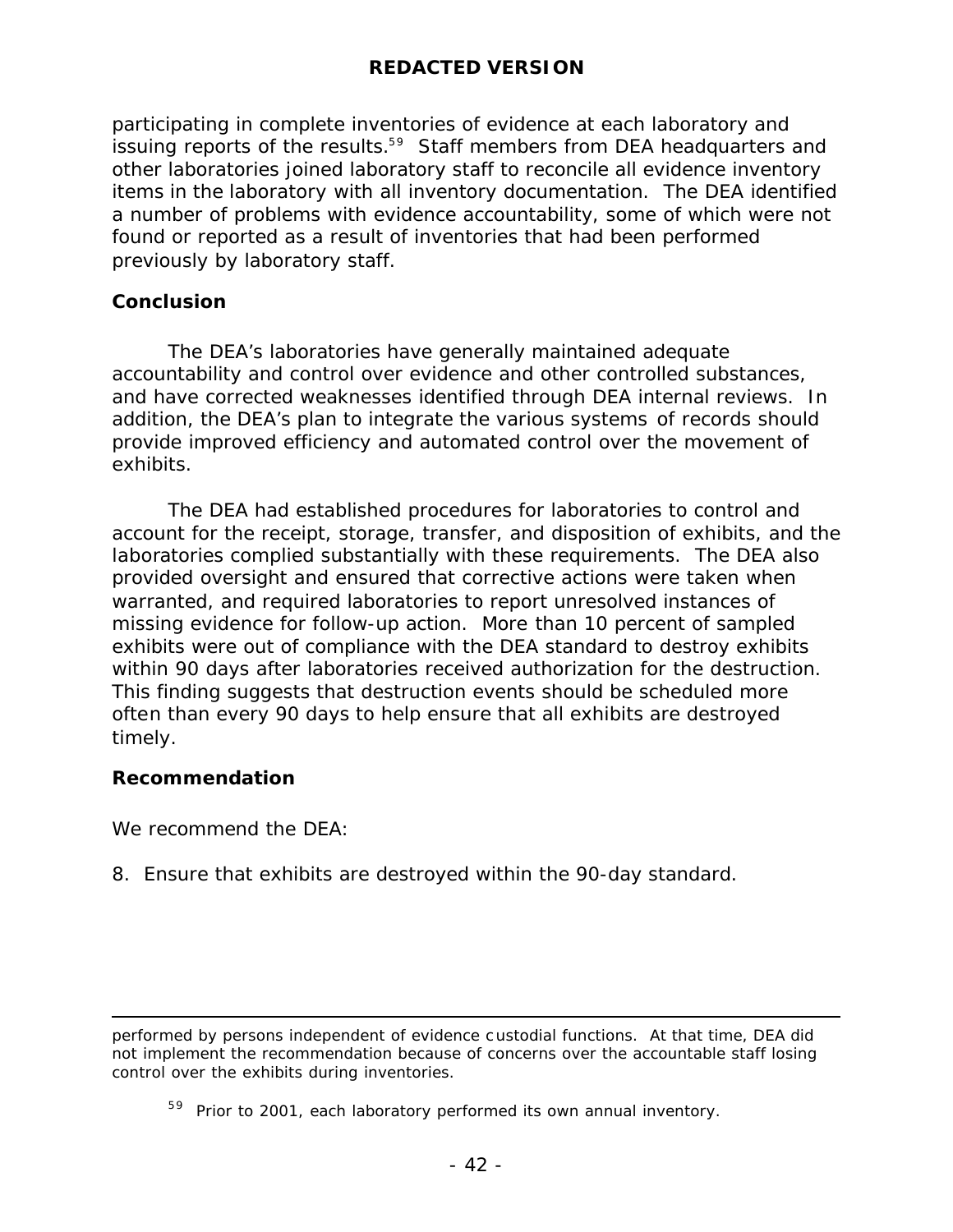### **FINDING 3: FACILITIES**

Our 1995 audit found that several of DEA's laboratories were housed in aging facilities that needed to be replaced. Since 1995, the DEA has replaced the Special Testing and Research, Mid-Atlantic, South Central, and Southwest Laboratories with newly constructed facilities. In this follow-up audit we found that the Southeast Laboratory, which had not been replaced, has ventilation problems that pose health risks to employees and make employee drug testing ineffective. The Western Laboratory also has a history of ventilation problems that prevents effective employee drug testing. [DELETED]

### **Introduction**

 $\overline{a}$ 

In the 1995 audit we found that the laboratories were generally housed in aging facilities, and that five of the facilities needed to be replaced.<sup>60</sup> Specifically, the audit found overcrowding, inadequate ventilation, insufficient storage space for exhibits, and inadequate fume hood space. At the time of the prior audit, the DEA had plans to replace five laboratories with new facilities that were to conform to current standards for laboratory design, safety, security, and health. The DEA planned to obtain congressional approval to fund a 5-year capital improvement project to construct four new regional laboratories and a new STRL.<sup>61</sup>

The 1995 audit recommended that the DEA Administrator ensure that reasonable alternatives for the number, location, and size of future laboratories be adequately considered prior to construction of the planned five new regional laboratories in case the DEA could not obtain funding to replace the laboratories. The DEA obtained funding for the construction project, and built new facilities for four of the five laboratories. The Southeast Laboratory has not been replaced.

<sup>&</sup>lt;sup>60</sup> OIG Audit Report 95-18, *Drug Enforcement Administration's Laboratory Operations*, issued in May 1995.

 $61$  During the prior audit, the North Central Laboratory in Chicago relocated to newly modified space that incorporated the new standards.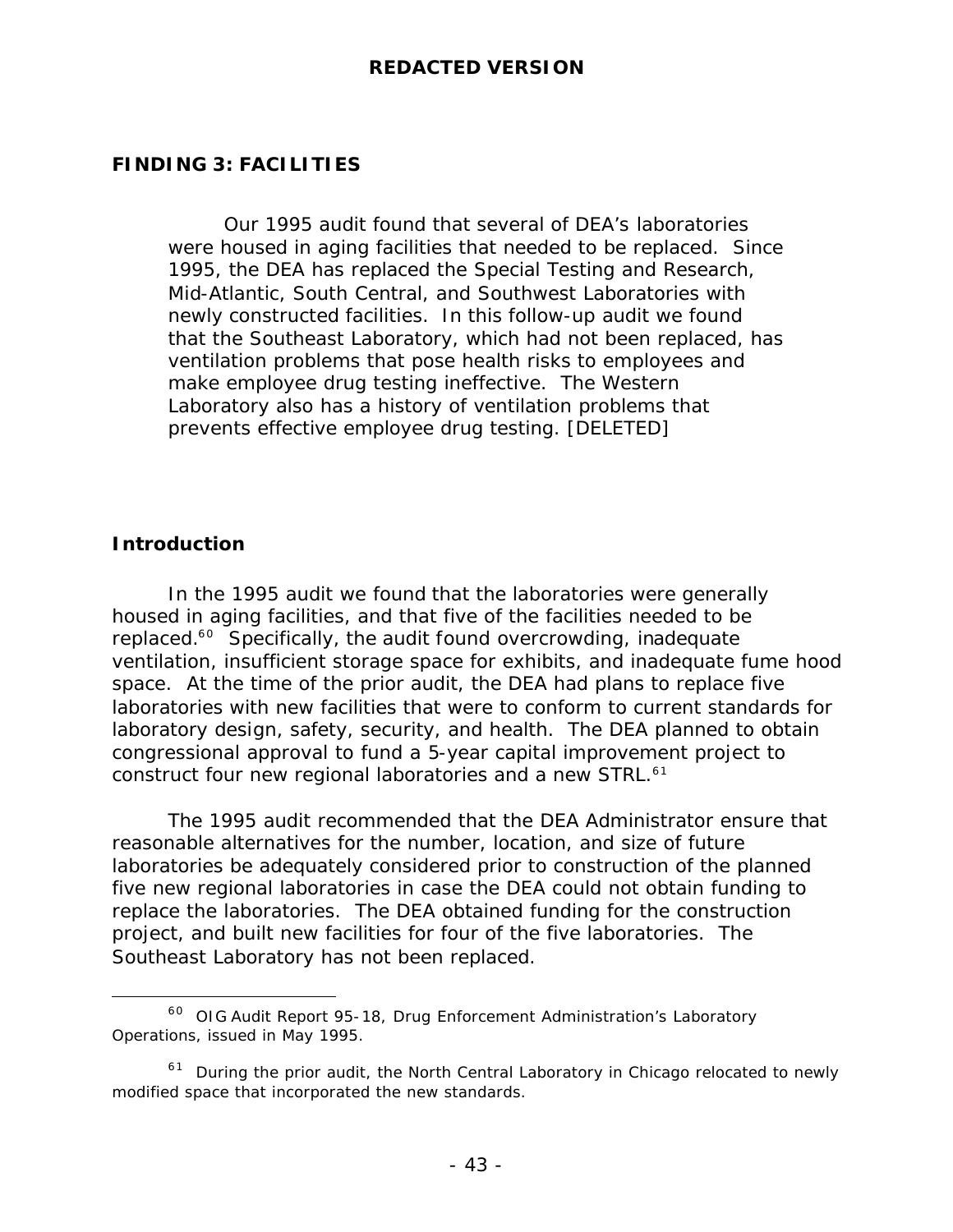As part of this audit, we followed up to determine if the DEA had completed its 5-year project to replace the five laboratories, and to assess conditions at the laboratories we visited. We visited the STRL, Southeast, North Central, South Central, and Western Laboratories.

### **Laboratory Replacement**

We found that the DEA had replaced four of the five facilities planned for replacement in the 5-year program at a combined build-out cost of about \$20.5 million: the STRL, Mid-Atlantic, South Central, and Southwest Laboratories. The Southeast Laboratory in Miami had not yet been replaced because the U.S. Department of Defense (DOD) prevented the planned construction project. $^{62}$ 

| Laboratory                    | Location                            | Replaced  | Date                 |
|-------------------------------|-------------------------------------|-----------|----------------------|
| STRL/DEL                      | Metro D.C.                          | Yes       | May 2002/August 2000 |
| Mid-Atlantic                  | Metro D.C.                          | Yes       | June 2002            |
| Southeast                     | Miami                               | <b>No</b> | Not yet replaced     |
| South Central                 | <b>Dallas</b>                       | Yes       | January 2002         |
| Southwest                     | San Diego                           | Yes       | January 2003         |
| $\sim$ $\sim$ $\sim$<br>$- -$ | $\sim$ $ \sim$ $\sim$ $\sim$ $\sim$ |           |                      |

### *Laboratories Planned for Replacement*

Source: DEA, Office of Forensic Sciences.

 $\overline{a}$ 

The DEA had planned for a new facility to be completed in Miami by January 2002. In March 2000, the GSA entered into a contract for the new laboratory to be constructed on property that bordered land leased by the DOD. In June 2000, the DOD began condemnation proceedings to prevent the landowner from building the DEA facility on this property. DEA officials told us this was because the DOD believed the security of its Southern Command could be compromised by potential narco-terrorists if the facility were built, in part because a building on the site would block the view of the Southern Command's trespassing detectors. The Department of Justice represented the DOD in this matter, and as a result of these proceedings, the plan for the new laboratory was not fulfilled.

Congress has approved the use of carry-over funds from prior fiscal years for a new plan to replace the Southeast Laboratory. The Deputy

 $62$  The Northeast Laboratory has also not been replaced, but the only condition cited in the prior audit was insufficient vault space to store bulk evidence. The Northeast and Western Laboratories had also both been refurbished within the last 3 years before the prior audit, and that audit found that they did not need to be replaced. The information we obtained during this audit continues to support the prior finding that these two facilities are adequate.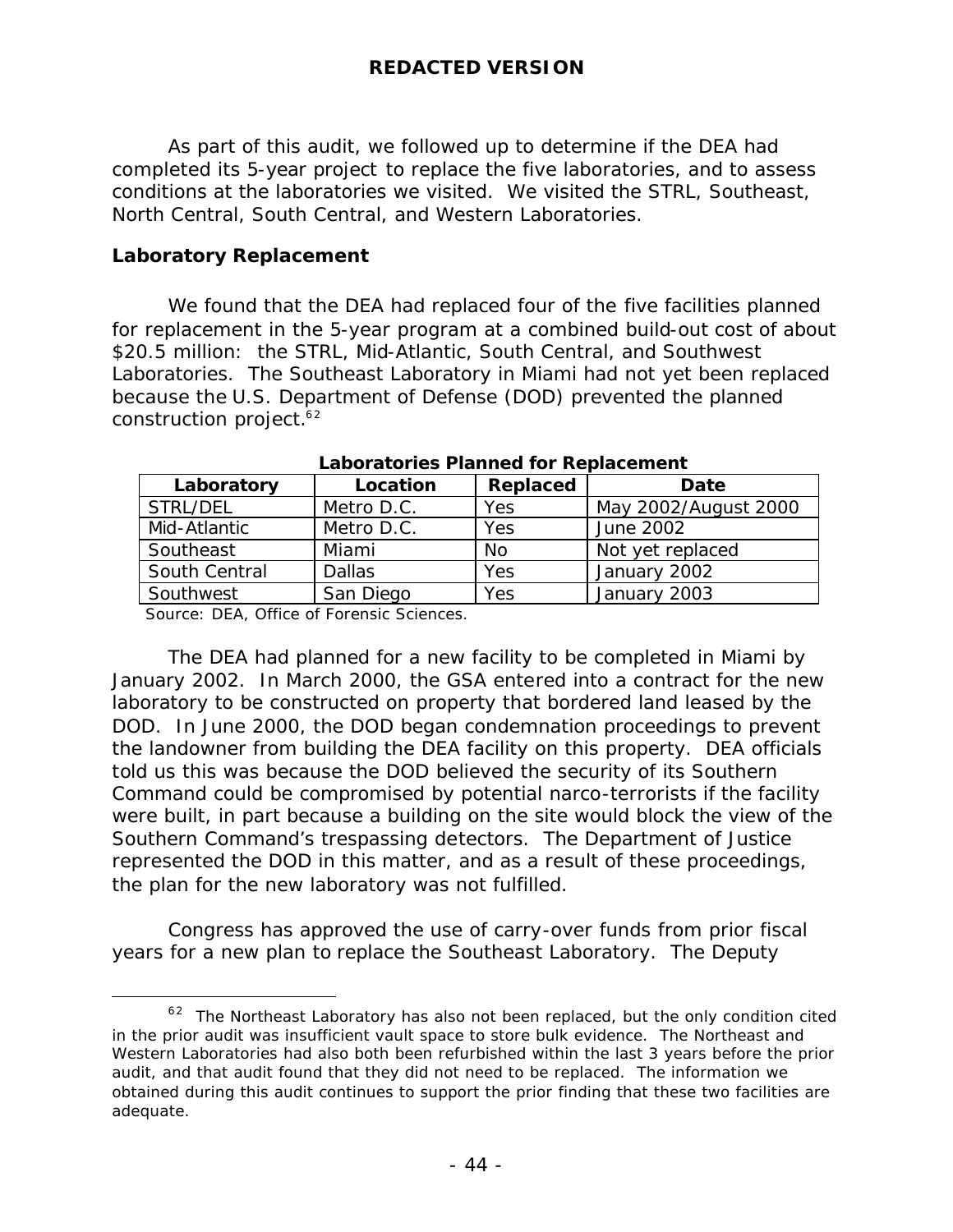Assistant Administrator told us that the DEA is moving the project along as fast as possible. During March 2003, the prospectus for the project was awaiting approval by the Office of Management and Budget.

### **Current Conditions**

We observed conditions in each laboratory we visited. We also reviewed reports of two studies performed at the Southeast Laboratory that identified serious problems with the facility. For the other laboratories we visited, we selected conditions from the Ventilation Assessment and the Industrial Hygiene Survey that had been performed for the Southeast Laboratory, and observed selected standards from the National Institutes of Justice Forensics Laboratory Handbook. The following describes the results of our visits to regional laboratories.

Southeast Laboratory. The Southeast Laboratory is still located in the facility visited during the 1995 audit. The building in which the laboratory is located was built over 25 years ago. Office space was modified to serve as a laboratory and evidence repository. The conditions at the facility are deficient. For example, employees at the laboratory are not included in the DEA Drug Deterrence (employee testing) Program because the facility's ventilation and exhaust systems do not provide a non-contaminated environment.

At the time of the prior audit, the laboratory had space for two groups of chemists and needed space for a third group. The vault was too small to hold all the evidence [DELETED].

 The only change we found during the current audit was that space had been added and modified for a third laboratory group. [DELETED]

At the DEA's request, the Federal Occupational Health Service of the U.S. Public Health Service (PHS) conducted a ventilation assessment of the facility in September 2002. In its report dated April 7, 2003, the PHS concluded that the building was not suitable for use as a laboratory because of the potential health and safety effects on employees.<sup>63</sup> The PHS recommended that the laboratory and its support operations be relocated to temporary facilities, and that planning for "fast track" facility construction, major renovations, or lease space build out should be initiated immediately.

 $\overline{a}$  $63$  There was nothing in the PHS report or in our findings to suggest that the facility conditions affected the validity of laboratory results. The focus of the PHS report was employee health and safety. The draft report was issued to the DEA November 20, 2002.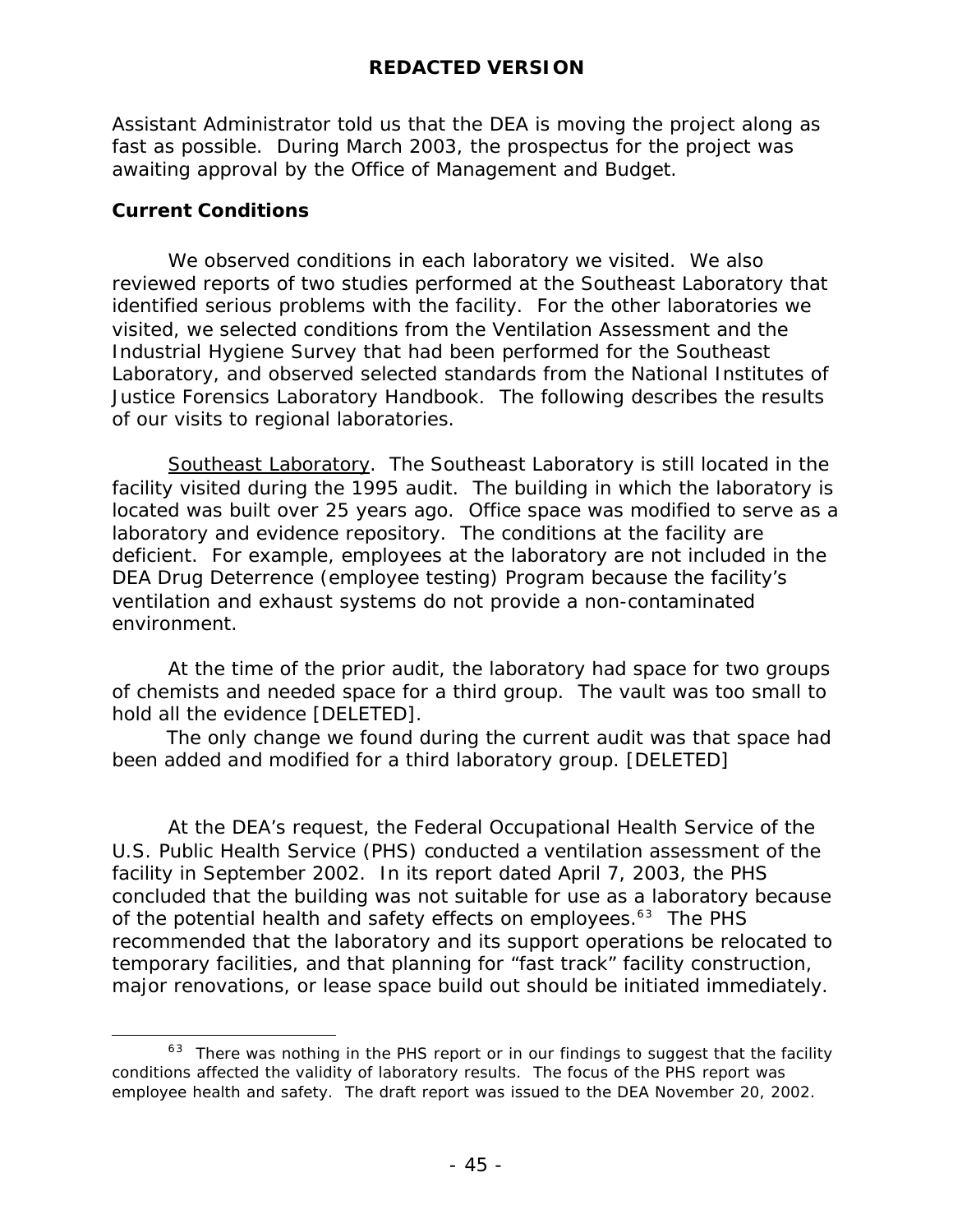Specifically, the PHS found that:

 $\overline{a}$ 

- differential pressure relationships facility-wide were not acceptable, and air handling systems were in need of replacement or major refurbishment;
- maintenance of filters and plumbing leaks was unacceptable;
- HVAC systems were in extremely poor condition, showed evidence of poor maintenance, and HVAC control deficiencies needed to be addressed because of the facility's temperature variations;
- the exhaust system for the south wing laboratory was a health risk and a possible breach of containment of contraband substances; and,
- the outdoor air intake for the south wing HVAC system was an indoor air quality and security issue.

These findings were particularly troubling because many of them repeated findings from a prior study. At the request of the DEA, the PHS had also performed an Industrial Hygiene Survey, issued in November 2000, prior to the Ventilation Assessment. This survey found breathing zone air samples for solvents below applicable standards, widespread contamination of specific surfaces with controlled substances, and potential sources of contamination from air handling units, condensate pans, and water damaged ceiling tiles, among others.<sup>64</sup> The report noted that condensate pans did not drain properly and contained a slimy growth, probably algae, which potentially amplify the growth of microbes and present a significant heath risk. The report additionally described the reentry of exhausts into the air intakes on the air handling unit located on the roof as a potential source of contamination.

In addition to several specific housekeeping recommendations, the report recommended that the DEA discard water-damaged porous materials, such as ceiling tile, to minimize the potential for amplification of microbial growth. The report also recommended periodic maintenance of the air handling units to ensure condensate pans are draining properly to prevent the growth of algae and fungi. Conditions related to the air handling units appeared to persist between the two reports in 2000 and

 $64$  The survey found a toxigenic fungus (Stachybotrys chartarum), in ceiling tiles near the ventilation registers/vents in the main vault. The report noted that some people are very susceptible to respiratory distress due to exposure to fungi (mold), and that large populations of these microbes tend to degrade the indoor air quality and cause some employees distress. Two of our three auditors experienced notable eye irritation and other allergy symptoms throughout the laboratory.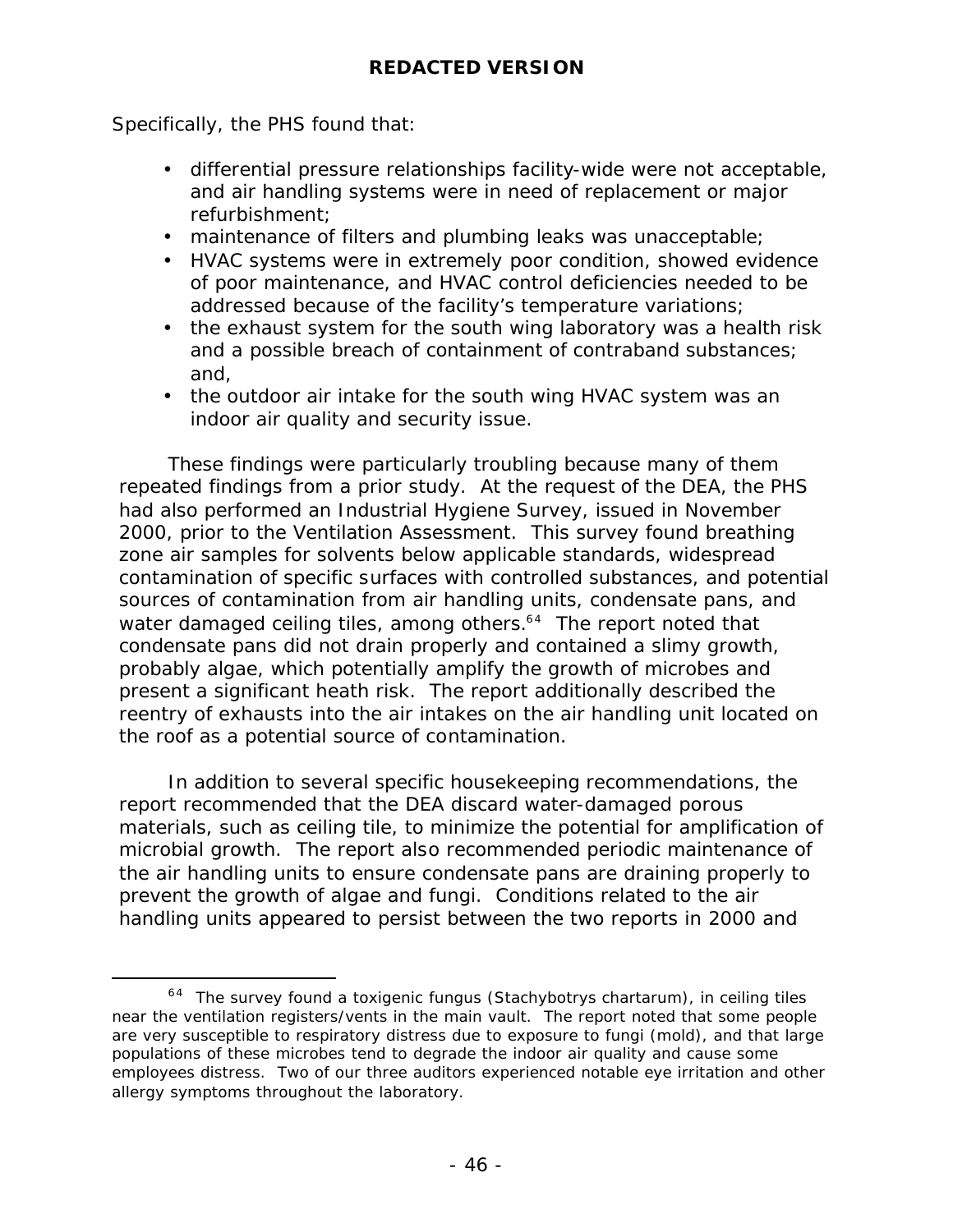2002, and laboratory officials told us there had been no major renovation of the air handling units.

Southeast Laboratory officials indicated they worked through the General Services Administration (GSA) to try to obtain major renovations for the laboratory, but that they deal with the landlord directly on everyday maintenance issues. The laboratory officials did not believe that the GSA had attempted to use enforcement measures to enforce terms of the lease with either the previous or the current landlord.<sup>65</sup> Laboratory officials also told us that the previous landlord had not been responsive to problems, but that the new landlord is more responsive. We also found that the Southeast Laboratory was not documenting its maintenance requests to the landlord for services. In our judgment, documentation should be maintained and used to obtain needed improvements and help enforce the terms of the current lease. Until the Southeast Laboratory is improved or relocated, the indoor air quality presents potential health risks.

North Central Laboratory. The North Central Laboratory in Chicago is housed in an older office building, but the facility appeared adequate to support its work. Space for this laboratory had been modified to meet new laboratory standards during the prior audit. We noted no significant problems at this location.

South Central Laboratory. Based on our site visit and interviews with DEA staff, we determined that the newly constructed facility for the South Central Laboratory in Dallas provided excellent working conditions and space for the laboratory, administrative, vault, and loading dock areas. Security measures at the new laboratory are satisfactory overall [DELETED].

 $\overline{a}$ 

 $65$  Laboratory officials told us that ownership of the office park had changed hands within the past two years.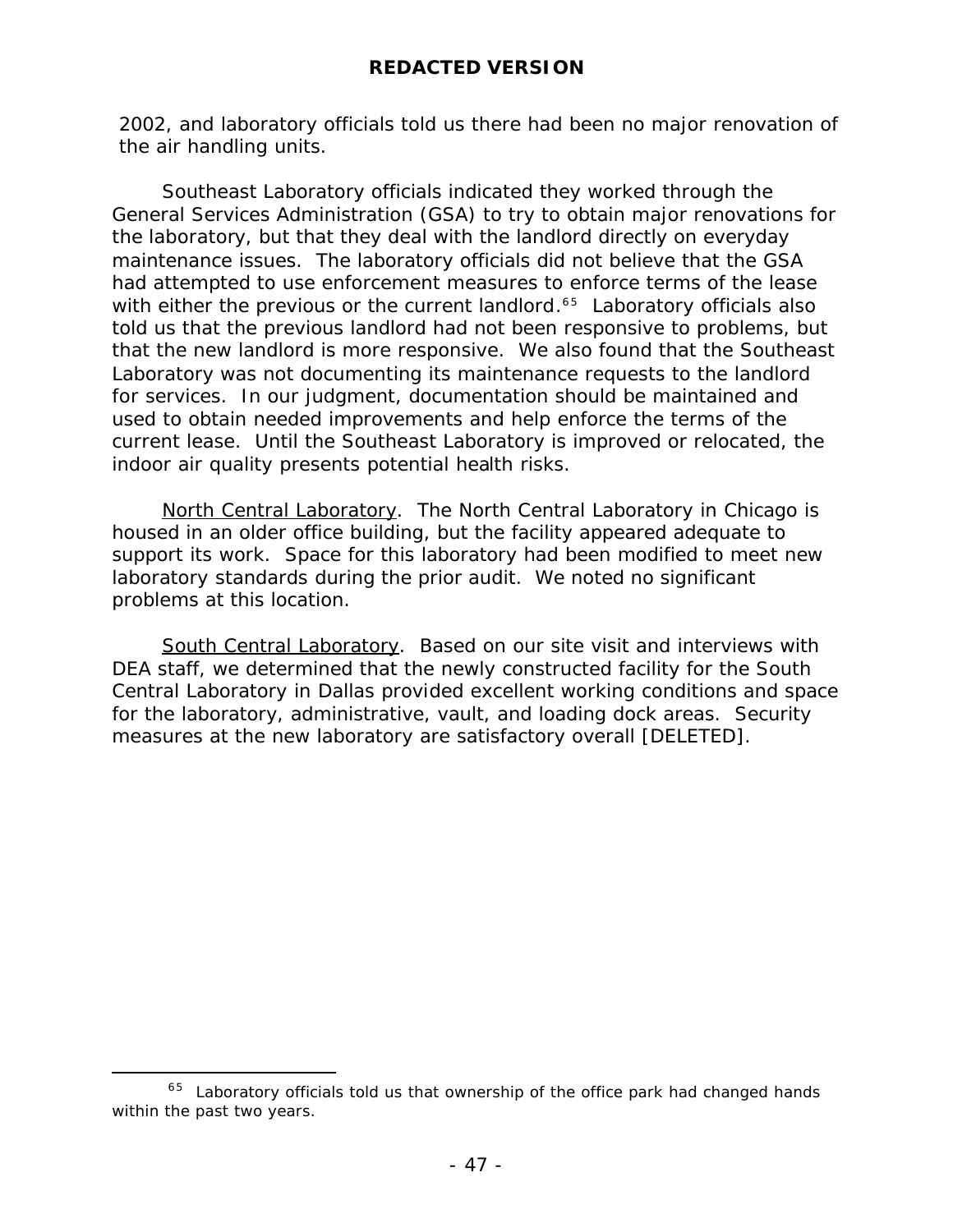Western Laboratory. The Western Laboratory is housed in an older office building with inadequate vault space and a history of ventilation problems.<sup>66</sup> Employees of the Western Laboratory, like those in the Southeast Laboratory, are not subject to the DEA's drug testing program because indoor air contamination would invalidate the results. The laboratory recently made improvements to the ventilation in the main evidence vault and to fume hoods, but no ventilation assessment has been made since the improvements, and some laboratory employees were not convinced the vault ventilation had been adequately improved. The laboratory is also planning to lease new space in the building to expand the main evidence vault. The facility otherwise appears adequate to support the laboratory's work.

### **Conclusion**

 $\overline{a}$ 

The DEA has replaced the STRL, Mid-Atlantic, South Central, and Southwest Laboratories with new facilities that are adequate. The Southeast Laboratory, however, has not yet been replaced or relocated, and it has serious ventilation problems with potential health risks to employees. The Western Laboratory also is located a building with a history of significant ventilation problems. Southeast and Western Laboratory employees are not subject to the DEA's drug testing program because of indoor air contamination.

The Department of Defense opposed the DEA's original plan to replace the Southeast Laboratory facility by January 2002. The DEA has obtained funding from Congress for a new construction plan which is proceeding through approvals to replace the laboratory. The DEA should act as quickly as possible to relocate the Southeast Laboratory, ensure that employees at the Southeast and Western Laboratories are not exposed to toxigenic or other substances that could affect their health detrimentally [DELETED].

 $66$  Like the Southeast Laboratory, there was no indication that the ventilation problems would have affected the validity of laboratory results.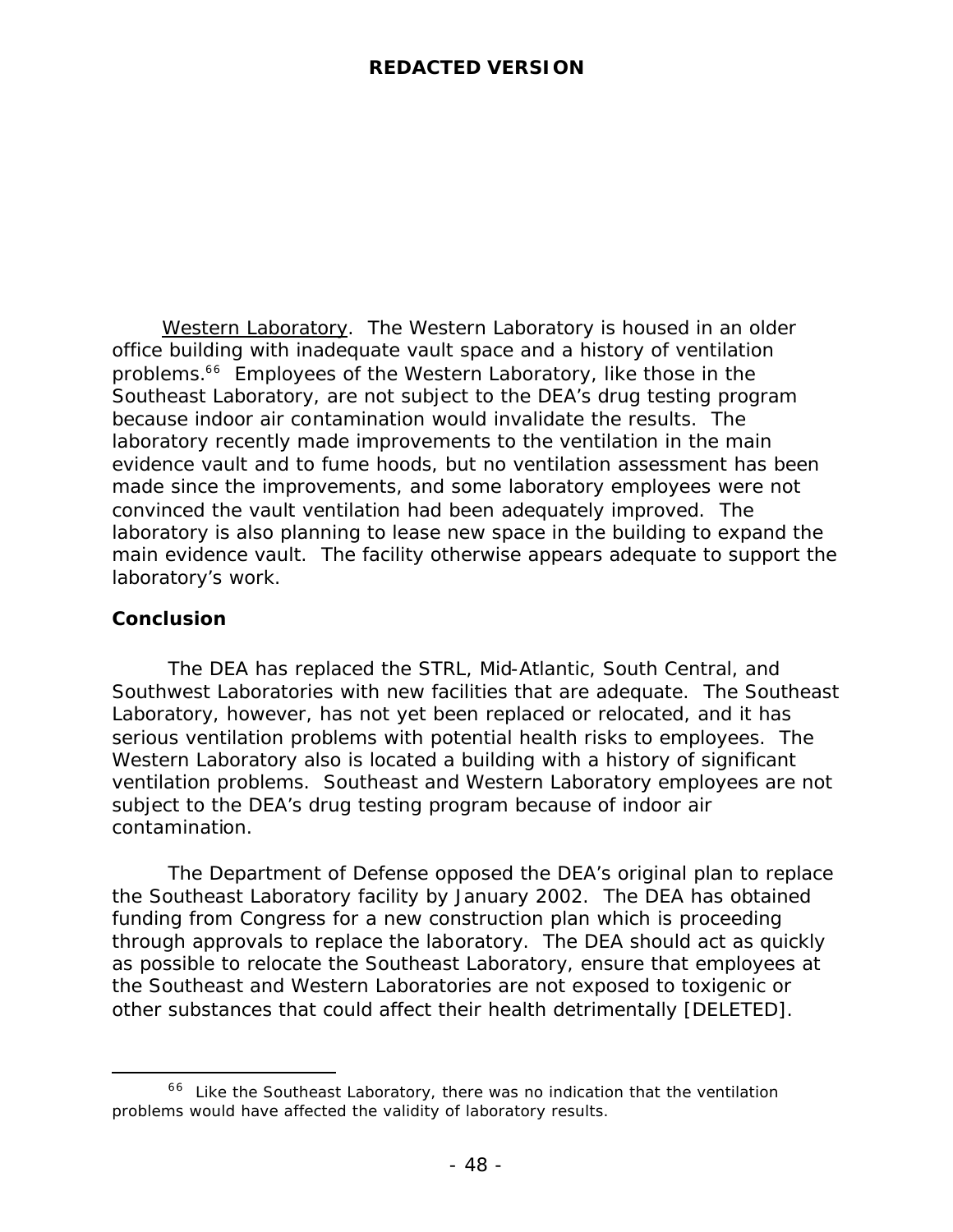the [DELETED] identified at the Southeast and South Central Laboratories.

### **Recommendations**

We recommend the DEA:

- 9. Ensure the Southeast Laboratory is relocated to a suitable facility as soon as possible.
- 10. Ensure that improvements are made to correct the ventilation [DELETED] problems at the Southeast Laboratory pending relocation.
- 11. Ensure the ventilation system and fume hood improvements in the Western Laboratory are effective.
- 12. Ensure that the Southeast Laboratory maintains complete records of requests for services from the leaseholder.
- 13. Press the GSA to enforce all terms of the lease for the Southeast Laboratory.
- 14. [DELETED]
- 15. [DELETED]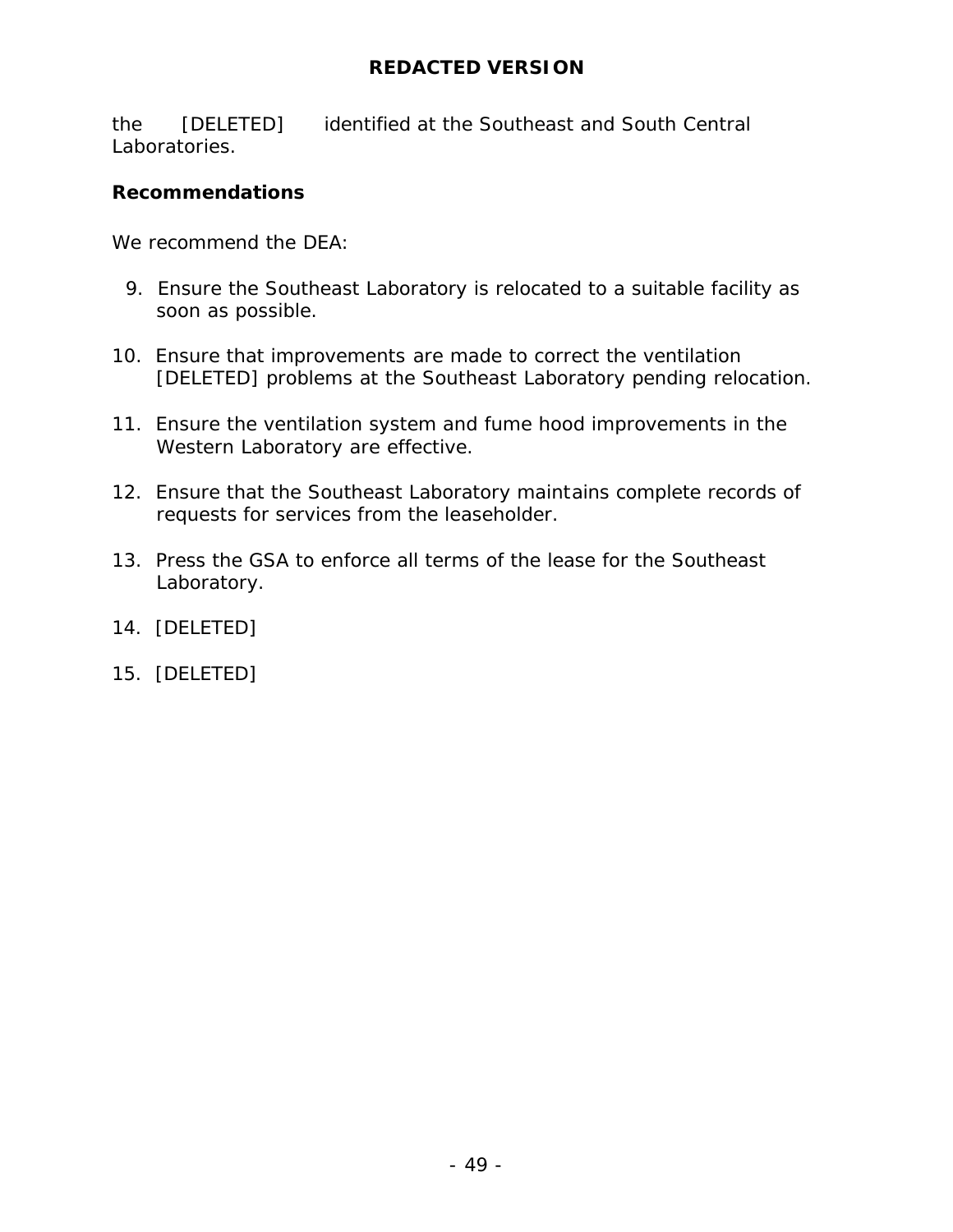### **APPENDIX I**

### **AUDIT OBJECTIVES, SCOPE, AND METHODOLOGY**

### **Objectives**

 $\overline{a}$ 

The objectives of the audit were to evaluate how effectively the Drug Enforcement Administration's (DEA): 1) forensic services support the investigation and prosecution of drug cases and the gathering of drug information for intelligence purposes, and 2) laboratories manage evidence and other controlled substances to prevent loss or compromise.

### **Scope and Methodology**

The audit was performed in accordance with Government Auditing Standards issued by the Comptroller General of the United States, and included tests and procedures necessary to accomplish the objectives.

This audit was performed as a follow-up to Office of the Inspector General (OIG) Report 95-18, *Drug Enforcement Administration's Laboratory Operations,* issued in May 1995.

Generally, the audit focused on the regional laboratories that analyze and maintain custody of evidence submitted by domestic law enforcement agencies. We also evaluated work performed by the Special Testing and Research Laboratory (STRL) and the Digital Evidence Laboratory (DEL).

We performed fieldwork at the following locations:

| San Francisco CA |
|------------------|
|                  |
|                  |

We did not visit the DEL because it handles a small number of exhibits and does not store evidence following completion of analysis. We did include digital evidence exhibits in the sample for which we surveyed customers about outcomes, satisfaction, and timeliness of laboratory services, and we obtained data to use to calculate turnaround time. $67$ 

 $67$  The sample was selected from data in the System to Retrieve Information on Drug Evidence (STRIDE).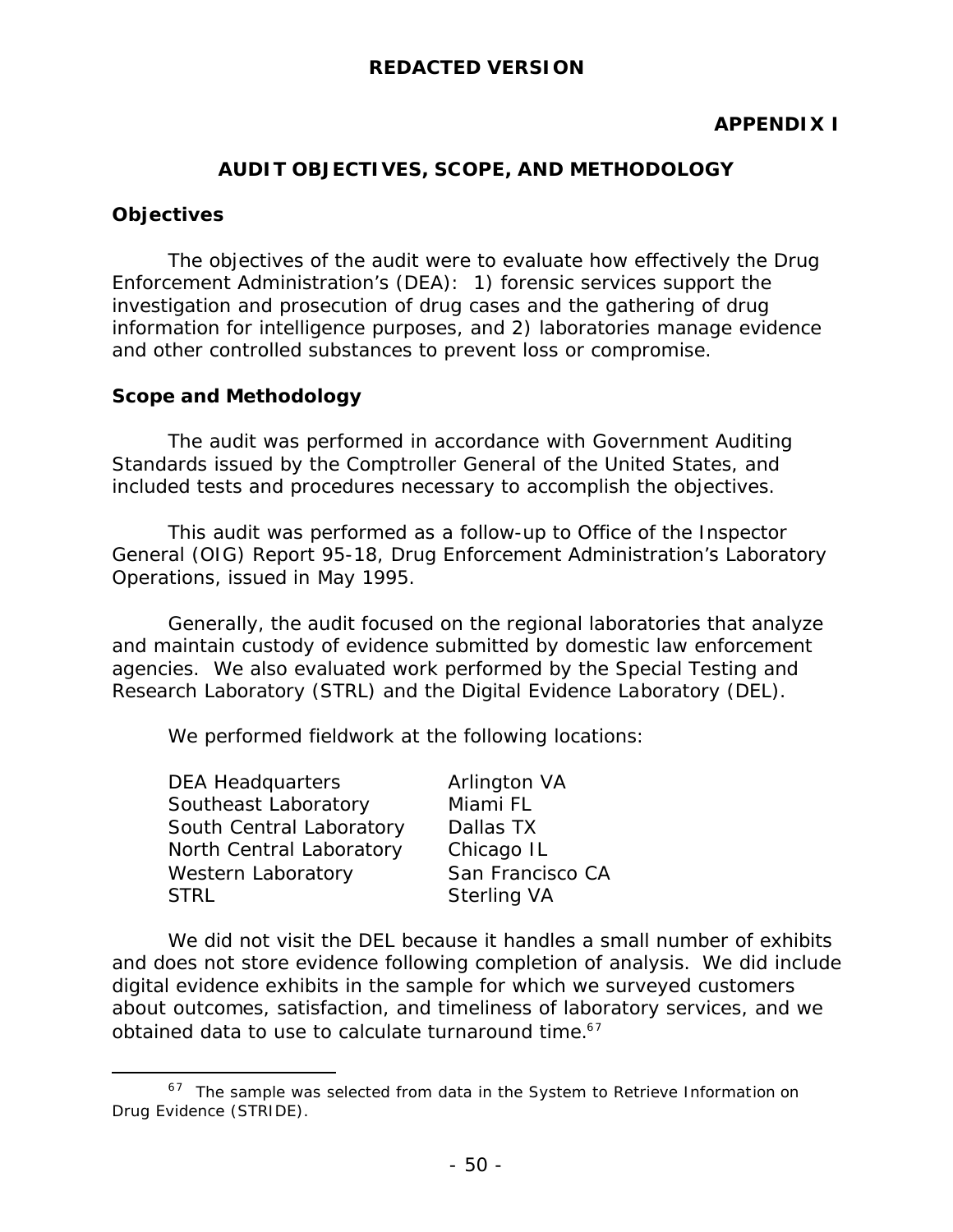The audit period covered fiscal years 2000, 2001, and 2002.

We interviewed 86 officials from the DEA's Office of Forensic Sciences, Office of Intelligence, Office of Inspections, Office of Professional Responsibility, and managers and staff at the STRL and the four regional laboratories we visited. We also interviewed 21 customers of laboratory services at: 1) the Office of National Drug Control Policy; 2) the U.S. Customs Service; 3) the Federal Bureau of Investigation, 4) the Metropolitan Police of the District of Columbia; and 5) DEA Field Divisions in Miami, Chicago, Dallas, and San Francisco.

To obtain background information related to the DEA's performance of forensic services, we:

- Reviewed information on the DEA's mission, its laboratories, services, and customers.
- Reviewed audit and inspection reports issued previously to identify findings and recommendations related to the DEA laboratories, and determined the status of issues addressed in OIG Audit 95-18.
- Reviewed DEA guidelines for laboratory operations in the DEA Laboratory Operations Manual and Laboratory Operations Handbook.
- Reviewed DEA guidelines for agents about evidence handling and communication with the laboratories.

To evaluate how DEA managed the quality of laboratory services, we:

- Assessed the professional accreditation status of the laboratories through interviews and review of documentation about accreditation.
- Evaluated the DEA's system of internal reviews of the laboratories through interviews of responsible officials and examination of reports and follow-up correspondence pertaining to the internal reviews.
- Reviewed Laboratory Orders issued by the laboratories we visited to determine compliance with DEA guidelines.
- Tested laboratory compliance with selected quality management standards set by the DEA and the American Society of Crime Laboratory Directors / Laboratory Accreditation Board (ASCLD/LAB), including proficiency testing requirements, equipment calibration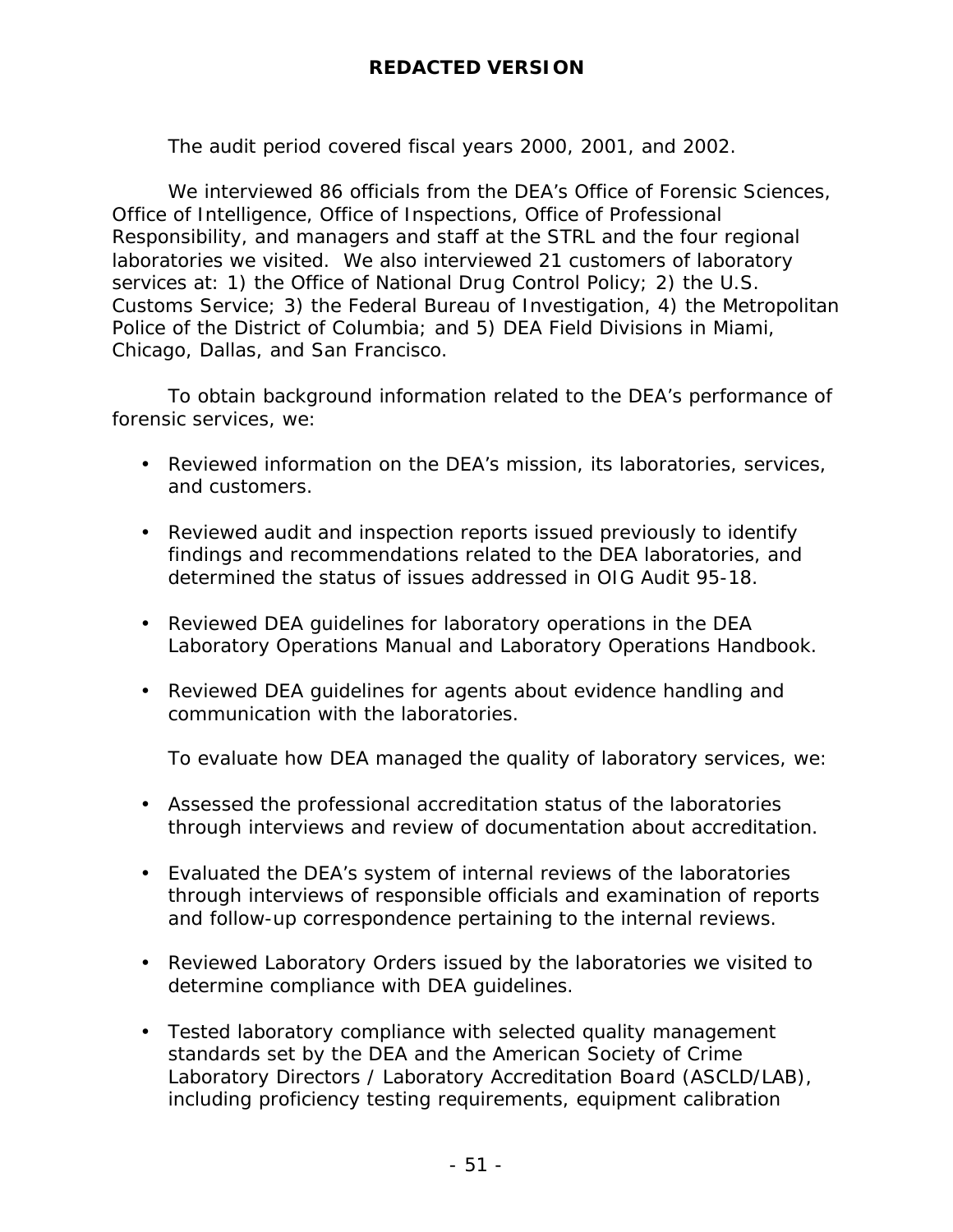schedules, reviews of analytical reports, safety reviews, and testing of reagents.

To assess outcomes and timeliness of laboratory services and overall customer satisfaction, we:

- Surveyed federal customers about laboratory services for a statistical sample, taken from the DEA's STRIDE, of 635 specific drug, fingerprint, and digital exhibits associated with closed cases. We also surveyed 9 state and local customers.
- Evaluated how often suspects have been identified using management information the laboratories report to the DEA.
- Surveyed customers to determine if services for the sampled exhibits were provided in time to be useful to them.
- Analyzed data to determine turnaround times from the receipt of exhibits by laboratories to the completion of analyses.
- Surveyed customers to rate laboratory services on a scale of 1 to 5 for the sample of exhibits.
- Interviewed customers to determine their satisfaction with services.

To assess the quality of the DEA's management controls over evidence and other controlled substances, we:

- Reviewed DEA guidelines and interviewed headquarters managers and staff about policies and procedures for the receipt, storage, transfer, and disposal of evidence exhibits.
- Reviewed internal DEA reports for: 1) findings related to management controls and 2) follow-up correspondence with the laboratories to resolve and close findings.
- Observed laboratory practices, reviewed documentation, and interviewed laboratory officials and personnel concerning management controls.
- Reviewed annual inventory reconciliations performed with DEA field offices for ensuring that exhibits were adequately reconciled.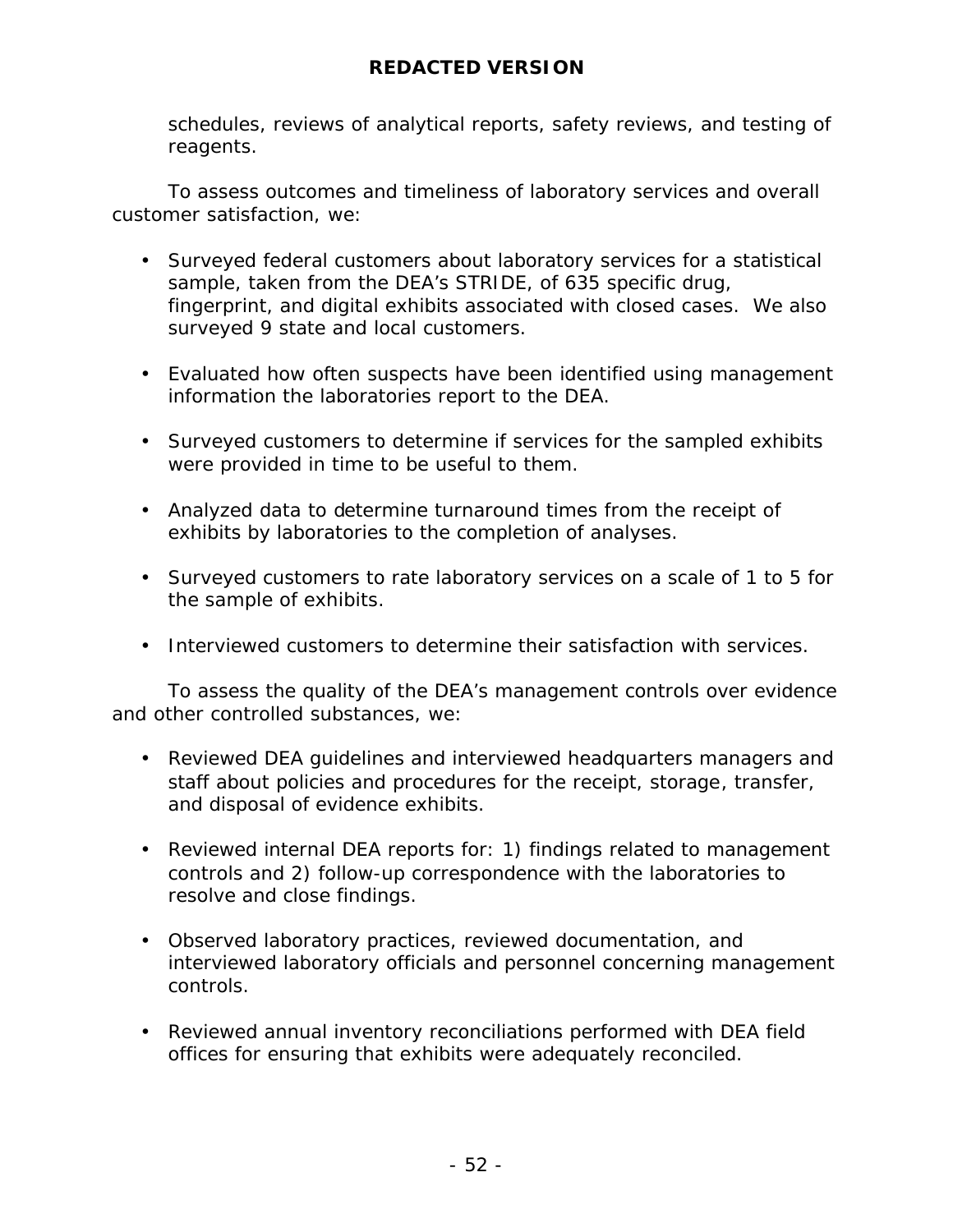- Tested inventories for the existence and weights of a total of 370 exhibits in vaults at the four regional laboratories we visited.
- Verified the status of judgmental samples of exhibits over 10 years old still in inventories.
- Verified control documents for a judgmental sample of 218 case files in the four regional laboratories we visited, and compared data between the case files and STRIDE.
- Tested whether exhibits currently transferred out of the laboratory for court purposes were in the custody of the DEA Field Division.
- Determined whether exhibits were held out of the vault by analysts for more than 30 days overall and more than 5 days after completion of analysis.
- Reviewed records of destruction events performed by the regional laboratories and determined if all destructions had been adequately reconciled and recorded.
- Identified inventory discrepancies found by DEA by reviewing internal DEA reports for findings related to missing evidence or existing evidence that was recorded as having been destroyed.
- Interviewed an official of the DEA's Office of Professional Responsibility and an OIG investigator to determine if weaknesses in evidence controls had been identified through internal or OIG investigations.
- Interviewed laboratory personnel and tested judgmental samples of inventories of other controlled substances.

To follow up on the condition of laboratory facilities and the status of new laboratory construction, we:

- Interviewed DFA officials.
- Reviewed DEA and Public Health Service reports on facility conditions.
- Observed conditions on-site at the four laboratories we visited.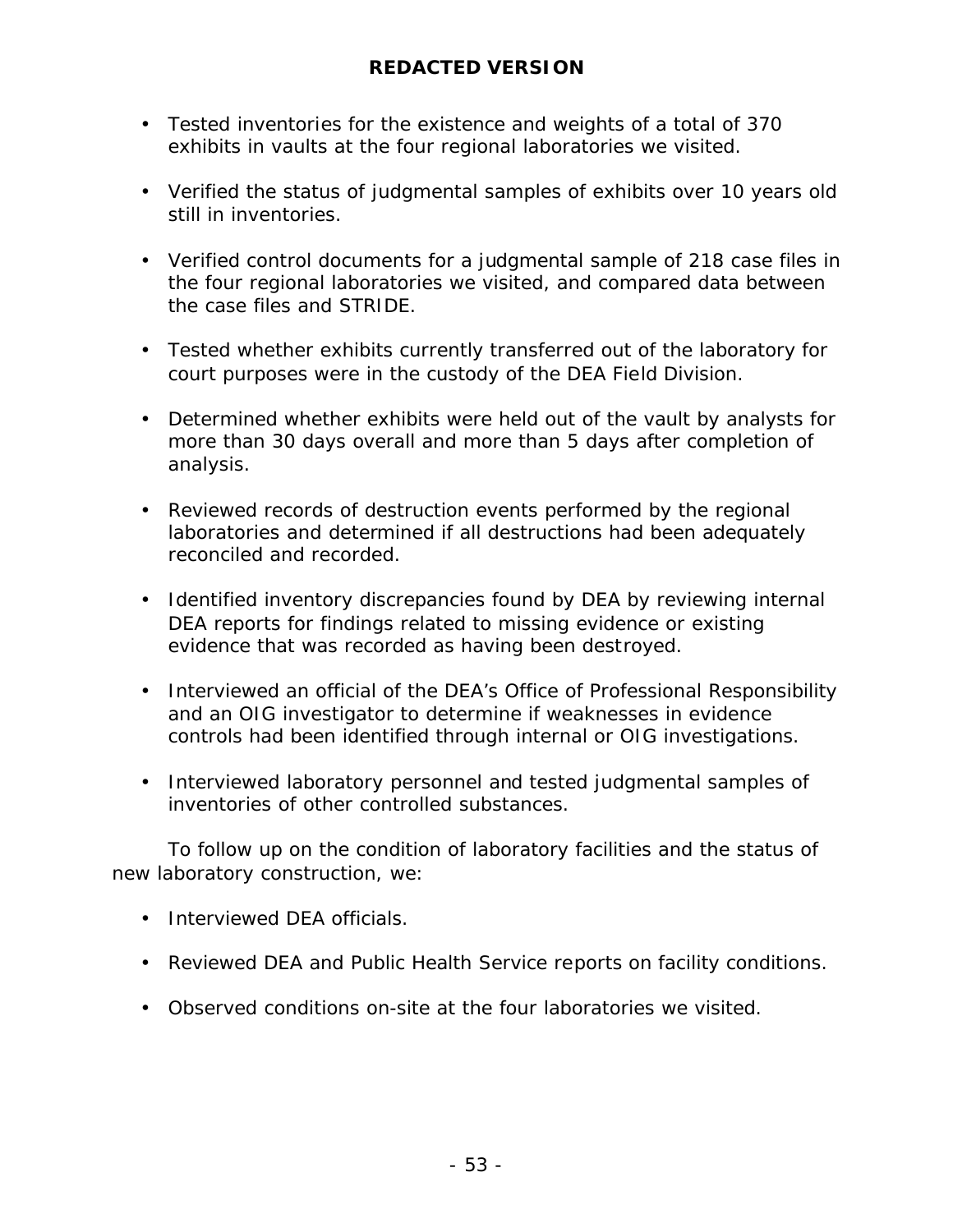### **APPENDIX II**

**DEA FORENSIC SERVICES CASE OUTCOMES QUESTIONNAIRE**

Sample Number: «Sample\_No»

| Case Number                                                                                                       | «Case_Number»                                                                                                                                                                                                                                              | <b>Exhibit Number</b>                                                                                                   | «Exhibit_Number»                                                                                                                                                                                            |
|-------------------------------------------------------------------------------------------------------------------|------------------------------------------------------------------------------------------------------------------------------------------------------------------------------------------------------------------------------------------------------------|-------------------------------------------------------------------------------------------------------------------------|-------------------------------------------------------------------------------------------------------------------------------------------------------------------------------------------------------------|
|                                                                                                                   | 1. What type of forensic service(s) did your office request from the DEA laboratory for this<br>exhibit? Please check ALL that apply to this exhibit.                                                                                                      |                                                                                                                         |                                                                                                                                                                                                             |
| ? drug analysis<br>? expert witness testimony<br>? computer / digital analysis<br>? other $-$ explain: $\sqrt{ }$ |                                                                                                                                                                                                                                                            | ? clandestine lab assistance<br>? latent fingerprint analysis<br>? technical assistance                                 |                                                                                                                                                                                                             |
|                                                                                                                   | 2. What was the role of the laboratory's analysis or other services on the outcome of the<br>case/situation? Please check ALL that apply.                                                                                                                  |                                                                                                                         |                                                                                                                                                                                                             |
| ? USAO (City) $\overline{\phantom{a}}$<br>? contributed to a conviction                                           | ? assisted an investigation / contributed to case progress or focus<br>? helped to identify, confirm, or eliminate a suspect<br>? contributed to a prosecution (Please identify the prosecuting office below.)<br>? contributed to an appropriate sentence | <u>and the set of the set of the set of the set of the set of the set of the set of the set of the set of the set o</u> |                                                                                                                                                                                                             |
|                                                                                                                   | 3. Was the lab's service on this exhibit provided in time to be useful?<br>If no, please explain using the back or another sheet.                                                                                                                          |                                                                                                                         | No?<br>Yes?                                                                                                                                                                                                 |
| the back or another sheet.                                                                                        |                                                                                                                                                                                                                                                            |                                                                                                                         | Please respond to 4.a., b., and c. if there has been at least one prosecution that relied in part on<br>this exhibit. If the answer to 4.a or 4.b is yes, please explain the issue(s) and outcome(s), using |
|                                                                                                                   | 4.a. Were the results of the analysis and/or forensic expert testimony on this exhibit<br>successfully challenged? Yes ? No ? Not applicable (N/A) ?                                                                                                       |                                                                                                                         |                                                                                                                                                                                                             |
|                                                                                                                   | 4.b. Was the case/situation plea-bargained (downward) or otherwise compromised due<br>to problems with the laboratory's services on this exhibit? Yes? No? N/A?                                                                                            |                                                                                                                         |                                                                                                                                                                                                             |
| testimony?                                                                                                        | 4.c. Did the defense stipulate to the laboratory analysis and / or expert forensic<br>Yes?<br>No ?                                                                                                                                                         | $N/A$ ?                                                                                                                 |                                                                                                                                                                                                             |
|                                                                                                                   | quality of the forensic service(s) you received from DEA?                                                                                                                                                                                                  |                                                                                                                         | 5. On a scale of 1 to 5 (with 1 being poor and 5 being excellent), how would you rate the overall                                                                                                           |
|                                                                                                                   | If you wish to provide additional comments about laboratory services, please do so on<br>the back or on a separate sheet, and cite case and exhibit numbers, if appropriate.                                                                               |                                                                                                                         |                                                                                                                                                                                                             |
|                                                                                                                   | PERSON COMPLETING QUESTIONNAIRE: UNIVERSITY AND THE RESONANCE OF PERSON                                                                                                                                                                                    |                                                                                                                         |                                                                                                                                                                                                             |
| $T$ ITLE:                                                                                                         |                                                                                                                                                                                                                                                            |                                                                                                                         |                                                                                                                                                                                                             |

Name of a Contact Person for Follow-up Phone Number

\_\_\_\_\_\_\_\_\_\_\_\_\_\_\_\_\_\_\_\_\_\_\_\_\_\_\_\_\_\_\_\_\_\_\_\_\_\_\_\_\_\_\_\_\_ \_\_\_\_\_\_\_\_\_\_\_\_\_\_\_\_\_\_\_\_\_\_\_\_\_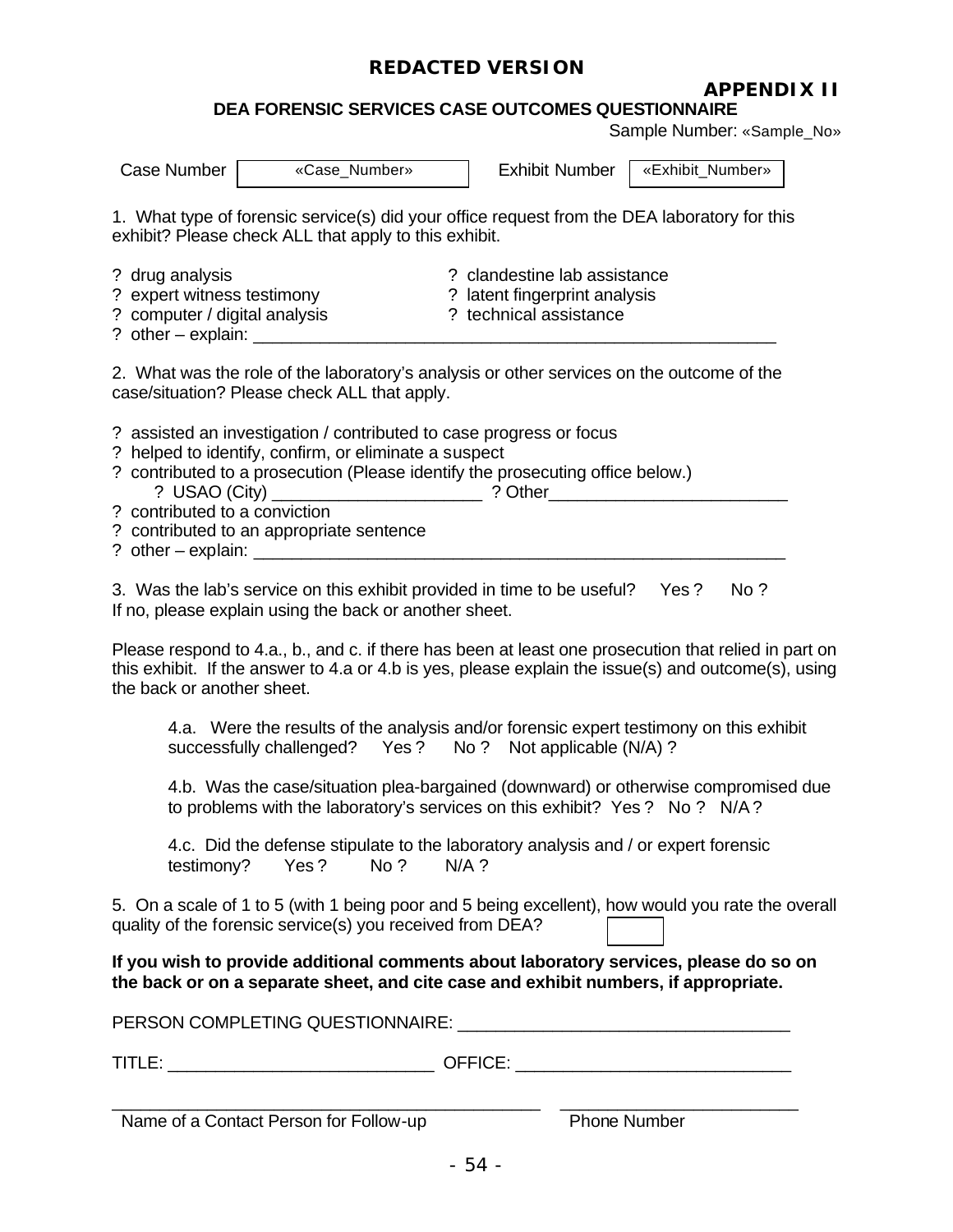### **APPENDIX III**

### **DRUG ENFORCEMENT ADMINISTRATION'S RESPONSE TO THE DRAFT AUDIT REPORT**



**U.S. Department of Justice** Drug Enforcement Administration

www.dea.gov

### FEB 0 4 2004

MEMORANDUM FOR THE OFFICE OF THE INSPECTOR GENERAL

TO:

Guy K. Zimmerman Assistant Inspector General for Audit

FROM:

| Karen P. Tand $\chi$<br>Administrator |  |
|---------------------------------------|--|
|                                       |  |

Draft Audit Report: Follow-up Audit of the Drug Enforcement Administration's SUBJECT: **Laboratory Operations** 

The Drug Enforcement Administration (DEA) has reviewed the Department of Justice, Office of the Inspector General's (OIG) draft audit report entitled, Follow-up Audit of the Drug Enforcement Administration's Laboratory Operations. DEA provides the following comments, as requested in your memorandum dated January 14, 2004.

DEA agrees with all recommendations resulting from this audit. I concur with your assessment that DEA laboratory services are effective overall and the quality of work is wellmanaged. As the report accurately reflects, DEA has been independently working to resolve most of the recommendations identified by OIG auditors. Successful implementation of the attached action plan to resolve several of these recommendations is contingent upon enhancements to DEA's available resources, which DEA has requested and is committed to pursuing, in furtherance of its drug law enforcement mission. I am confident that completed actions to resolve OIG's recommendations will strengthen our laboratory operations.

DEA has completed a sensitivity review of the draft audit report. This information will be provided under separate cover.

Documentation detailing DEA's efforts to implement the action plan will be provided to OIG until all corrective actions are employed. If you have any questions regarding this information, please contact Audit Liaison Sheldon Shoemaker at (202) 307-4205.

Attachment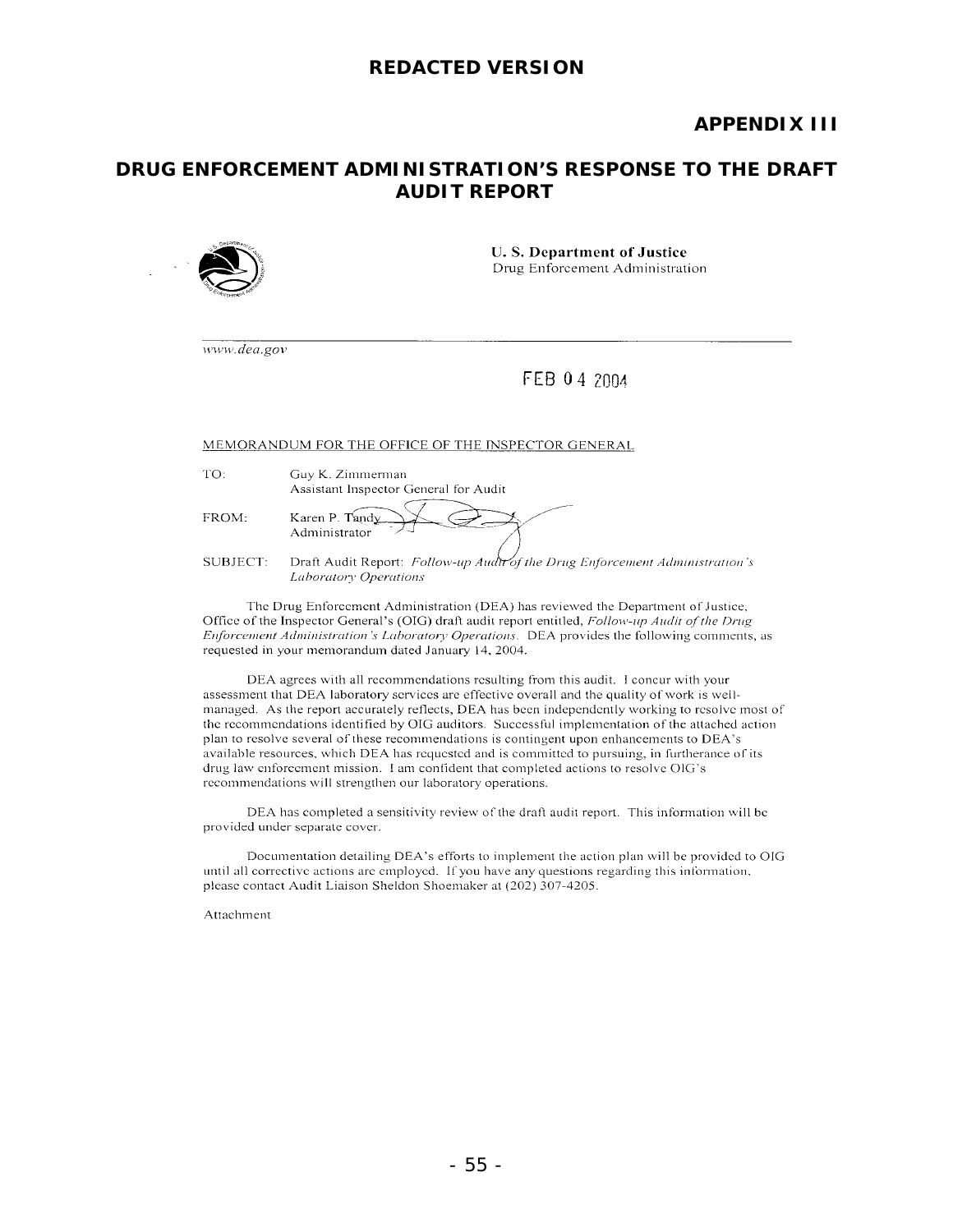| ļ |
|---|
| ţ |
|   |
|   |
| Į |
|   |
|   |

# Follow-up Audit of the Drug Enforcement Administration's Laboratory Operations

| Recommendations                                                                                                                                                                                                                                                                                                                                                                                                          | <b>Action Planned</b>                                                                                                                                                                                                                             | <b>Completion Date</b><br>Projected |
|--------------------------------------------------------------------------------------------------------------------------------------------------------------------------------------------------------------------------------------------------------------------------------------------------------------------------------------------------------------------------------------------------------------------------|---------------------------------------------------------------------------------------------------------------------------------------------------------------------------------------------------------------------------------------------------|-------------------------------------|
| support turnaround times comparable to those for drug<br>Consider allocating DEA resources for additional<br>fingerprint and digital evidence positions that would<br>services.                                                                                                                                                                                                                                          | DEA's Office of Forensic Sciences (SF) will continue to<br>pursue additional positions for both programs.                                                                                                                                         | 3/31/2007                           |
| 2. Ensure that supervisors of fingerprint specialists are<br>qualified and experienced in the analysis of latent<br>fingerprints.                                                                                                                                                                                                                                                                                        | technical oversight responsibilities will be given to the<br>Pursue positions for this purpose. In the interim, more<br>Senior Fingerprint Specialists in each laboratory.                                                                        | 3/31/2007                           |
| local, state, and<br>regional latent print databases for matching latent<br>3. Provide direct access to additional<br>prints.                                                                                                                                                                                                                                                                                            | Finalize the identification of local databases to determine<br>which would be most beneficial, obtain funding and<br>complete the connection.                                                                                                     | 12/31/2005                          |
| 4. Provide detailed instructions and training for agents<br>to ensure they properly handle and describe exhibits<br>critical for developing latent prints.                                                                                                                                                                                                                                                               | Review and revise curriculum used to train agents regarding<br>fingerprint evidence handling, as appropriate.                                                                                                                                     | 12/31/2004                          |
| 5. Increase the use of DEA fingerprint specialists at<br>appropriate crime scences.                                                                                                                                                                                                                                                                                                                                      | Continue to pursue additional positions for the program.                                                                                                                                                                                          | 3/30/2007                           |
| protected when drug exhibits that will also be analyzed<br>involve additional training for chemists and increasing<br>identified as high priority for print analysis are opened<br>for latent prints are opened and separated. This may<br>chemists and fingerprint specialists when exhibits<br>6. Ensure that potential latent print residues are<br>the use of joint decision-making or handling by<br>and separated. | maximize the preservation of potential latent print evidence.<br>Provide additional training to chemist staffs regarding the<br>Review and revise policy in this area, as appropriate, to<br>handling of drug packaging to protect latent prints. | 9/30/2004                           |
| procedures for recording information in data systems<br>will clearly track analysis data and turnaround times<br>appropriately, and that the new information system<br>to ensure that all types of exhibits are tracked<br>7. Ensure that laboratories use standardized<br>for all types of exhibits and analyses.                                                                                                       | Information Management System that will track analytical<br>results and provide management reports for all types of<br>Continue to pursue implementation of a Laboratory<br>evidence.                                                             | 9/30/2006                           |

### **REDACTED VERSION**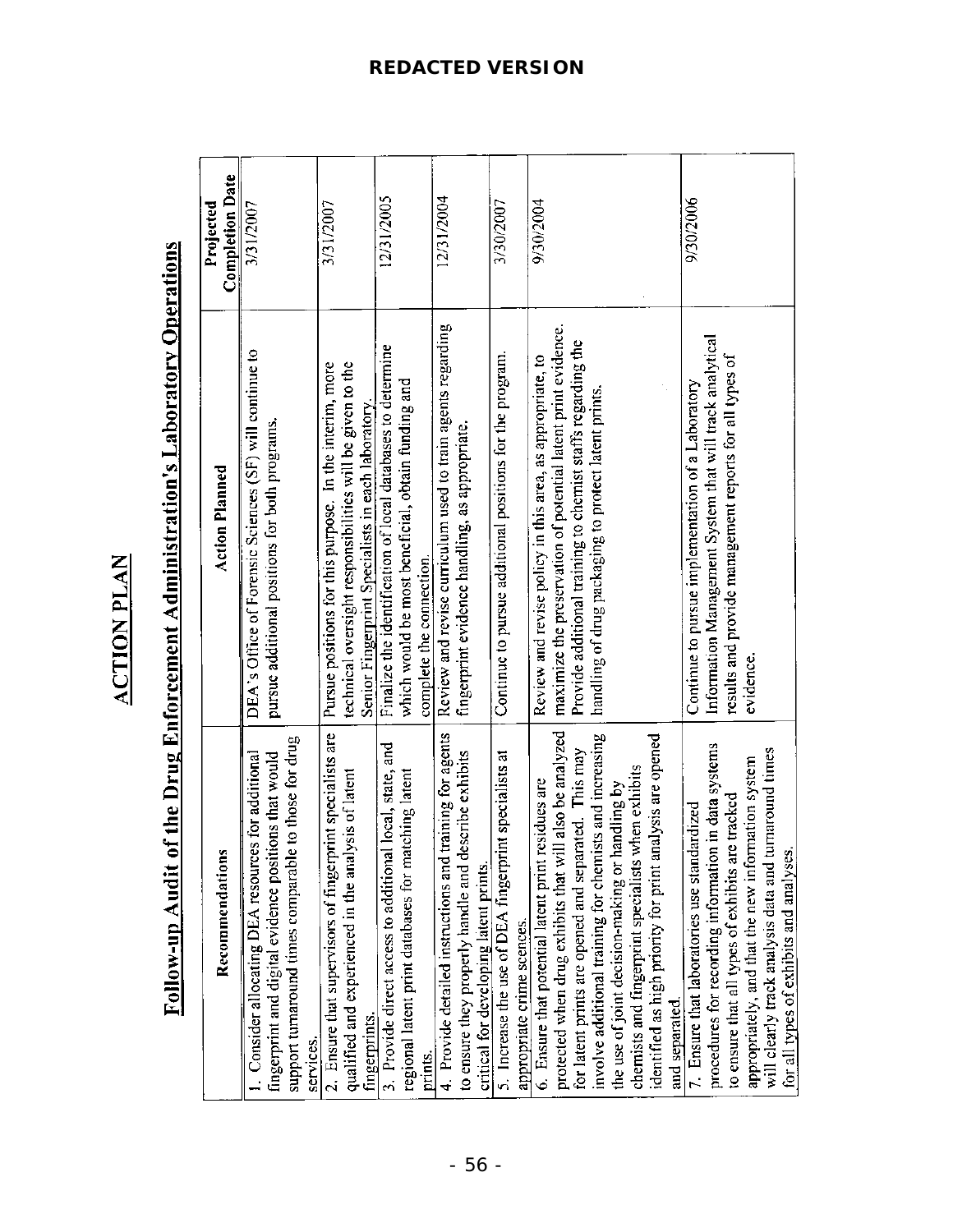| í |
|---|
|   |
|   |
|   |

## Follow-up Audit of the Drug Enforcement Administration's Laboratory Operations

| á<br>Recommendation                                                                                                                                 | <b>Action Planned</b>                                                                                                                                                                                                                                                                                                              | <b>Completion Date</b><br>Projected |
|-----------------------------------------------------------------------------------------------------------------------------------------------------|------------------------------------------------------------------------------------------------------------------------------------------------------------------------------------------------------------------------------------------------------------------------------------------------------------------------------------|-------------------------------------|
| 8. Ensure that exhibits are destroyed within the 90-<br>day standard.                                                                               | Monitor compliance over the next 12 months. Take<br>additional action, if necessary.                                                                                                                                                                                                                                               | 3/31/2005                           |
| 9. Ensure the Southeast Laboratory is relocated to a<br>suitable facility as soon as possible.                                                      | Continue to monitor the progress of the building prospectus<br>that General Services Administration (GSA) submitted to<br>OMB. Additional action will be taken as needed.                                                                                                                                                          | 3/31/2007                           |
| nade to correct the<br>t the Southeast<br>ventilation [DELETED] problems at<br>10. Ensure that improvements are a<br>Laboratory pending relocation. | Action has been taken by the property manager to correct the<br>ventilation problem. A security survey will be conducted in<br>explored with the intent of alleviating them prior to the<br>Solutions to resolve identified security issues will be<br>February 2004 by the Office of Security Programs.<br>laboratory relocation. | 12/31/2004                          |
| improvements in the Western Laboratory are effective.<br>11. Ensure the ventilation system and fume hood                                            | survey that was conducted in March 2003. Additional action<br>Obtain and review the final report of the industrial hygiene<br>will be taken, if necessary.                                                                                                                                                                         | 9/30/2004                           |
| ratory maintains<br>complete records of requests for services from the<br>12. Ensure that the Southeast Labor<br>leaseholder.                       | The Southeast Laboratory Director has been maintaining a<br>complete record of requests for services from the<br>leaseholder.                                                                                                                                                                                                      | 1/31/2004                           |
| 13. Press the GSA to enforce all terms of the lease for<br>the Southeast Laboratory.                                                                | GSA has taken action to ensure compliance with the terms of<br>the lease.                                                                                                                                                                                                                                                          | 1/31/2004                           |
| [DELETED]<br>⋣                                                                                                                                      | [DELETED]                                                                                                                                                                                                                                                                                                                          | 6/30/2004                           |
| [DELETED]<br>$\overline{C}$                                                                                                                         | [DELETED]                                                                                                                                                                                                                                                                                                                          | 10/31/2004                          |

### **REDACTED VERSION**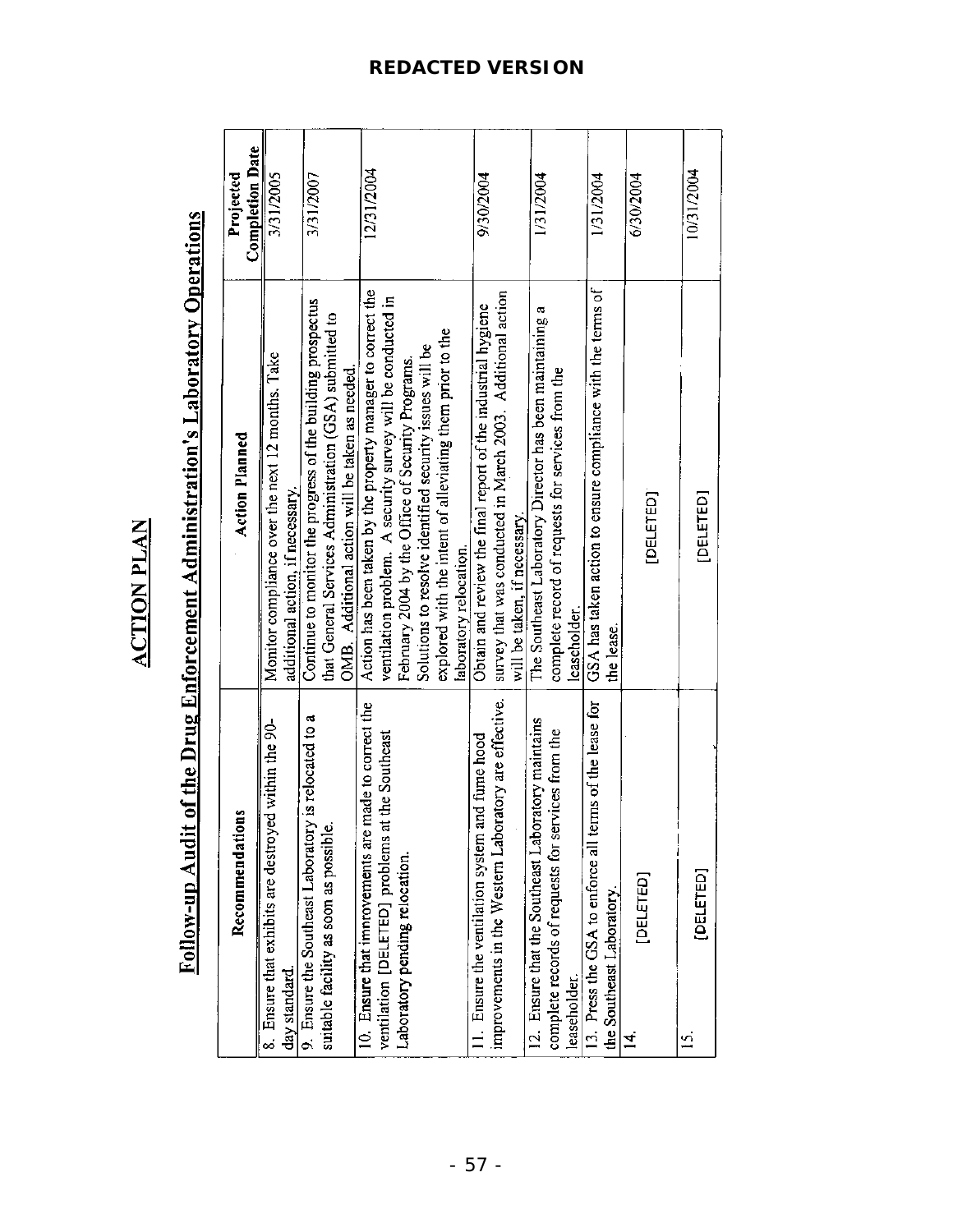### **OFFICE OF THE INSPECTOR GENERAL, AUDIT DIVISION ANALYSIS AND SUMMARY OF ACTIONS NEEDED TO CLOSE THE REPORT**

The Drug Enforcement Administration (DEA) agreed with all of the audit recommendations in its response of February 4, 2004, and provided an Action Plan statement for each recommendation.

### **Recommendation Number**

**1. Resolved.** In response to the recommendation that the DEA consider allocating resources for fingerprint and digital evidence positions that would support turnaround times comparable to those for drug services, the Action Plan indicates that the DEA's Office of Forensic Sciences will continue to pursue additional positions for the latent print and digital evidence programs. The cover memorandum dated February 4, 2004, contains the DEA'S commitment to pursuing enhancements to resources.

We can close this recommendation when the DEA provides evidence that additional fingerprint and digital evidence analyst positions have been funded, or of reasonable attempts to identify resources to increase the number of latent print and digital evidence positions.

**2. Resolved.** To ensure that supervisors of fingerprint specialists are qualified and experienced in the analysis of latent prints, the DEA plans to pursue supervisory latent print positions and to assign more technical oversight responsibilities to the Senior Fingerprint Specialists in each laboratory until positions are obtained.

We can close this recommendation when the DEA: 1) provides a description of the technical oversight responsibilities that have been assigned to Senior Fingerprint Specialists, and how they have been implemented; and, 2) provides notice that supervisory positions have been established.

**3. Resolved.** The DEA plans to provide direct access to additional local, state, and regional latent print databases by finalizing the identification of databases to determine which would be most beneficial, obtaining funding, and implementing the connections by December 31, 2005.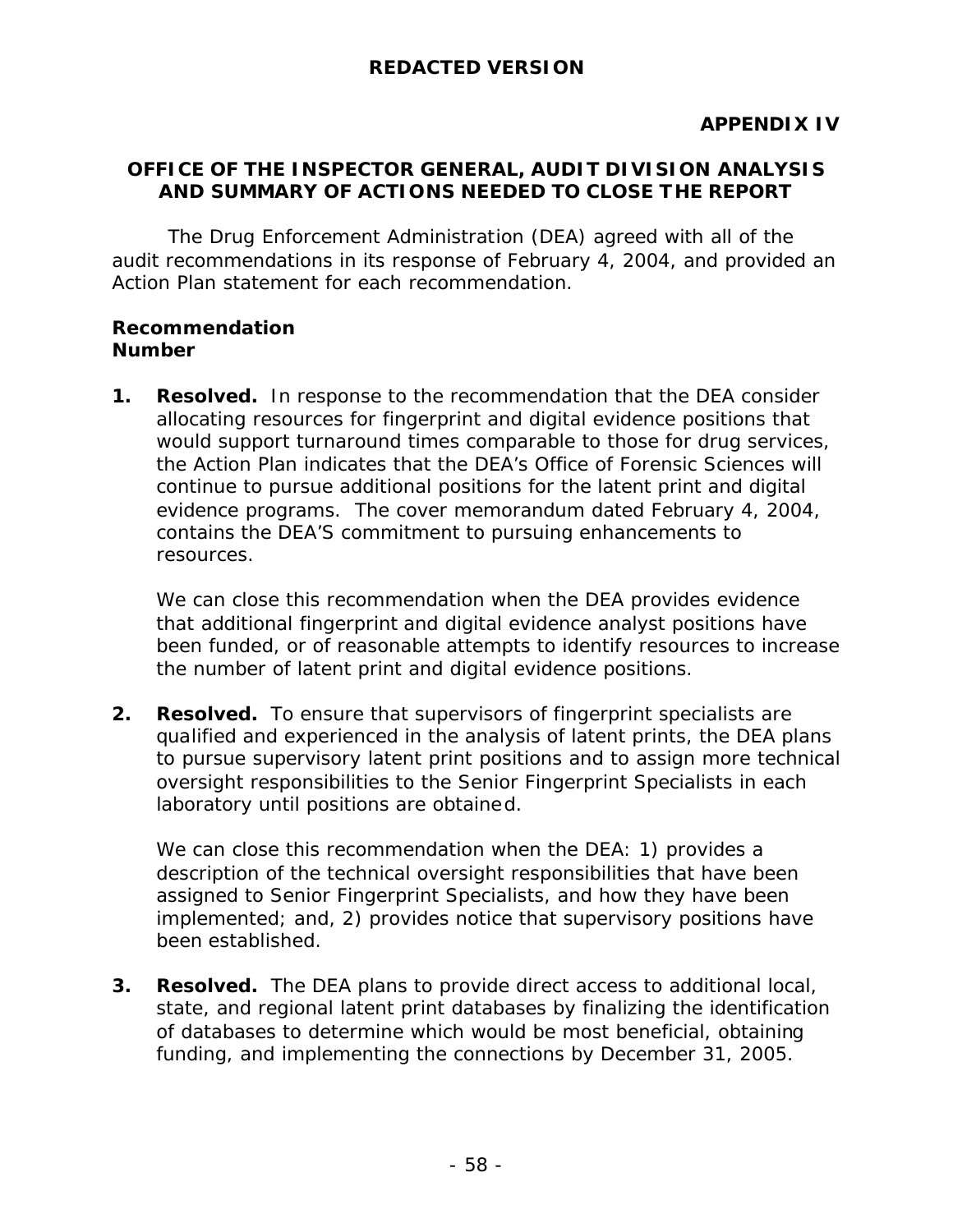We can close this recommendation when the DEA provides a list of databases to which direct access has been implemented since July 2003.

**4. Resolved.** In response to the recommendation that the DEA provide detailed instructions and training for agents to ensure the proper handling of exhibits critical for latent print analysis, the Action Plan indicates that the DEA will review and revise the curriculum used to train agents regarding the handling of fingerprint evidence.

We can close this recommendation when the DEA provides documentation of the revised curriculum, a statement regarding its adequacy by the Office of Forensic Sciences, and its implementation.

**5. Resolved.** To address the recommendation that the use of DEA fingerprint specialists at crime scenes be increased, the Action Plan indicates only that additional positions will be pursued. (These positions will be pursued in recommendation 1.) We agree that increased staffing is an important part of the solution, but also believe additional coordination with targeted Field Offices might increase the use of existing fingerprint specialists at selected crimes scenes independent of obtaining additional positions. Increased coordination with field offices may be needed even after any new positions have been filled.

We can close this recommendation when the DEA provides evidence that additional fingerprint positions have been funded, and of outreach to targeted Field Offices to increase the participation of available fingerprint specialists at crime scenes as resources permit.

**6. Resolved.** The actions DEA has planned to ensure that potential latent print residues are protected at the laboratories are to review and revise policy and provide additional training to chemists regarding the handling of drug packaging to protect latent prints.

We can close this recommendation when the DEA provides revised policy guidelines and information on training provided to chemists.

**7. Resolved.** In response to the recommendation that laboratories use standardized procedures for recording information in data systems to ensure that all types of exhibits are tracked appropriately, and that the new information system will clearly track analysis data and turnaround time for all types of exhibits and analyses, the Action Plan indicates that the DEA will continue to pursue implementation of a new information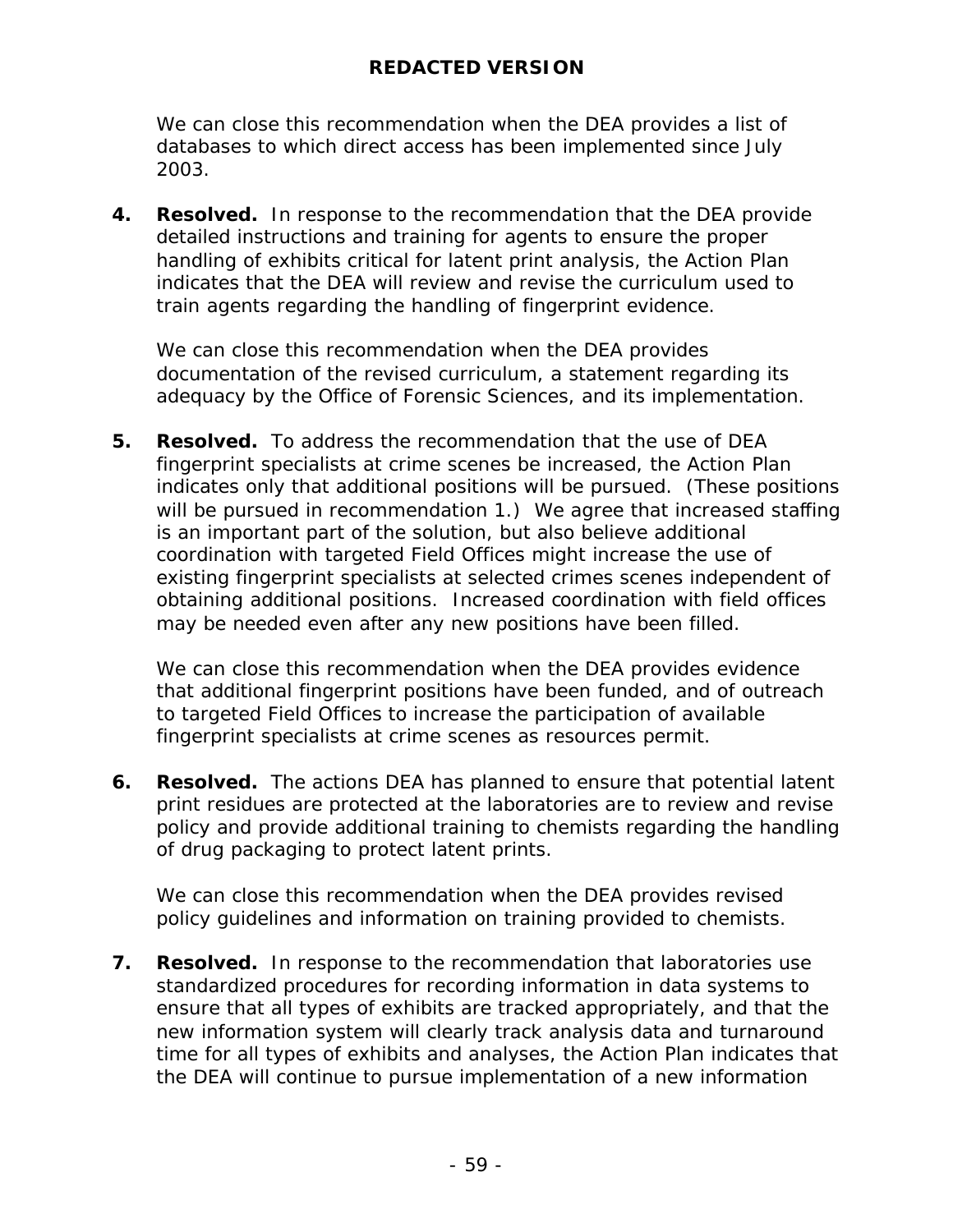system that will track analytical results and provide management reports for all types of evidence.

We can close this recommendation when the DEA provides 1) a statement that all laboratories now record the Southeast Laboratory records all fingerprint exhibits in STRIDE, and 2) documentation showing that the new system has been implemented and tracks analysis results and turnaround times for all types of exhibits and analyses.

**8. Resolved.** The Action Plan states that the DEA will monitor compliance with the 90-day destruction policy over the next 12 months and take additional action, if necessary.

We can close this recommendation when the DEA reports the results of the compliance monitoring, including additional actions planned, if appropriate.

**9. Resolved.** The DEA plans to monitor the progress of the building prospectus that the General Services Administration has submitted to the Office of Management and Budget to ensure the Southeast Laboratory is relocated to a suitable facility as soon as possible.

We can close this recommendation when the DEA provides documentation that the laboratory has been relocated to a suitable facility.

**10. Resolved.** [DELETED]

**11. Resolved.** To ensure that the ventilation system and fume hood improvements at the Western Laboratory were effective, the DEA plans